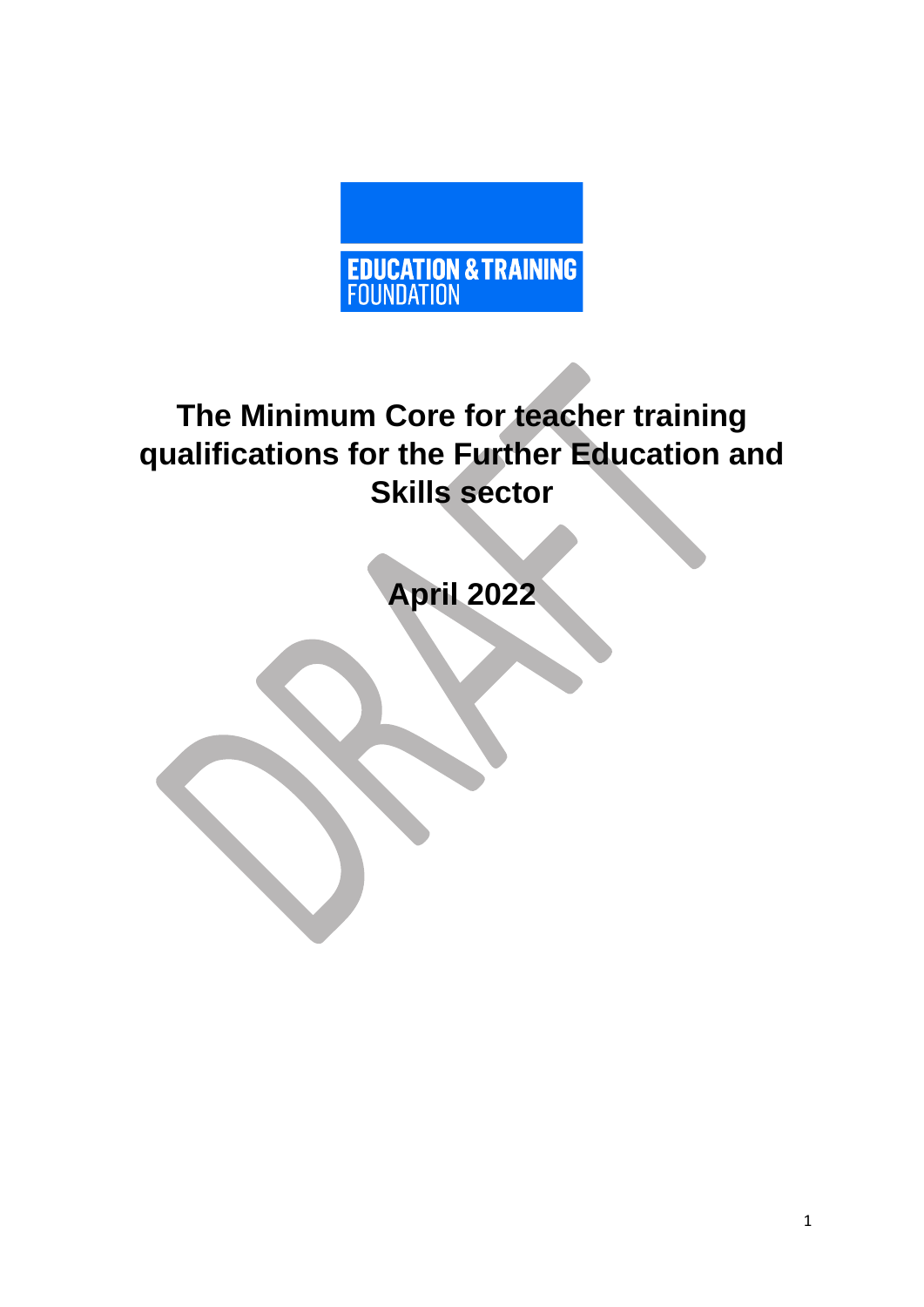# **Minimum Core Guidance**

The Minimum Core was introduced in 2004 to support awarding organisations and teacher education programmes to equip trainee teachers in developing inclusive approaches to addressing the literacy, language, numeracy and ICT needs of their learners.

Revised in 2007, it became part of all initial teacher training programmes as an important aspect of professional development. Minimum core guidance was updated in 2015, in line with the Guidance for inspecting initial teacher education and the New Common Inspection Framework.

Since 2015 there have been many changes to education in the UK, not least because of COVID-19. Digital skills may be at the forefront of these changes, but the need to support learners develop English and maths skills is greater than ever. However, English, maths and digital skills are not the only skills required for learners to succeed in future life and work. To fully equip people for their future jobs and careers, all learners can and should be green learners. The ETF recognises the challenges facing wider society and the role education can play in bringing sustainability issues to the fore. Therefore, Education for Sustainable Development (ESD or sustainability) has been added to the Minimum Core, accompanied by detailed information and guidance on how teachers can become sustainable practitioners. Additionally a section has been added on Equality, Diversity and Inclusion (EDI), since the importance of this area for particularly the FE & Skills sector cannot be understated. Although most FE ITE programmes will have addressed EDI in some form, setting a minimum standard for expectations in this area is perhaps overdue and programmes now have a benchmark for delivery.

The new version of the Minimum Core aims to focus on the core skills trainee teachers need to support learners with necessary skills on their foundation, technical or academic course. It is not intended as a box ticking exercise for leaders, employers or teacher educators to make judgements on trainees or staff. Rather, its main purpose is to promote awareness and reflection. Trainee teachers can use the document to reflect on their own practice and to start meaningful searches for resources or activities to address any identified gaps.

Feedback from the sector suggested that the structure and content of the previous Minimum Core was unwieldy and outdated, so a new structure has been devised. This structure aligns with the Education and Training Foundation's Digital Teaching Professional Framework.

This updated document also supports teachers at various stages in their career in aspiring to meet the professional standards. Existing practitioners may find this website useful for CPD activities that help them to:

- promote the benefits of technology and support learners in its use
- address the mathematics and English needs of learners and work creatively overcome individual barriers to learning
- ensure familiarity with key equalities issues
- promote the awareness and importance of sustainable practice in  $21<sup>st</sup>$  century teaching and learning.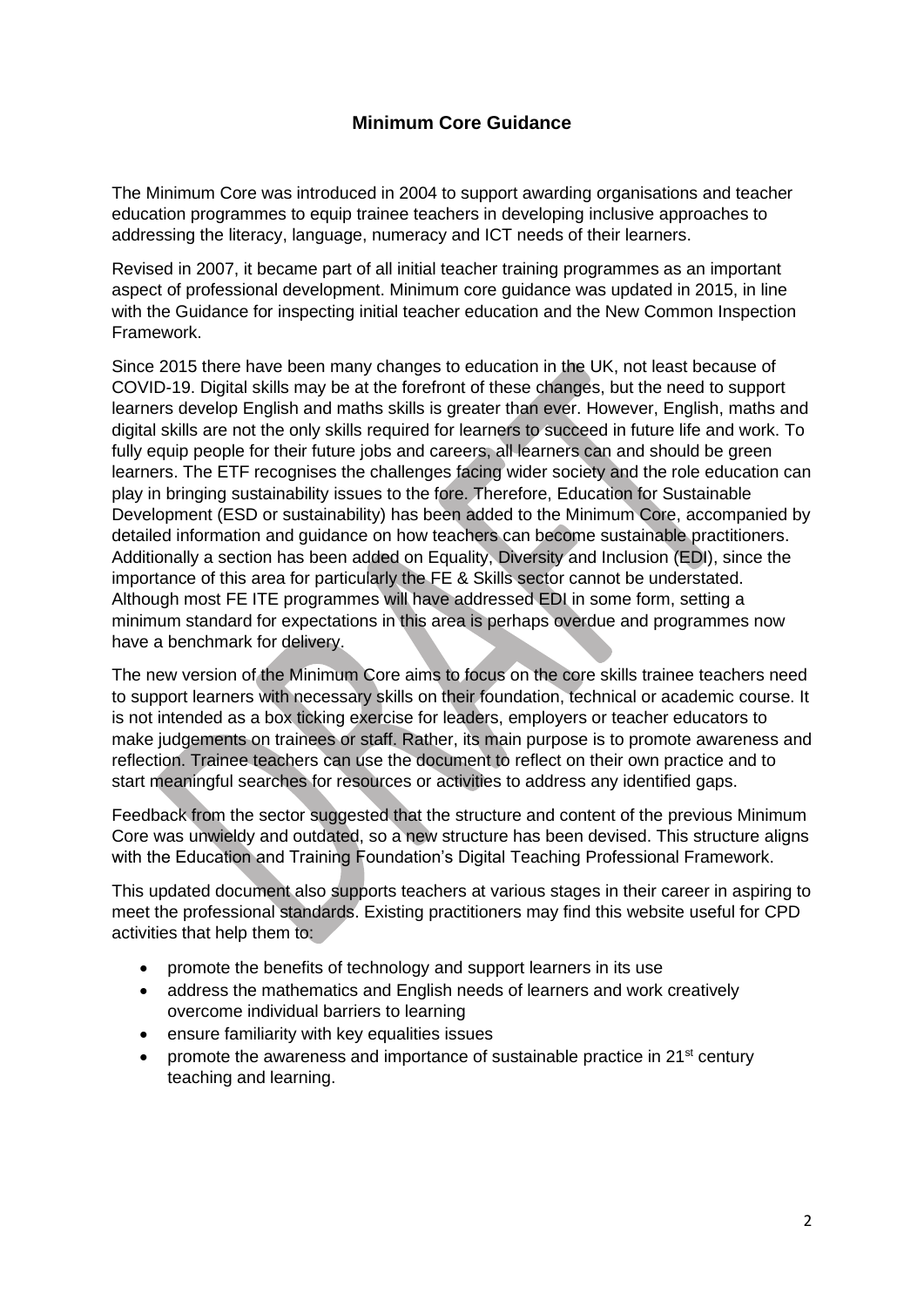#### **The revised document**

This guidance document is divided into two parts.

Part One sets out the Minimum Core specification – that is the expected minimum level of English, maths, digital skills and sustainability of all further education teachers.

Part Two is guidance to offer practice suggestions for supporting the specified skills needs of teachers and learners in further education and provides links to further reading, resources and CPD activities.

Both sections can be used to guide and support:

- trainee teachers
- existing teachers
- teacher educators
- awarding organisations
- leaders and managers in training provision.

This updated version aims to:

- clarify the expected minimum level of further education teachers in the relevant areas
- emphasise that learners may need to be supported in all these skills for them to achieve their qualification
- encourage the development of inclusive practices to meet the needs of all learners
- promote collaborative practice between vocational and technical specialists and English, maths, digital skills, sustainability and EDI specialists
- provide links to useful reading, resources and CPD activities to support teachers' own skills and those of their learners
- to bring the document up to date.

### **Part One**

The Minimum Core details the elements of English, mathematics, digital skills, EDI and sustainability that every further education teacher should know, understand and be able to use. Teachers who do not have these skills and knowledge themselves will have difficulty supporting the development needs of their learners in these important subject areas.

Within each subject area, elements have been divided into the following categories:

- Planning your teaching
- Approaches to teaching
- Supporting learning to develop employability skills
- Subject specific and industry specific teaching
- Assessment
- Accessibility and inclusion
- Self-development

Each element is then linked to an objective which defines how a teacher might evidence their knowledge, understanding and skills.

### **Minimum Core English**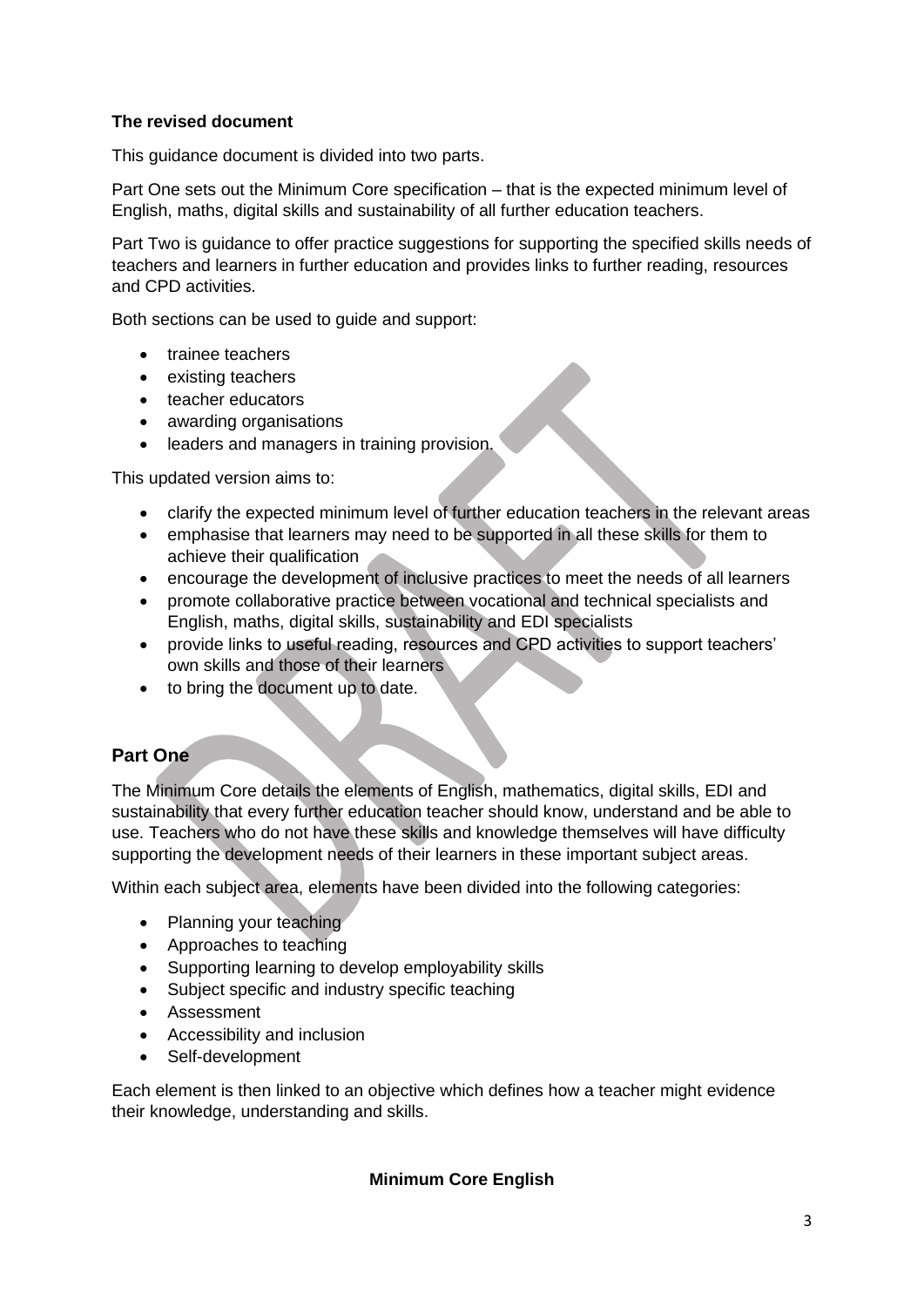**Planning your teaching**

| <b>Element</b>                                                                                                         | A teacher should                                                                                                                                                                                                                                                      |
|------------------------------------------------------------------------------------------------------------------------|-----------------------------------------------------------------------------------------------------------------------------------------------------------------------------------------------------------------------------------------------------------------------|
| A <sub>1</sub><br><b>Explain how learners'</b><br>background can impact on<br>development of English skills            | A1<br>Research and explain personal, cultural and<br>linguistic factors that may enhance or inhibit<br>the development of English skills.                                                                                                                             |
| A2<br><b>Explain how institutional factors</b><br>can impact on development of<br><b>English skills</b>                | A2<br>Research and explain institutional and teaching<br>and learning factors that may impact on the<br>development of English skills.                                                                                                                                |
| A3<br><b>Ensure needs of ESOL/SEND</b><br>learners are catered for and make<br>specific provision where<br>appropriate | A3<br>Research and appreciate factors affecting<br>language acquisition for ESOL/SEND learners.<br>Plan to support learners appropriately.                                                                                                                            |
| A <sub>4</sub><br><b>Identify challenges to English in</b><br>programme design                                         | A4<br>Identify potential barriers to effective<br>communication about English in programme<br>design and delivery and take steps to<br>overcome them (e.g. allow time to teach<br>specific vocabulary, plan written work, prepare<br>verbal and visual presentations) |
| A5<br><b>Recognise emotional factors</b><br>associated with literacy<br>difficulties                                   | A5<br>Use sensitivity and discretion when<br>approaching literacy difficulties in the<br>classroom, remembering the stigma associated<br>with not being able to read (especially for<br>native speakers)                                                              |
| A <sub>6</sub><br>Use learner information to inform<br>planning                                                        | A6<br>Interpret initial and diagnostic English<br>assessment data if available or draw on learner<br>profiles and amend teaching plans (SOWs,<br>lesson plans, etc) to meet the needs of<br>individual learners                                                       |
| <b>A7</b><br><b>Identify English skills needed to</b><br>complete the course                                           | A7<br>Identify English requirements of own learning<br>programme and relate to GCSE/Functional<br>Skills English. Use this analysis in planning<br>and designing learning to structure and present<br>ideas.                                                          |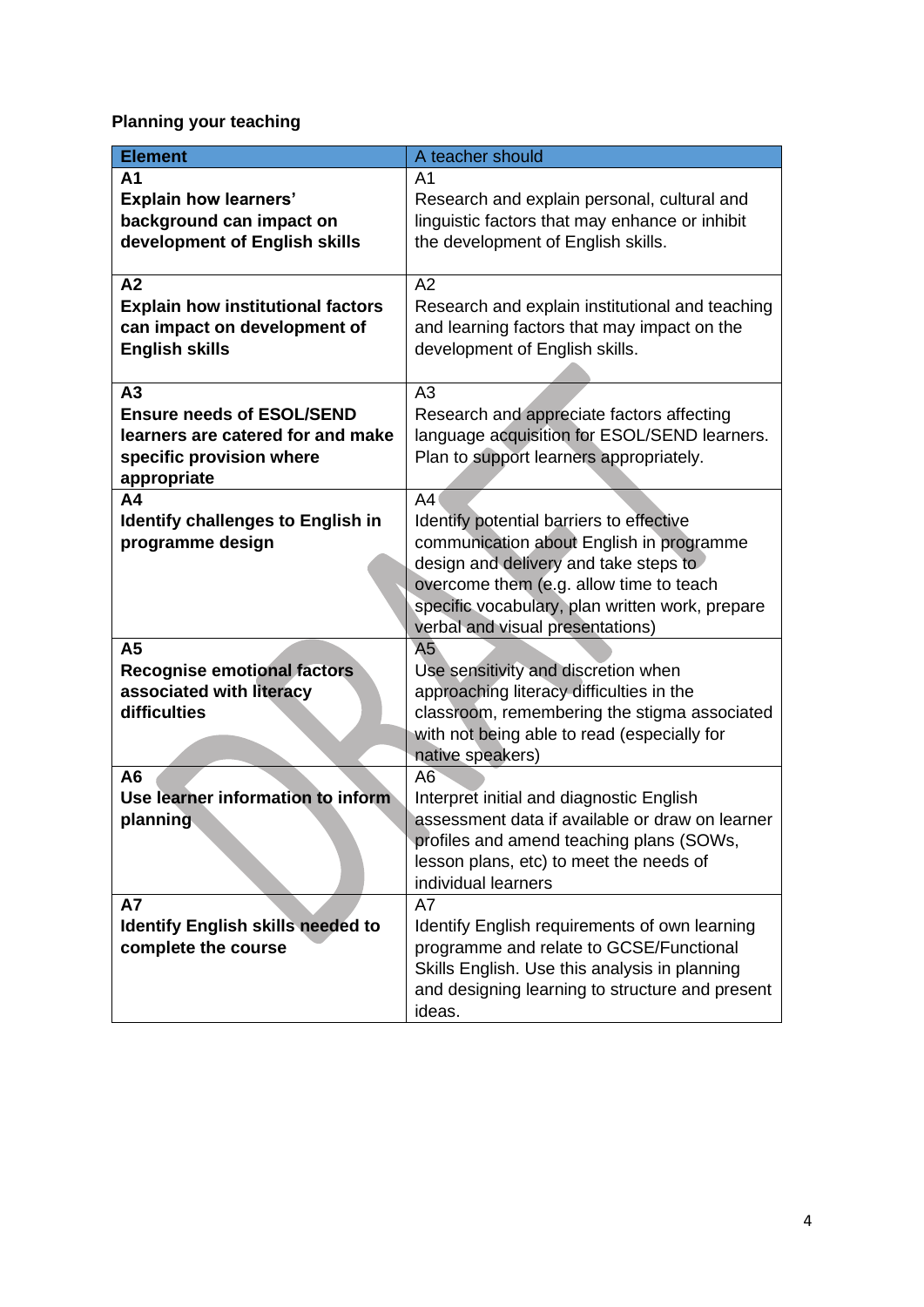# **Approaches to teaching**

| <b>Element</b>                     | A teacher should                                 |
|------------------------------------|--------------------------------------------------|
| <b>B1</b>                          | B1                                               |
| Search for and evaluate suitable   | Use strategies to search for and recognise       |
| materials to use with learners and | what materials/resources are appropriate for     |
| adapt appropriately                | their learner group                              |
| <b>B2</b>                          | <b>B2</b>                                        |
| Design, create and adapt           | Design and create own resources for use in       |
| inclusive resources and            | the learning environment suitable for learner    |
| assessment materials to use with   | group and/or adapt existing resources as         |
| learners.                          | appropriate. Recognise and apply copyright       |
|                                    | laws when creating materials                     |
| <b>B3</b>                          | B <sub>3</sub>                                   |
| Be aware of language and dialect   | Have an awareness of their own language and      |
| in verbal communication            | dialect and the impact this can have on all      |
|                                    | learners especially non-native speakers. Avoid   |
|                                    | colloquialisms.                                  |
| <b>B4</b>                          | B4(                                              |
| Use appropriate format, style,     | Make explicit key features of text to support    |
| structure, language and tone in    | learners with the writing process.               |
| written communication with         |                                                  |
| <b>learners</b>                    |                                                  |
| <b>B5</b>                          | <b>B5</b>                                        |
| Use standard English grammar,      | Use upper/lower case appropriately and           |
| spelling and punctuation in        | avoid writing solely in capital letters on the   |
| written communication with         | whiteboard, on feedback, on digital resources    |
| learners                           | they produce, etc.                               |
|                                    | Read and spell correctly key terminology         |
| <b>B6</b>                          | B <sub>6</sub>                                   |
| Use appropriate vocabulary         | Explain course/industry related/specialist       |
|                                    | jargon being used                                |
| <b>B7</b>                          | <b>B7</b>                                        |
| Use clear instructions and         | Use very clear instructions in a variety of ways |
| confidently                        | (e.g. written and verbal) and check how well     |
| present/explain/describe           | the information has been received.               |
| information to learners in a range | Adapt teaching to the level, needs and prior     |
| of ways                            | knowledge of the learners.                       |
| B <sub>8</sub>                     | B <sub>8</sub>                                   |
| Promote learner independence to    | Encourage learners to develop a range of         |
| developing English skills          | strategies to support their English skills. For  |
|                                    | example, ask learners to keep a course           |
|                                    | glossary/contribute to a group online course     |
|                                    | glossary to explain key terminology in context.  |
| <b>B9</b>                          | B <sub>9</sub>                                   |
| Use appropriate tools to support   | Recognise the importance                         |
| the development of English         | of dictionaries/digital devices to help explain  |
| <b>skills</b>                      | and/or translate unfamiliar terminology          |
| <b>B10</b>                         | <b>B10</b>                                       |
|                                    | Use non-verbal techniques to help convey         |
|                                    | meaning.                                         |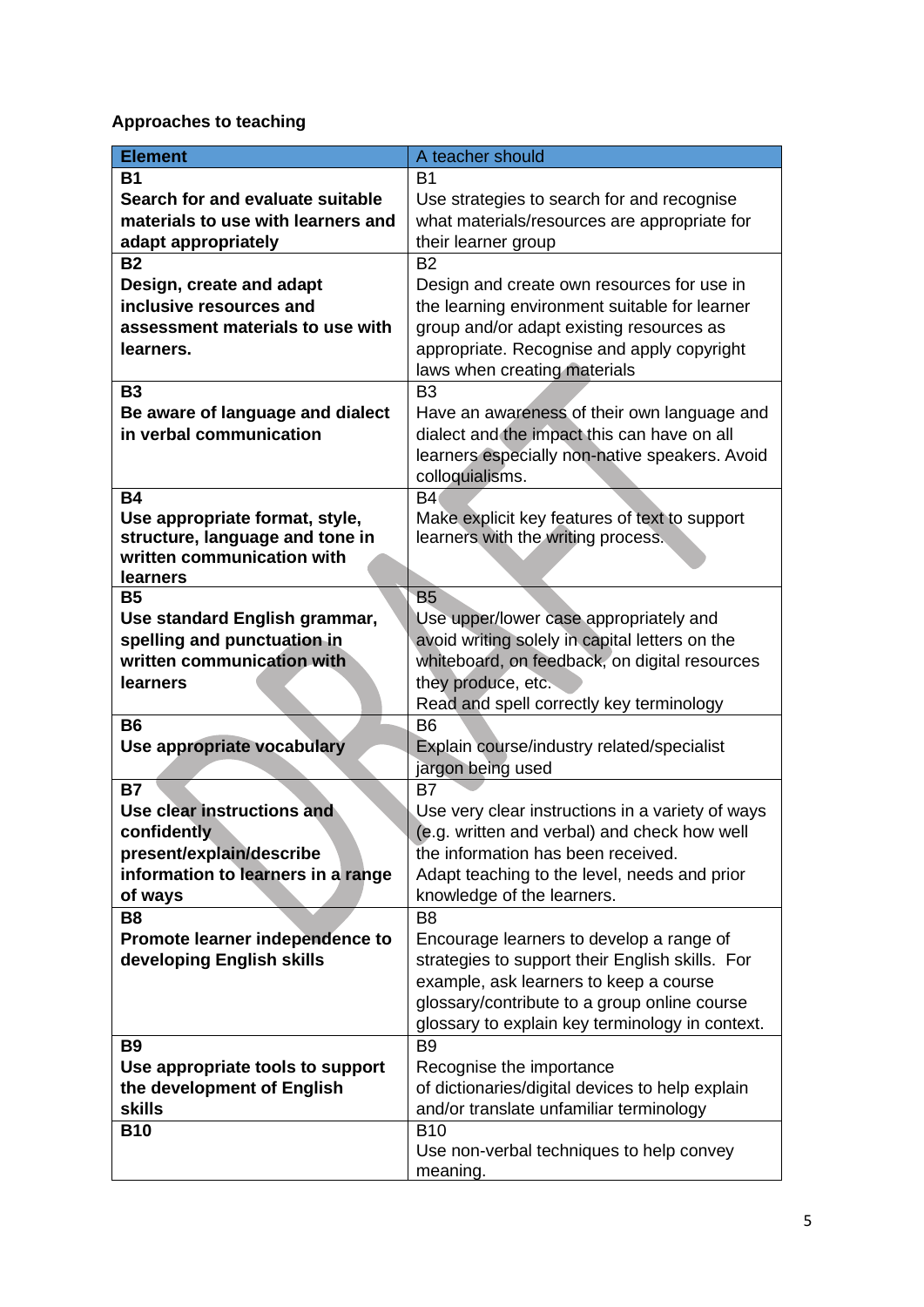| <b>Model effective communication</b><br>skills and support learners to<br>communicate effectively | Explain conventions of active listening and<br>responding during discussions.                                                                                                                                                                             |
|---------------------------------------------------------------------------------------------------|-----------------------------------------------------------------------------------------------------------------------------------------------------------------------------------------------------------------------------------------------------------|
| <b>B11</b>                                                                                        | <b>B11</b>                                                                                                                                                                                                                                                |
| <b>Support learners to produce</b><br>effective written work                                      | Identify different stages of production of written<br>work and explain the importance of this.<br>Provide models of different texts, where<br>appropriate, and their purpose in different                                                                 |
|                                                                                                   | contexts.                                                                                                                                                                                                                                                 |
|                                                                                                   | Support with spelling – identify significant<br>features of English spelling.                                                                                                                                                                             |
| <b>B12</b>                                                                                        | B12                                                                                                                                                                                                                                                       |
| Support learners to read a variety<br>of course/technical texts                                   | Explain how to guide learners to read different<br>text types especially when unfamiliar. Explain<br>importance of reading in context.<br>Explain a range of different reading strategies<br>(e.g. skimming, scanning, detailed and critical<br>reading.) |

# **Supporting learners to develop employability skills**

| <b>Element</b>                           | A teacher should                                |
|------------------------------------------|-------------------------------------------------|
| C <sub>1</sub>                           | C1                                              |
| Link English skills to curriculum        | Give examples of the English skills required in |
| area                                     | occupations related to your curriculum area to  |
|                                          | better prepare your learners for                |
|                                          | employment and in real life.                    |
| C <sub>2</sub>                           | C <sub>2</sub>                                  |
| <b>Explain the importance of English</b> | Give examples of how to develop learners'       |
| in different contexts                    | awareness of the range of contexts where they   |
|                                          | can benefit from good use of English            |
| C <sub>3</sub>                           | C3                                              |
| Explain the role of English in           | Help learners to see how English skills can     |
| everyday life                            | support participation in public life and social |
|                                          | and economic activity.                          |
|                                          |                                                 |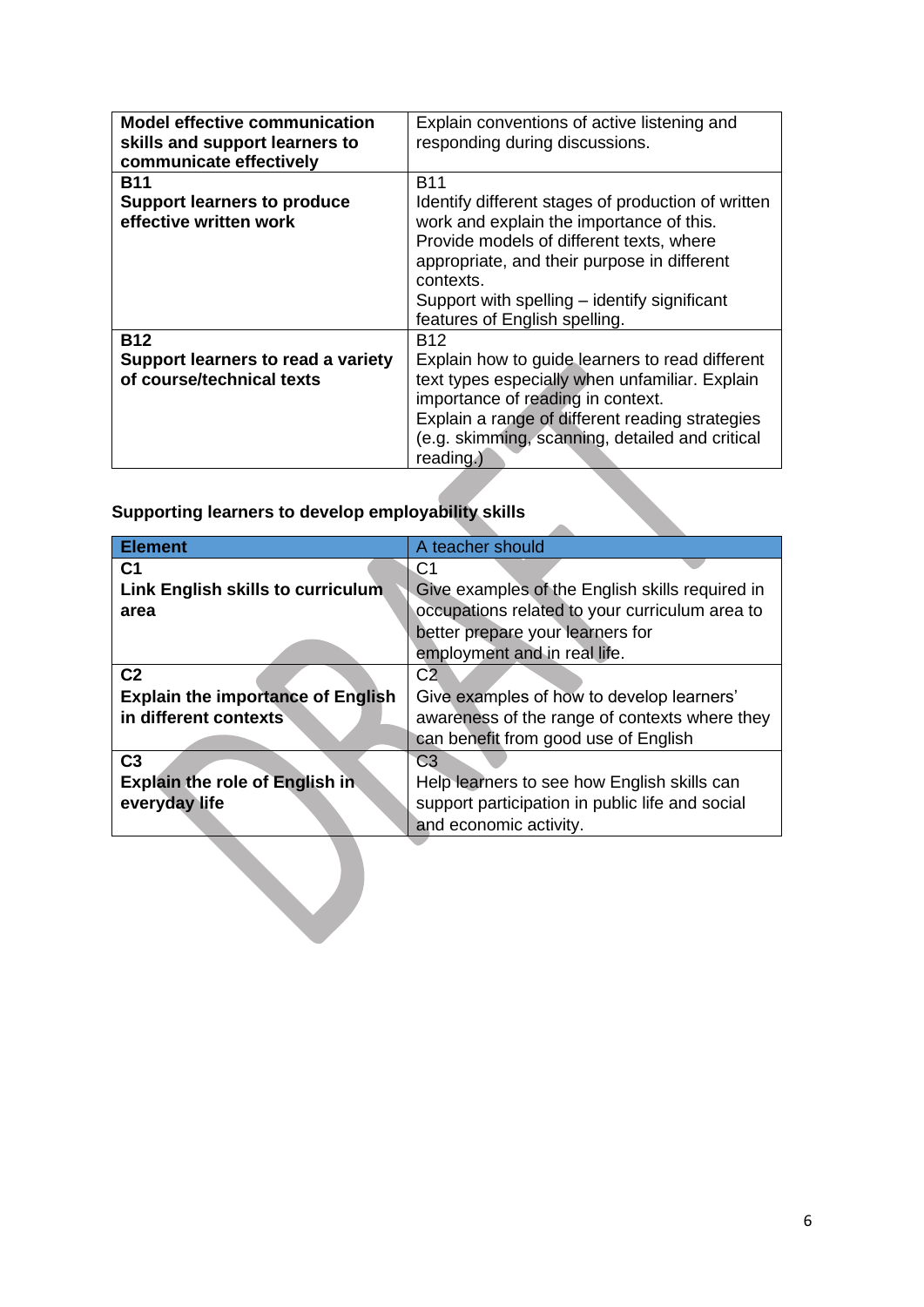**Subject and industry specific teaching**

| <b>Element</b>                              | A teacher should                                 |
|---------------------------------------------|--------------------------------------------------|
| D1                                          | D1                                               |
| <b>Identify the English skills required</b> | Using course specifications, determine what is   |
| in your subject area, on                    | required for successful completion of the        |
| your course and in your industry            | course. Make reference to occupational           |
|                                             | English skills where appropriate.                |
| D <sub>2</sub>                              | D <sub>2</sub>                                   |
| Promote the take up of English              | Identify opportunities for incorporating English |
| support                                     | into the curriculum and encourage the take up    |
|                                             | of English support                               |
| D <sub>3</sub>                              | D3                                               |
| Give appropriate information,               | Advise or signpost learners to appropriate       |
| advice and guidance to learners             | information about progression routes and/or      |
|                                             | career prospects                                 |
|                                             |                                                  |
| <b>Assessment (and feedback)</b>            |                                                  |

# **Assessment (and feedback)**

| <b>Element</b>                         | A teacher should                               |
|----------------------------------------|------------------------------------------------|
| E <sub>1</sub>                         | E1                                             |
| <b>Promote a healthy English</b>       | Encourage an open and supportive               |
| learning environment                   | environment promoting peer and self            |
|                                        | assessment/correction                          |
| E2                                     | E2                                             |
| Source appropriate assessment          | Investigate with awarding organisations        |
| methods for learners with specific     | appropriate/alternative assessments for        |
| needs                                  | learners with ESOL/SEND needs.                 |
|                                        |                                                |
| E <sub>3</sub>                         | E <sub>3</sub>                                 |
| <b>Enable learners to evaluate and</b> | Encourage learners to use a range of methods   |
| interpret the results of formative,    | to check work and self-correct where possible. |
| summative, self and peer               |                                                |
| assessments                            |                                                |
| E4                                     | E4                                             |
| <b>Reference English skills when</b>   | Make connections between English skills        |
| marking and giving feedback            | and subject related tasks when marking and     |
|                                        | giving feedback                                |
| E <sub>5</sub>                         | E <sub>5</sub>                                 |
| <b>Correct learners' written work</b>  | Pay attention to spelling, grammar and         |
| (SPAG) appropriately                   | punctuation as well as content, taking care to |
|                                        | not mark every mistake if there are many       |
|                                        |                                                |
| E <sub>6</sub>                         | E <sub>6</sub>                                 |
| <b>Correct learners verbal</b>         | Use strategies which do not disrupt learners'  |
| errors appropriately and in            | fluency whilst signalling errors. For example, |
| context                                | repeat incorrect sentences with the correct    |
|                                        | version encouraging learners to listen for and |
|                                        | recognise own errors.                          |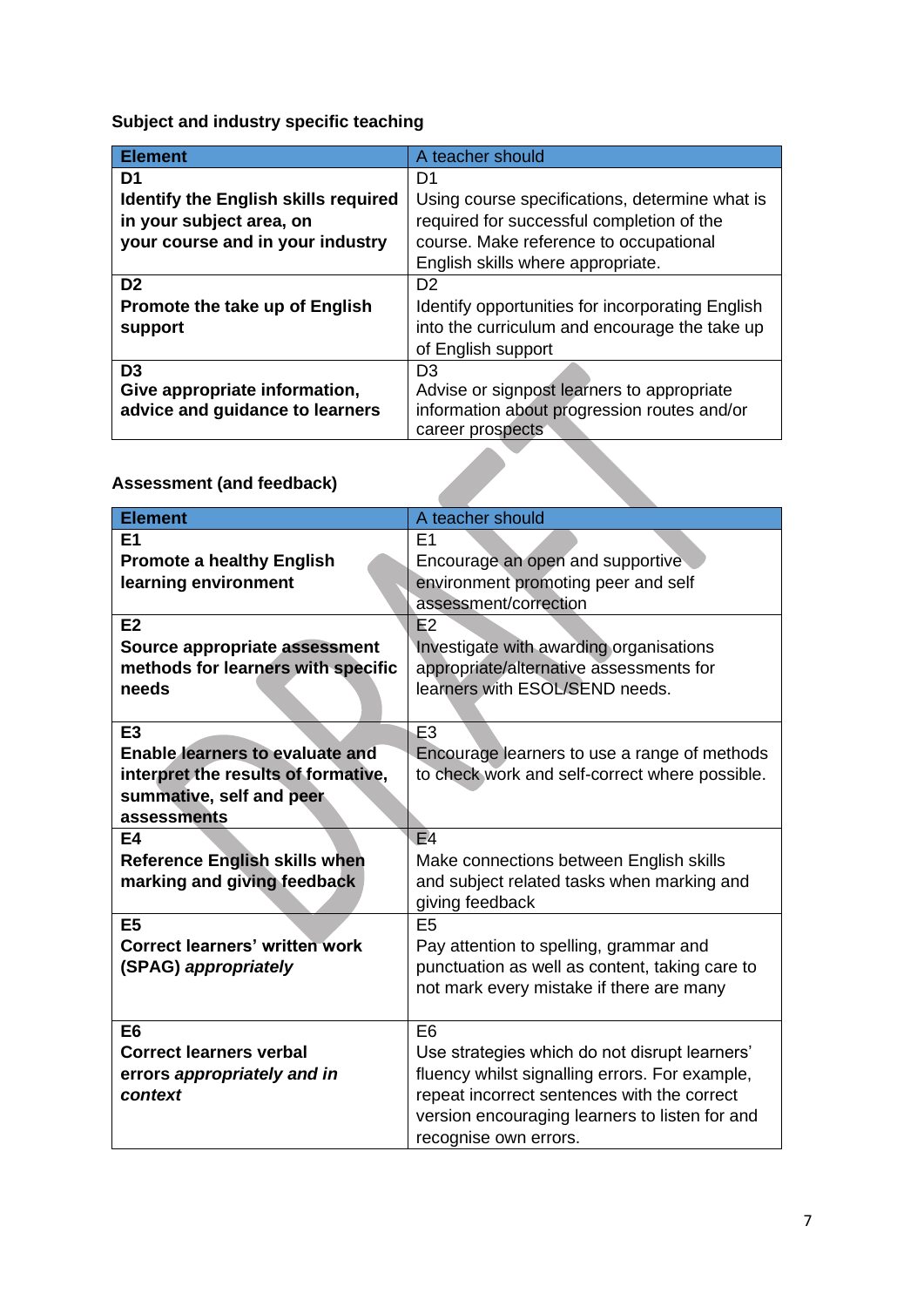# **Accessibility and Inclusion**

| <b>Element</b>                     | A teacher should                                 |
|------------------------------------|--------------------------------------------------|
| F1                                 | F1                                               |
| Research appropriate resources     | Identify resources and specialist equipment to   |
|                                    | support learners to overcome their English       |
|                                    | differences                                      |
| F <sub>2</sub>                     | F <sub>2</sub>                                   |
| Explain effective practice when in | Refer learners to specialists and give           |
| working with specialists           | examples of effective practice for working with  |
|                                    | specialists in supporting learners               |
|                                    |                                                  |
| F <sub>3</sub>                     | F <sub>3</sub>                                   |
| Utilise current research to        | Give examples of how to address the needs        |
| support learners with learning     | of learners with learning differences, referring |
| differences                        | to relevant research/literature                  |
|                                    |                                                  |
| Self-development                   |                                                  |

# **Self-development**

| <b>Element</b>                         | A teacher should                                   |
|----------------------------------------|----------------------------------------------------|
| G1                                     | G1                                                 |
| <b>Evaluate own practice</b>           | Evaluate your own practice in the light of         |
|                                        | relevant research in English                       |
|                                        |                                                    |
| G <sub>2</sub>                         | G2                                                 |
| Identify your own training and         | Identify and evaluate the knowledge required       |
| development needs                      | to support your professional needs re English      |
|                                        |                                                    |
|                                        | support                                            |
| G <sub>3</sub>                         | G3                                                 |
| <b>Recognise professional duties</b>   | Liaise with external bodies/stakeholders,          |
| with others requiring good             | parents etc (verbally and in writing). Liaise with |
| communication skills.                  | internal colleagues, including support staff,      |
|                                        | marketing staff, security, etc                     |
| G4                                     | G <sub>4</sub>                                     |
| Write fluently, legibly and            | Write accurately, using appropriate format         |
| accurately on a range of topics        | when communicating with others. For example,       |
|                                        | when writing references for learners, course-      |
|                                        | based reports when required, setting targets       |
|                                        | for learners.                                      |
|                                        |                                                    |
| G <sub>5</sub>                         | G5                                                 |
| <b>Communicate clearly with others</b> | Talk to potential students confidently about       |
| about your course                      | courses they teach for open events, etc.           |
|                                        |                                                    |
|                                        |                                                    |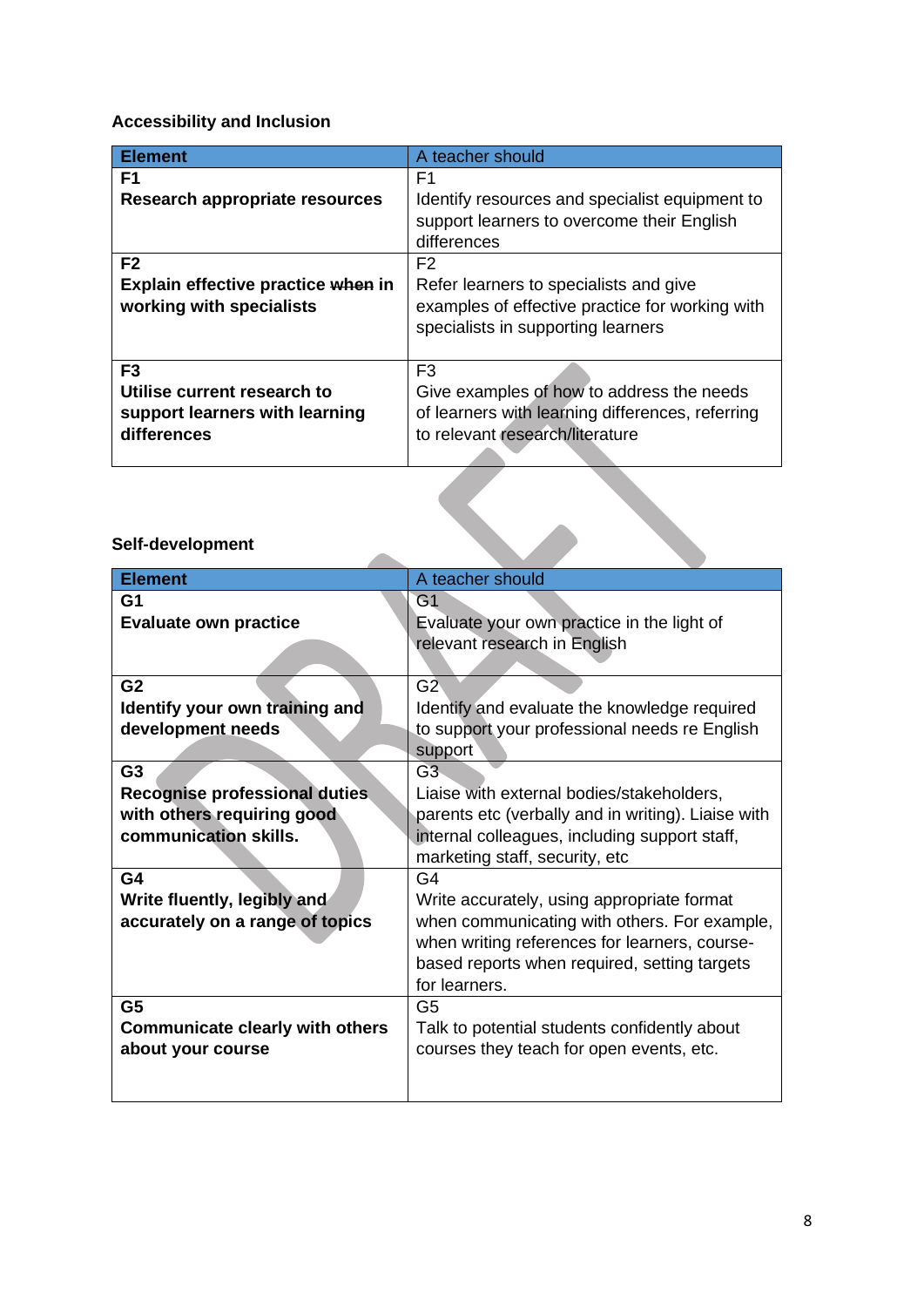# **Minimum Core Maths**

# **Planning your teaching**

| <b>Element</b>                                                                           | A teacher should                                                                                                                                                                                              |
|------------------------------------------------------------------------------------------|---------------------------------------------------------------------------------------------------------------------------------------------------------------------------------------------------------------|
| A <sub>1</sub>                                                                           | A <sub>1</sub>                                                                                                                                                                                                |
| <b>Explain how learners'</b><br>backgrounds can impact on<br>development of maths skills | Research and explain personal, cultural and<br>linguistic factors that may enhance or inhibit<br>the development of maths skills                                                                              |
| A2                                                                                       | A2                                                                                                                                                                                                            |
| <b>Explain how institutional factors</b><br>can impact on development of<br>maths skills | Research and explain institutional and<br>teaching and learning factors that may inhibit<br>the development of maths skills                                                                                   |
| A3                                                                                       | A3                                                                                                                                                                                                            |
| Identifying barriers to maths in<br>programme design                                     | Identify potential barriers to including maths in<br>programme design including communication<br>and delivery, and take steps to overcome<br>them.                                                            |
| A4                                                                                       | $A\overline{4}$                                                                                                                                                                                               |
| <b>Recognise and support learners</b><br>with maths anxiety                              | Recognise common signs of maths anxiety<br>and put strategies in place to help overcome<br>this                                                                                                               |
| A <sub>5</sub>                                                                           | A <sub>5</sub>                                                                                                                                                                                                |
| Use learner information to inform<br>planning                                            | Interpret initial and diagnostic maths<br>assessment data, if available, and/or draw on<br>learner profiles and amend teaching plans<br>(SOWs, lesson plans, etc) to meet the needs<br>of individual learners |
| A <sub>6</sub>                                                                           | A <sub>6</sub>                                                                                                                                                                                                |
| Analyse maths skills needs to<br>complete course                                         | Analyse maths requirements of own learning<br>programme and relate to GCSE/Functional<br>Skills maths. Use to plan and design learning,<br>structure lessons and present ideas.                               |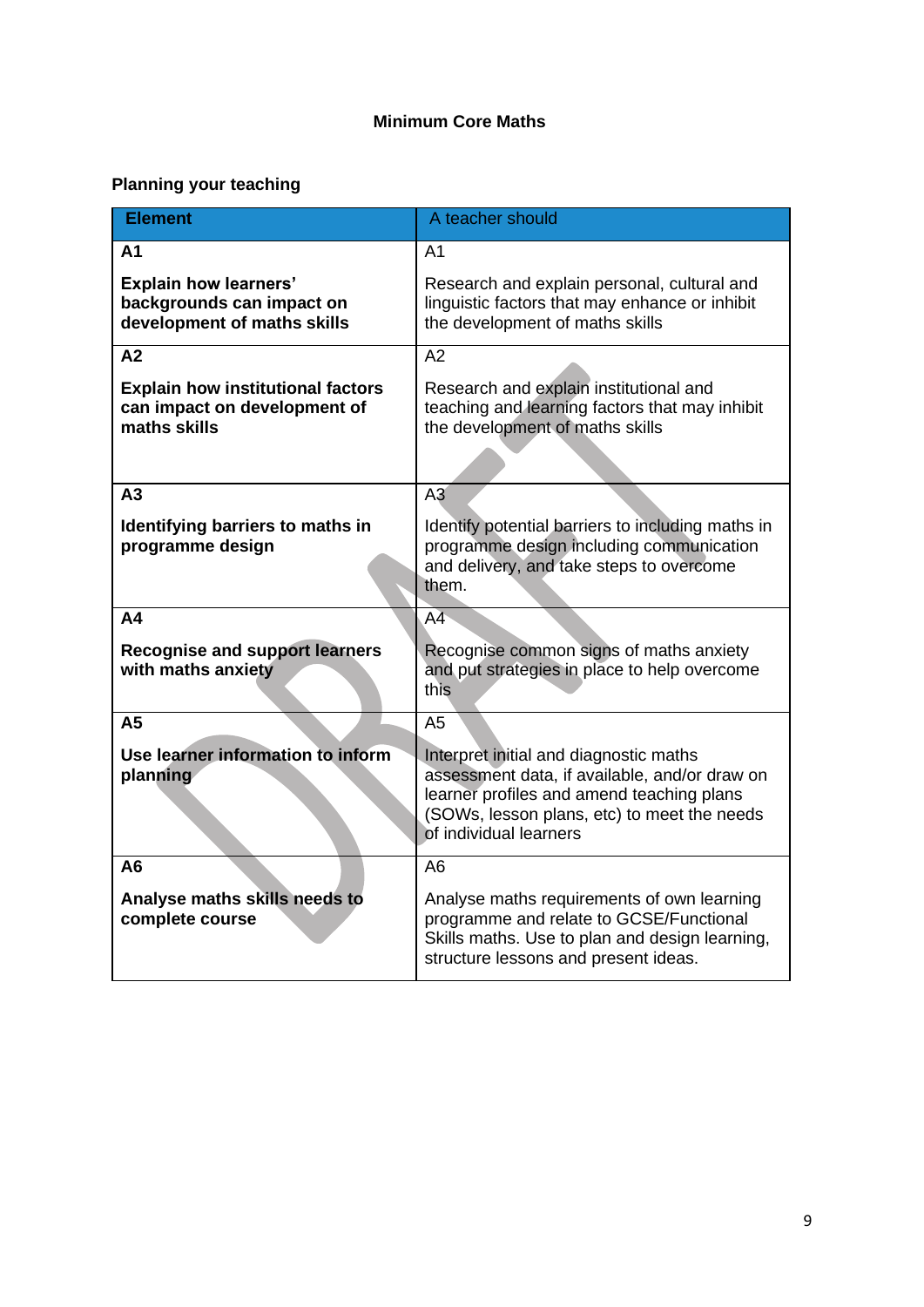# **Approaches to teaching**

| <b>Element</b>                                                                          | A teacher should                                                                                                                                                                     |
|-----------------------------------------------------------------------------------------|--------------------------------------------------------------------------------------------------------------------------------------------------------------------------------------|
| <b>B1</b>                                                                               | <b>B1</b>                                                                                                                                                                            |
| <b>Explain how attitude can affect</b><br>learning                                      | Portray a positive attitude to maths and<br>encourage open discussions about maths<br>using appropriate language                                                                     |
| <b>B2</b>                                                                               | B <sub>2</sub>                                                                                                                                                                       |
| Adopt a growth mindset and<br>promote discussion about how<br>learners feel about maths | Model and encourage learners to adopt a<br>growth mindset when tackling maths<br>problems                                                                                            |
| <b>B3</b>                                                                               | B <sub>3</sub>                                                                                                                                                                       |
| <b>Build confidence and resilience</b>                                                  | Research and develop strategies to build<br>confidence and resilience in learners when<br>tackling maths related tasks in the<br>classroom.                                          |
| <b>B4</b>                                                                               | <b>B4</b>                                                                                                                                                                            |
| Break down maths concepts into<br>small, connected steps.                               | Adopt a step-by-step problem-<br>solving approach, where appropriate, to<br>tackling maths related tasks                                                                             |
| <b>B5</b>                                                                               | B5                                                                                                                                                                                   |
| Allow adequate time in class to<br>develop maths skills                                 | Allow students time in class to actively work<br>on, think about, reason with and discuss<br>maths concepts with others                                                              |
| <b>B6</b>                                                                               | B <sub>6</sub>                                                                                                                                                                       |
| Use visual representations to aid<br>learning                                           | Encourage the use of visual<br>representations (eg. bar models) where<br>appropriate to reduce cognitive load and<br>increase fluency                                                |
| <b>B7</b>                                                                               | B7                                                                                                                                                                                   |
| <b>Check that learners have the skills</b><br>for the task                              | Identify the skills needed to complete maths<br>related tasks and check learners have them or<br>can develop them                                                                    |
| B <sub>8</sub>                                                                          | B <sub>8</sub>                                                                                                                                                                       |
| Develop deep learning                                                                   | Make connections to prior learning, other key<br>maths concepts/topics to promote deep and<br>holistic understanding                                                                 |
| <b>B9</b>                                                                               | B <sub>9</sub>                                                                                                                                                                       |
| <b>Encourage collaborative work</b>                                                     | Research and use a range of strategies,<br>including collaborative practice and peer<br>support, to support learners with maths related<br>tasks. Encourage learners to identify and |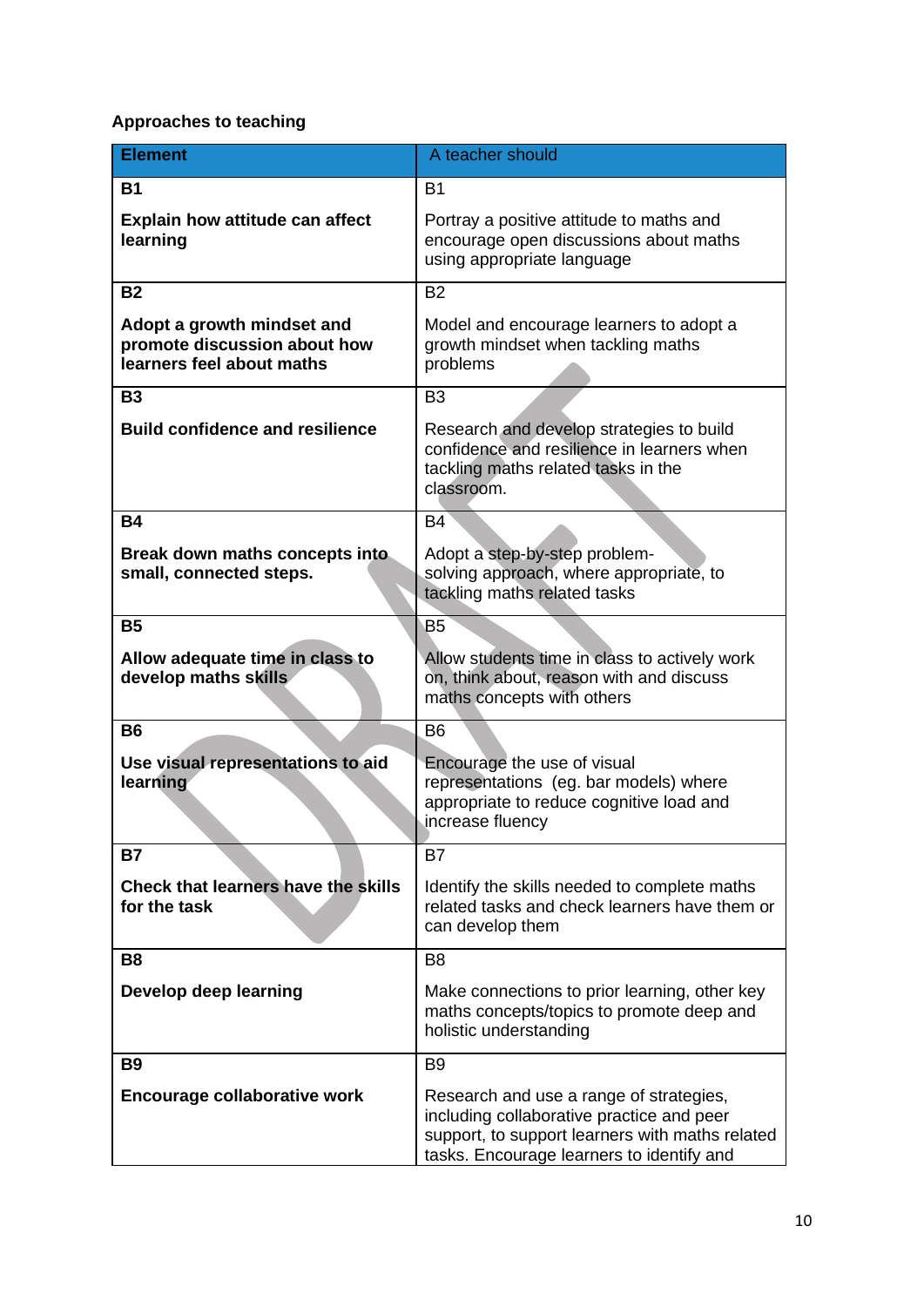|                                                                 | share methods used and to communicate<br>answers                                                                                        |
|-----------------------------------------------------------------|-----------------------------------------------------------------------------------------------------------------------------------------|
| <b>B10</b>                                                      | <b>B10</b>                                                                                                                              |
| <b>Address misconceptions and</b><br>confusions                 | Identify misconceptions and confusions and<br>explain how to use them positively in their<br>teaching and their development of learners |
| <b>B11</b>                                                      | <b>B11</b>                                                                                                                              |
| Use appropriate tools to support<br>development of maths skills | Identify appropriate methods, operations and<br>tools, including digital skills, to explore a<br>situation                              |

# **Supporting learners to develop employability skills**

| <b>Element</b>                                                             | A teacher should                                                                                                                                                          |
|----------------------------------------------------------------------------|---------------------------------------------------------------------------------------------------------------------------------------------------------------------------|
| C <sub>1</sub><br>Link maths skills to curriculum<br>area                  | C1<br>Give examples of the maths skills required in<br>occupations related to your curriculum area to<br>better prepare your learners for<br>employment and in real life. |
| C <sub>2</sub><br>Explain the importance of maths in<br>different contexts | C <sub>2</sub><br>Give examples of how to develop learners'<br>awareness of contexts in which learners can<br>benefit from the application of maths                       |
| C <sub>3</sub><br>Explain the role of maths in<br>everyday life            | C <sub>3</sub><br>Help learners to see how maths skills can<br>support participation in public life and social<br>and economic activity                                   |

# **Subject and industry specific teaching**

| <b>Element</b>                                                                                     | A teacher should                                                                                                                                                                                                                     |
|----------------------------------------------------------------------------------------------------|--------------------------------------------------------------------------------------------------------------------------------------------------------------------------------------------------------------------------------------|
| D1                                                                                                 | D1                                                                                                                                                                                                                                   |
| Identify the maths skills required<br>in your subject area, on<br>your course and in your industry | Using course specifications, determine what<br>maths skills and levels of functional<br>skills/GCSE maths are required for successful<br>completion of the course. Make reference to<br>occupational maths skills where appropriate. |
| D <sub>2</sub>                                                                                     | D <sub>2</sub>                                                                                                                                                                                                                       |
| Promote the take up of maths<br>support                                                            | Identify opportunities for incorporating maths<br>into the curriculum and explain how to<br>encourage the take up of maths support                                                                                                   |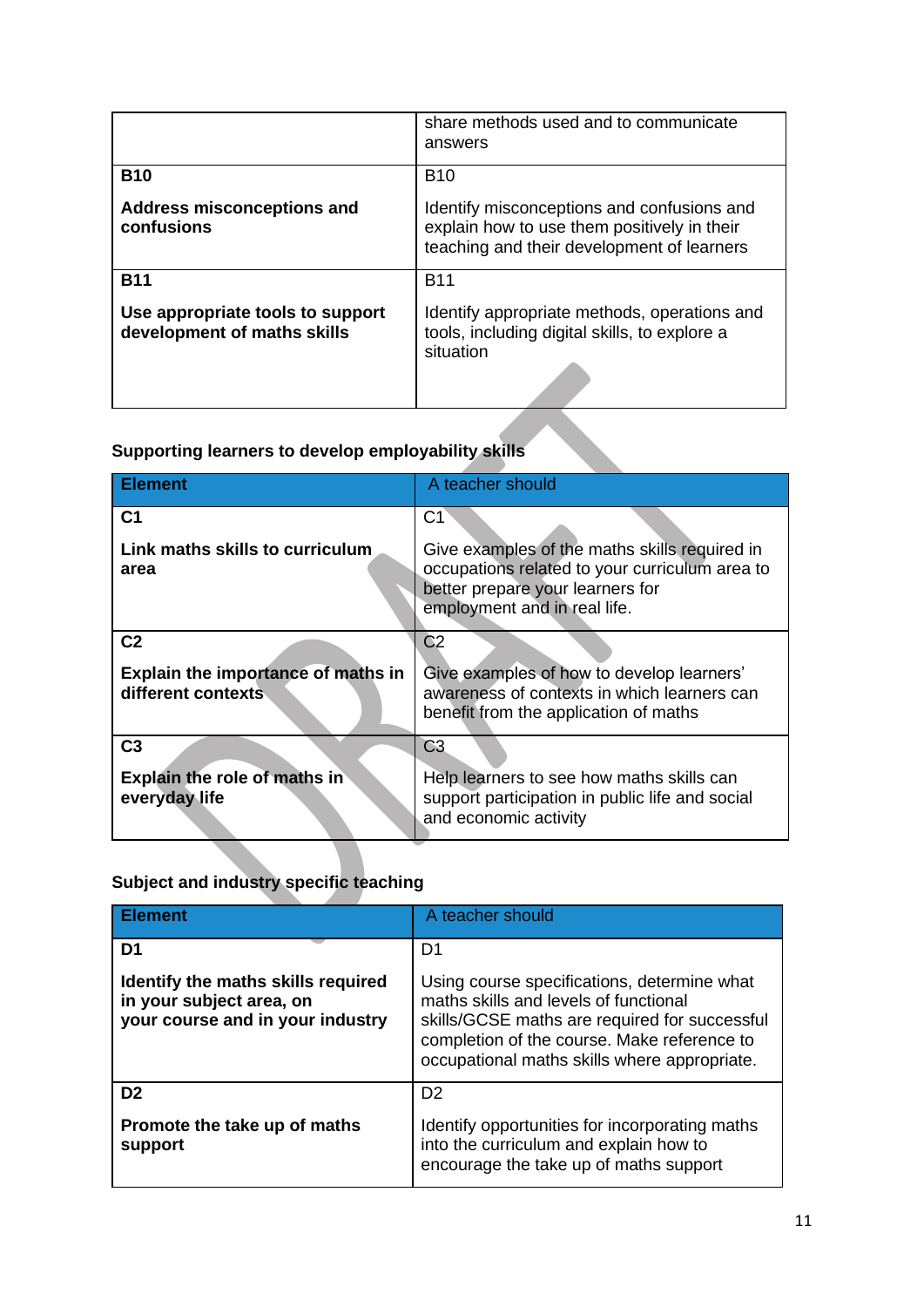# **Assessment (and feedback)**

| <b>Element</b>                                             | A teacher should                                                                                                       |
|------------------------------------------------------------|------------------------------------------------------------------------------------------------------------------------|
| E1                                                         | E <sub>1</sub>                                                                                                         |
| Promote a healthy maths learning<br>environment            | Encourage an open and supportive<br>environment promoting peer and self<br>assessment                                  |
| E <sub>2</sub>                                             | E2                                                                                                                     |
| <b>Emphasise importance of</b><br>process                  | Focus on the importance of reasoning rather<br>than answer getting when marking work and<br>giving feedback            |
| E <sub>3</sub>                                             | E <sub>3</sub>                                                                                                         |
| <b>Promote problem solving</b>                             | Design maths related assessment tasks which<br>promote problem solving, reasoning<br>and discussion                    |
| E4                                                         | E4(                                                                                                                    |
| Promote learner independence in<br>developing maths skills | Encourage learners to use a range of methods,<br>including estimating, rounding and sense-<br>checking to self-assess. |
| E <sub>5</sub>                                             | E <sub>5</sub>                                                                                                         |
| Reference maths skills when<br>marking and giving feedback | Make connections between maths related<br>tasks and subject related tasks when marking<br>and giving feedback          |

# **Accessibility and Inclusion**

| ∣ Element                                                             | A teacher should                                                                                                                 |
|-----------------------------------------------------------------------|----------------------------------------------------------------------------------------------------------------------------------|
| F1                                                                    | F1                                                                                                                               |
| <b>Research appropriate resources</b>                                 | Identify resources and specialist equipment to<br>support learners to overcome their maths<br>differences                        |
| F <sub>2</sub>                                                        | F <sub>2</sub>                                                                                                                   |
| <b>Explain effective practice when</b><br>working with specialists    | Refer learners to specialists and give<br>examples of effective practice for working with<br>specialists in supporting learners  |
| F <sub>3</sub>                                                        | F <sub>3</sub>                                                                                                                   |
| Use current research to support<br>learners with learning differences | Give examples of how to address the needs<br>of learners with learning differences, referring<br>to relevant research/literature |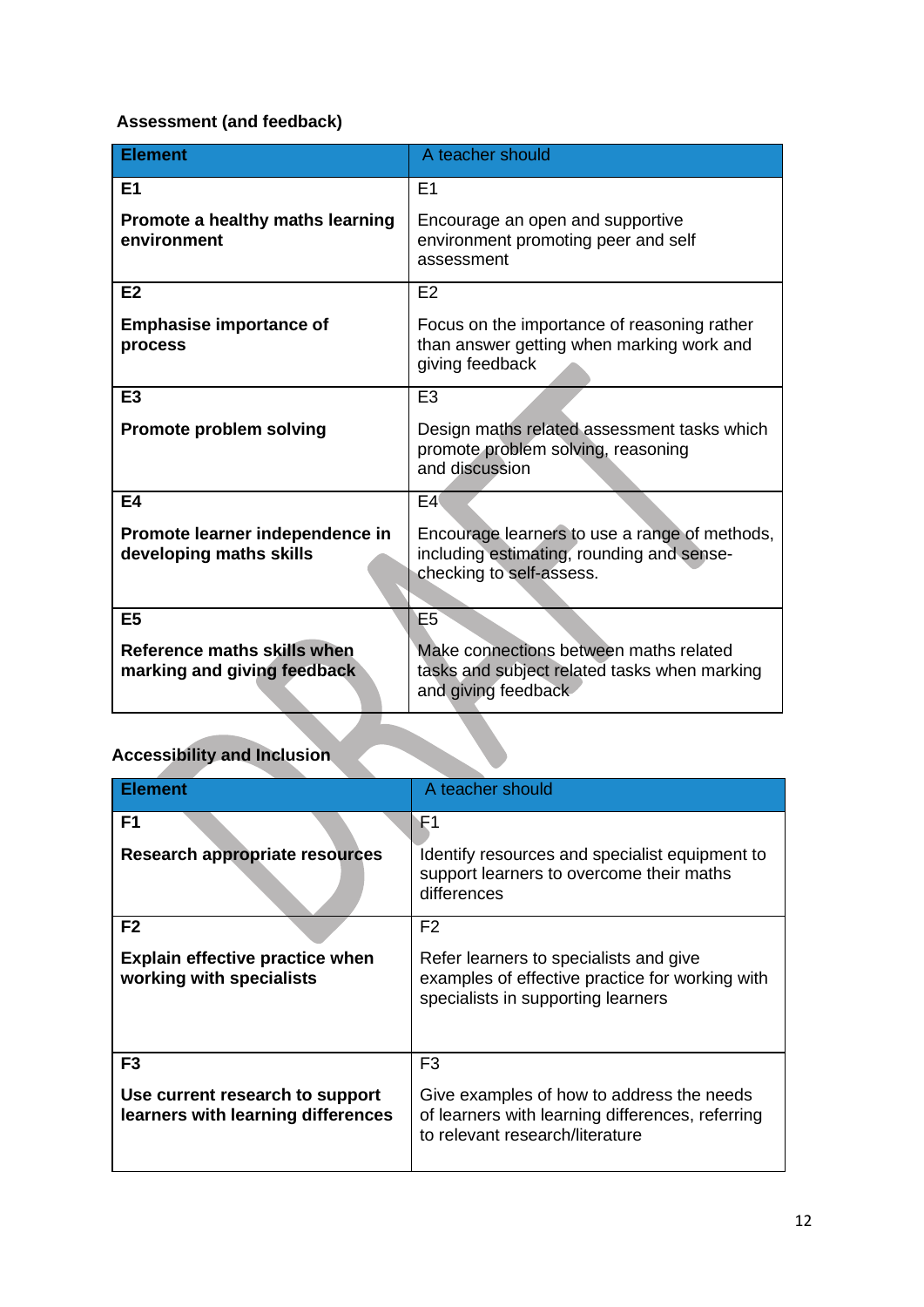# **Self-development**

| <b>Element</b>                                                         | A teacher should                                                                                                                                                                                                         |
|------------------------------------------------------------------------|--------------------------------------------------------------------------------------------------------------------------------------------------------------------------------------------------------------------------|
| G <sub>1</sub>                                                         | G1                                                                                                                                                                                                                       |
| Participate in and promote a whole<br>organisational approach to maths | Encourage an open dialogue with others in<br>the organisation and contribute to the<br>changes needed to ensure opportunities for<br>developing maths skills are developed and<br>improved                               |
| G <sub>2</sub>                                                         | G <sub>2</sub>                                                                                                                                                                                                           |
| <b>Evaluate own practice</b>                                           | Evaluate your own practice and maths<br>experience in the light of relevant research in<br>maths, and with regard to outcomes. For<br>example, look at CFEM action research and<br>get involved in a network             |
| G <sub>3</sub>                                                         | G <sub>3</sub>                                                                                                                                                                                                           |
| Identify your own training and<br>development needs                    | Identify and evaluate the maths content<br>knowledge required to support your<br>professional needs                                                                                                                      |
| G4                                                                     | G4                                                                                                                                                                                                                       |
| Recognise maths skills needed in<br>the role of a teacher              | Use data and graphs to interpret learner<br>information, including identifying patterns and<br>drawing appropriate conclusions. Interpret<br>statistics and graphs in the news, academic<br>reports and relevant papers. |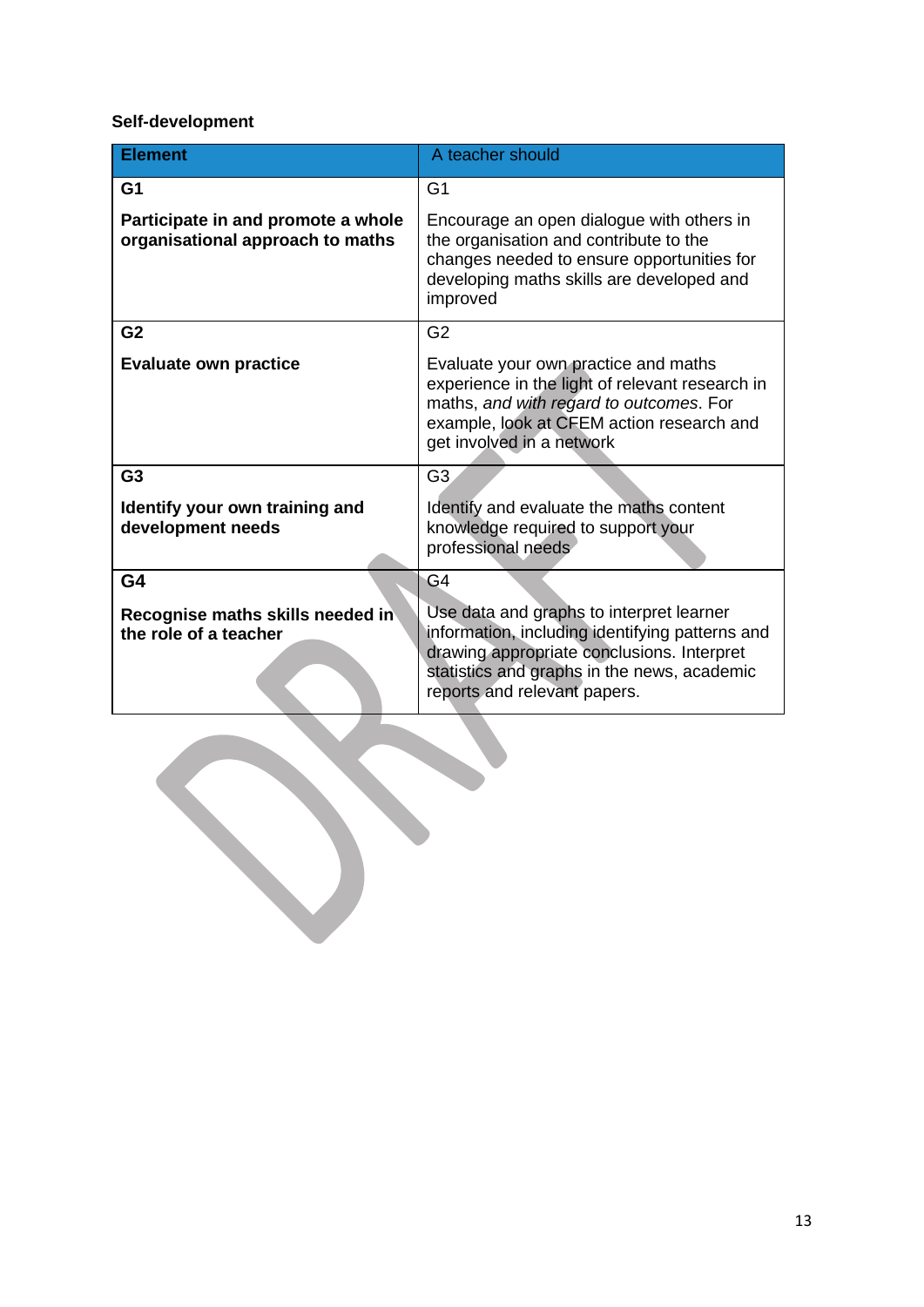# **Minimum Core Digital**

# **Planning your teaching**

| <b>Element</b>                          | A teacher should                                                                                                                                                                                      |
|-----------------------------------------|-------------------------------------------------------------------------------------------------------------------------------------------------------------------------------------------------------|
| A1                                      | A <sub>1</sub>                                                                                                                                                                                        |
| <b>Planning and looking for</b>         | Use online search strategies to identify                                                                                                                                                              |
| information - how can technology        | resources and content relevant for teaching                                                                                                                                                           |
| best support your planning?             | and learning. Be aware of digital environments                                                                                                                                                        |
|                                         | which provide educational resources                                                                                                                                                                   |
| A2                                      | A2                                                                                                                                                                                                    |
| Designing and adapting activities       | Create and modify resources using basic tools<br>and strategies, use 'office' software to design<br>and modify e.g. worksheets and quizzes.<br>Create digital presentations for teaching<br>sessions. |
| A3                                      | A <sub>3</sub>                                                                                                                                                                                        |
| <b>Support for learning and support</b> | When planning sessions, include learning                                                                                                                                                              |
| activities including initial            | activities, assignments and assessments that                                                                                                                                                          |
| assessment - empowering                 | encourage learners to use digital technologies                                                                                                                                                        |
| learners through technology             | to find data or information.                                                                                                                                                                          |
| A <sub>4</sub>                          | A <sub>4</sub>                                                                                                                                                                                        |
| <b>Communication and collaboration</b>  | Make some use of digital technologies for                                                                                                                                                             |
| with colleagues - how technology        | collaboration with learners.                                                                                                                                                                          |
| can offer broader opportunities to      | Make some use of digital technologies for                                                                                                                                                             |
| learners to work together               | communication with professional colleagues or                                                                                                                                                         |
|                                         | support staff.                                                                                                                                                                                        |
|                                         |                                                                                                                                                                                                       |
| <b>Approaches to teaching</b>           |                                                                                                                                                                                                       |

# **Approaches to teaching**

| <b>Element</b>                               | A teacher should                                                                                                                                                                                                                                                                                                                                              |
|----------------------------------------------|---------------------------------------------------------------------------------------------------------------------------------------------------------------------------------------------------------------------------------------------------------------------------------------------------------------------------------------------------------------|
| <b>B1</b>                                    | Bſ                                                                                                                                                                                                                                                                                                                                                            |
| <b>Teaching and learning resources</b>       | Use digital resources to visualise and explain<br>new concepts in a motivating and engaging<br>way, e.g. by using animations or videos,<br>games and quizzes.<br>Share educational content via e-mail<br>attachments and links. Be aware that some<br>online teaching resources are subject to<br>copyright and that they may need to be quality-<br>assured. |
| <b>B2</b>                                    | <b>B2</b>                                                                                                                                                                                                                                                                                                                                                     |
| <b>Teaching context: face-to-face</b>        | Use the learning environment technologies and<br>resources that are available to them, e.g.<br>digital whiteboards, projectors, PCs, Wifi,<br>intranet, choosing appropriate technologies for<br>learning objectives and contexts. Provide<br>access to online resources for their learners.                                                                  |
| B3                                           | B <sub>3</sub>                                                                                                                                                                                                                                                                                                                                                |
| <b>Teaching context: blended</b><br>learning | Use some digital strategies to interact with<br>learners. Use digital technologies, e.g. a                                                                                                                                                                                                                                                                    |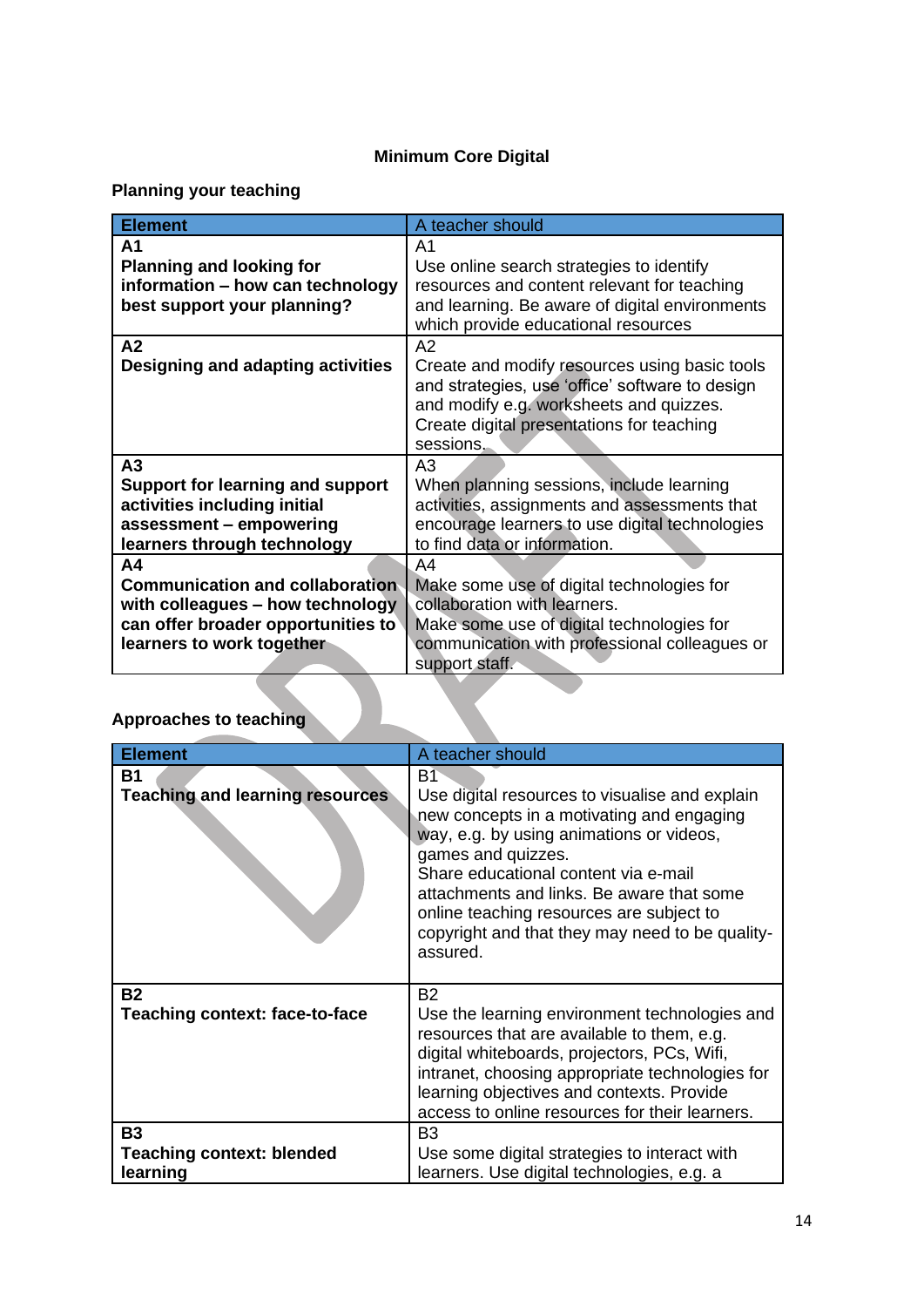|                                                                                                                                                | discussion forum, to respond to learners'<br>concerns.                                                                                       |
|------------------------------------------------------------------------------------------------------------------------------------------------|----------------------------------------------------------------------------------------------------------------------------------------------|
| <b>B4</b><br>Teaching context: fully online -<br>towards a community of learning<br>(some aspects may not be<br>possible in offender learning) | <b>B4</b><br>Use some digital technologies to interact with<br>learners, e.g. online forums, to respond to<br>learners' questions or doubts. |

**Supporting learners to develop employability skills**

| <b>Element</b>                                                                        | A teacher should                                                                                                                                                                                                                                                                                                                                                                                                                                                                                                         |
|---------------------------------------------------------------------------------------|--------------------------------------------------------------------------------------------------------------------------------------------------------------------------------------------------------------------------------------------------------------------------------------------------------------------------------------------------------------------------------------------------------------------------------------------------------------------------------------------------------------------------|
| C <sub>1</sub><br><b>Supporting digital capabilities (for</b><br>employability)       | C <sub>1</sub><br>Support learners to develop their digital<br>capabilities and employability skills in self<br>regulated learning activities. Encourage<br>learners to use digital technologies to support<br>their individual learning activities, e.g. for<br>finding data or information or presenting results<br>and to enhance their employability skills.<br>Include activities that support learners to use<br>digital technologies for creating content, e.g. by<br>producing texts, sounds, images and videos. |
| C <sub>2</sub><br><b>Supporting study skills</b>                                      | C <sub>2</sub><br>Support learners to use digital technologies to<br>solve problems. Encourage learners to solve<br>technical problems using trial and error.<br>Encourage learners to transfer their digital<br>competence to new situations.                                                                                                                                                                                                                                                                           |
| C <sub>3</sub><br><b>Communication and collaboration</b><br>with and between learners | C <sub>3</sub><br>Encourage learners to use digital technologies<br>to collaborate in activities. When implementing<br>collaborative activities or projects, encourage<br>learners to use digital technologies to support<br>their work.                                                                                                                                                                                                                                                                                 |
|                                                                                       |                                                                                                                                                                                                                                                                                                                                                                                                                                                                                                                          |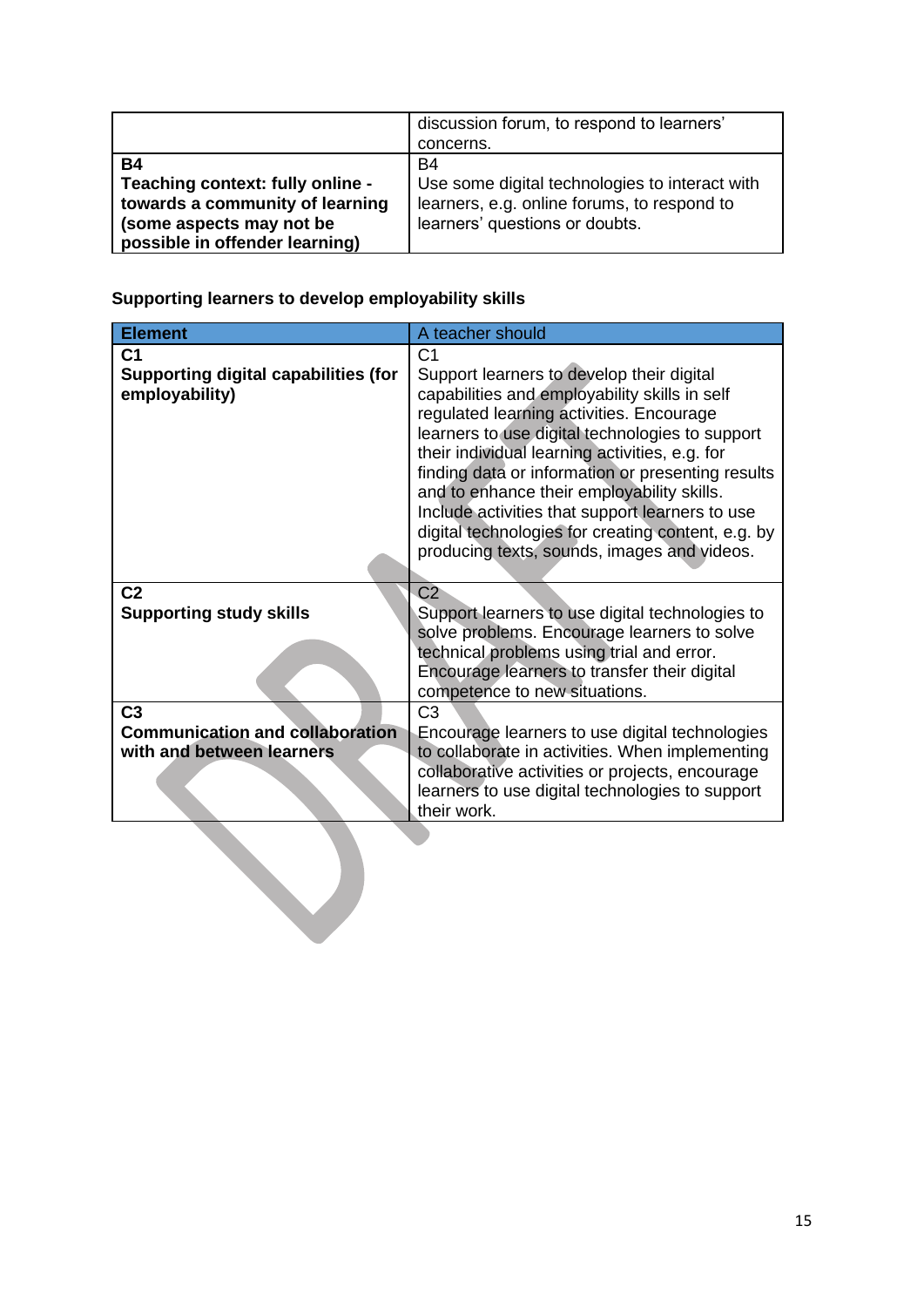**Subject and industry specific teaching**

| <b>Element</b>                                                                                | A teacher should                                                                                                                                                                                                                                                                                                                                                                                                                                                        |
|-----------------------------------------------------------------------------------------------|-------------------------------------------------------------------------------------------------------------------------------------------------------------------------------------------------------------------------------------------------------------------------------------------------------------------------------------------------------------------------------------------------------------------------------------------------------------------------|
| D1<br>Teaching: subject-specific and<br>industry-related                                      | D1<br>When planning CPD use online resources to<br>update subject knowledge. Use online<br>resources to update subject-specific, industry-<br>related and teaching knowledge.                                                                                                                                                                                                                                                                                           |
| D <sub>2</sub><br>Raising learners' digital<br>employability and self<br>employability skills | D <sub>2</sub><br>Support learners to develop their digital<br>employability skills by using common digital<br>technologies in learning activities, assignments<br>and assessments. Encourage learners to use<br>digital technologies to develop an<br>understanding of industry-related technologies<br>through targeted learning activities e.g.<br>searching for information about specific digital<br>technologies and skills used within their<br>subject/industry |

# **Assessment (and feedback)**

| <b>Element</b>                       | A teacher should                                                                                                                                                                                                                                                                     |
|--------------------------------------|--------------------------------------------------------------------------------------------------------------------------------------------------------------------------------------------------------------------------------------------------------------------------------------|
| E1<br><b>Assessment and feedback</b> | F1.<br>Integrate digital technologies into traditional<br>assessment and feedback strategies. Plan for                                                                                                                                                                               |
|                                      | learners' use of digital technologies in<br>assessment tasks, e.g. to support assignments<br>Evaluate basic data available on learner<br>activity and performance and administrative<br>data for individual feedback and targeted<br>interventions. Be aware that digital assessment |
|                                      | tools (e.g. quizzes, voting systems) can be<br>used within the teaching process to provide<br>them with timely feedback on learners'<br>progress.<br>Use digital technologies to compile an<br>overview of learners' progress, as a basis for<br>offering feedback and advice.       |

# **Accessibility and Inclusion**

| <b>Element</b>                | A teacher should                                                                                                                                                                       |
|-------------------------------|----------------------------------------------------------------------------------------------------------------------------------------------------------------------------------------|
| F1                            | F1                                                                                                                                                                                     |
| <b>Accessibility</b>          | Demonstrate the importance of ensuring equal<br>access to the digital technologies used for all<br>learners. Be aware that digital technologies<br>can hinder or improve accessibility |
| F <sub>2</sub>                | F <sub>2</sub>                                                                                                                                                                         |
| <b>Equality and Diversity</b> | Explain how digital technologies can support<br>differentiation and personalisation, e.g. by<br>providing activities at different levels and<br>speeds                                 |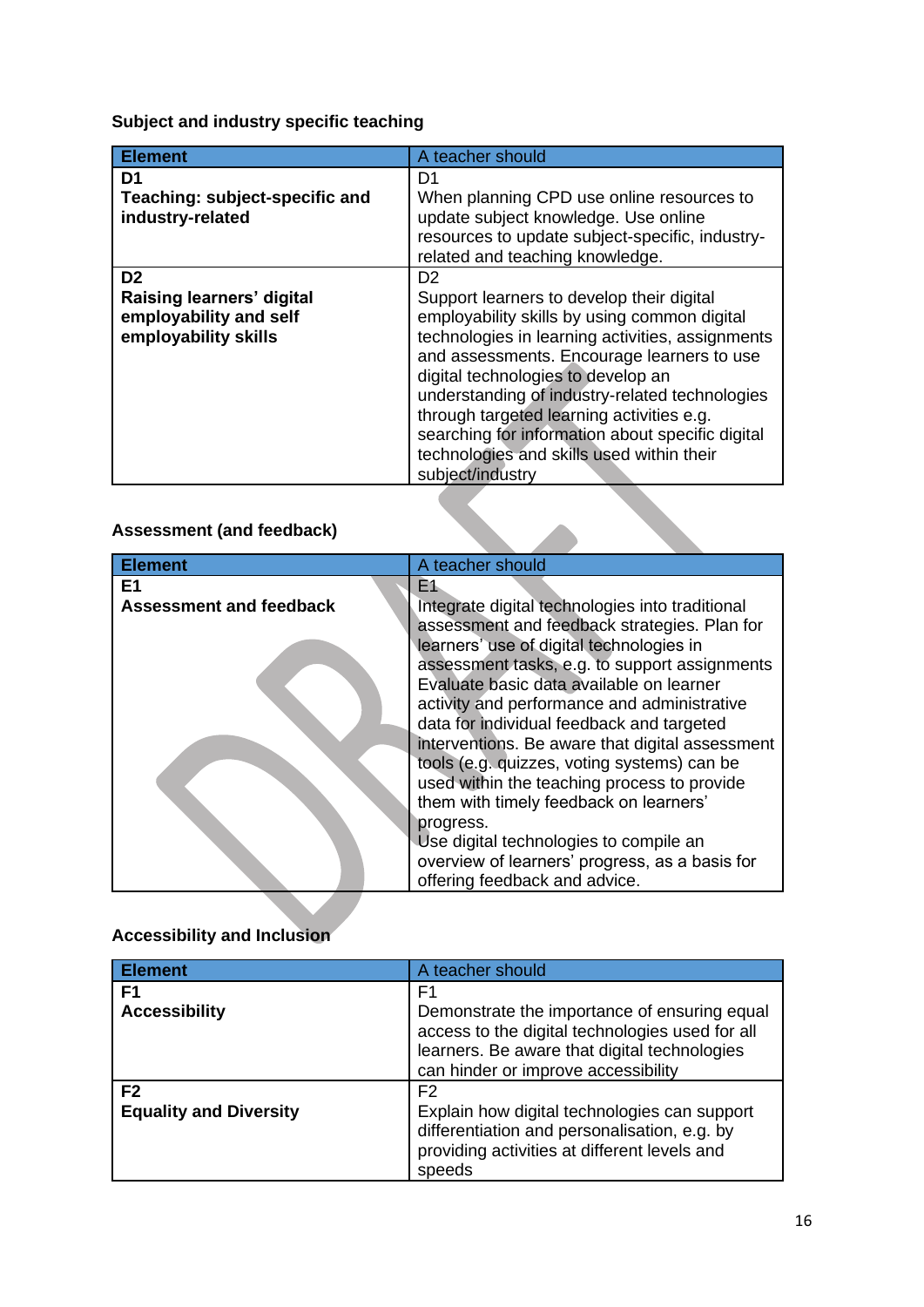# **Self-development**

| <b>Element</b>                          | A teacher should                                                                              |
|-----------------------------------------|-----------------------------------------------------------------------------------------------|
| G1                                      | G1                                                                                            |
| Self-assessment and reflection          | Be aware of their development needs for using<br>digital technology to enhance their teaching |
|                                         | practice.                                                                                     |
| G <sub>2</sub>                          | G <sub>2</sub>                                                                                |
| <b>Progression and CPD - strategies</b> | When planning CPD use online resources to                                                     |
| to develop digital skills and           | update subject-specific or teaching knowledge.                                                |
| pedagogy                                |                                                                                               |
|                                         |                                                                                               |
| G <sub>3</sub>                          | G <sub>3</sub>                                                                                |
| Well-being: practitioner and            | Encourage learners to use digital technologies                                                |
| learner                                 | safely and responsibly. Promote learners'                                                     |
|                                         | awareness of how digital technologies can                                                     |
|                                         | positively and negatively affect health and well-                                             |
|                                         | being                                                                                         |
| G4                                      | G4                                                                                            |
| <b>Managing identity: practitioner</b>  | Encourage learners to use digital technologies                                                |
| and learner                             | safely and responsibly. Promote learners'                                                     |
|                                         | awareness of the benefits and drawbacks of                                                    |
|                                         | the openness of the internet.                                                                 |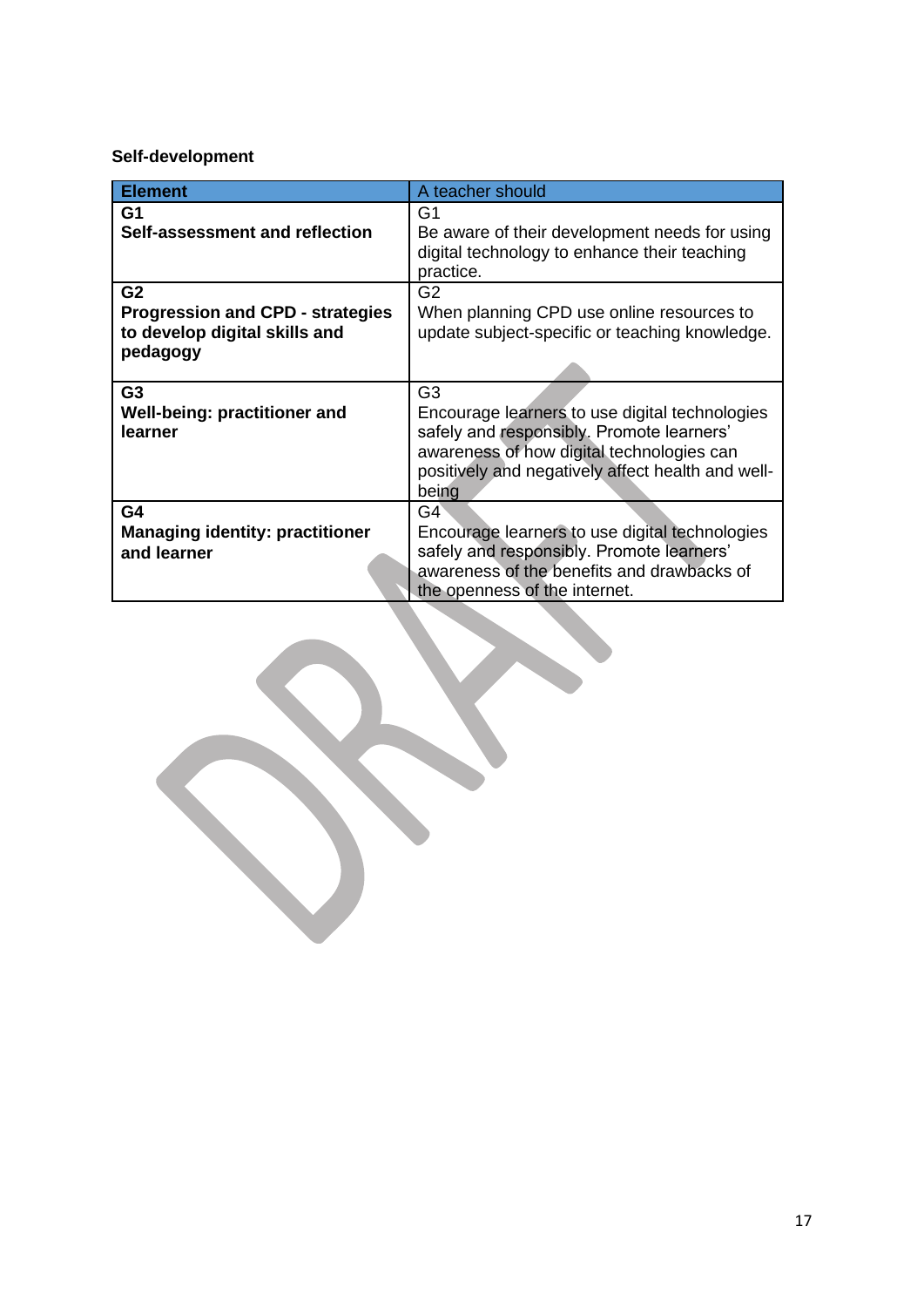# **Minimum Core Sustainability**

# **Planning your teaching**

| <b>Element</b>                           | A teacher should                                 |
|------------------------------------------|--------------------------------------------------|
| А1                                       | A1                                               |
| Identify core concepts of                | Clarify the complexity and interconnectedness    |
| sustainable development                  | of sustainability issues and systems             |
| A2                                       | A2                                               |
| <b>Explain core concepts of</b>          | Identify the imperative for education to equip   |
| education for sustainable                | learners with the knowledge, skills, behaviours, |
| development                              | values and agency needed to recognise and        |
|                                          | solve sustainability challenges                  |
| A3                                       | A3                                               |
| <b>Create learning environments that</b> | Optimise the learning environment's ability to   |
| promote ESD                              | enhance ESD in terms of what learners            |
|                                          | perceive and develop through the cultural        |
|                                          | norms of their place of study and seek           |
|                                          | opportunities to enhance this using 'living      |
|                                          | laboratory' principles.                          |
| A <sub>4</sub>                           | A4                                               |
| Develop meaningful stakeholder           | Identify and build relationships with suitable   |
| engagement                               | stakeholders, partners and collaborators to      |
|                                          | enhance their ESD provision                      |
|                                          |                                                  |
| Approaches to teaching                   |                                                  |

# **Approaches to teaching**

| <b>Element</b>                      | A teacher should                                                                              |
|-------------------------------------|-----------------------------------------------------------------------------------------------|
| <b>B1</b>                           | B1                                                                                            |
| <b>Create opportunities for ESD</b> | Identify and adopt teaching and learning                                                      |
|                                     | strategies that develop learners' knowledge,                                                  |
|                                     | skills, behaviours, values and agency that help                                               |
|                                     | achieve sustainability goals and equip them to                                                |
|                                     | make positive sustainability impacts in their                                                 |
|                                     | lives and careers, whilst also enhancing their                                                |
|                                     | employability.                                                                                |
| <b>B2</b>                           | B2                                                                                            |
| Align and embed ESD                 | Embed ESD throughout subject specialism<br>and/or occupational pathway where                  |
|                                     | appropriate rather than present sustainability                                                |
|                                     | as an additional, separated subject                                                           |
| <b>B3</b>                           | B <sub>3</sub>                                                                                |
| Model sustainable practices and     | Act in line with organisational operations that                                               |
| promote sustainable                 | promote positive environmental, social and                                                    |
| development principles, values      | economic impacts; promote sustainable                                                         |
| and goals.                          | development through their choices and                                                         |
|                                     | behaviours and demonstrate responsible and                                                    |
|                                     | sustainable leadership.                                                                       |
| <b>B4</b>                           | <b>B4</b>                                                                                     |
| Use appropriate resources to        | Use appropriate resources to visualise and                                                    |
| develop ESD outcomes                | explain sustainable development concepts in a<br>motivating and engaging way; demonstrate the |
|                                     |                                                                                               |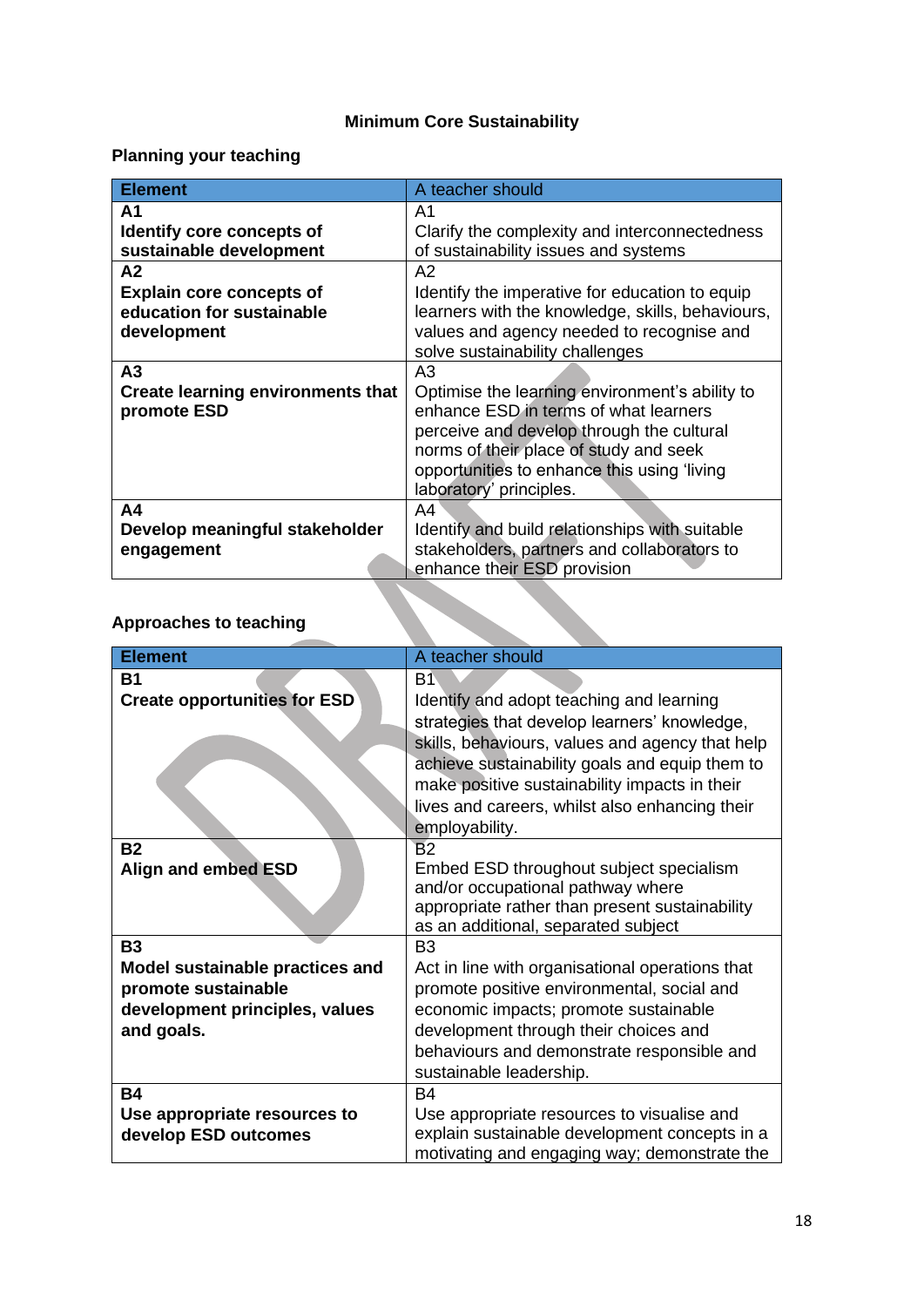| <b>B5</b><br><b>Identifying and using ESD</b><br>examples to build learners' skills<br>in other areas (e.g. Maths,<br><b>English, communication)</b> | relevance of sustainability to learners, and to<br>enhance their ESD outcomes<br>B <sub>5</sub><br>Use sustainable development themed content<br>as examples and the basis for activities which<br>develop learner's core functional skills. |
|------------------------------------------------------------------------------------------------------------------------------------------------------|----------------------------------------------------------------------------------------------------------------------------------------------------------------------------------------------------------------------------------------------|
| <b>B6</b><br>Recognise the importance of<br>collaboration                                                                                            | B <sub>6</sub><br>Identify, build and maintain mutually beneficial<br>partnerships to enhance ESD teaching<br>approaches                                                                                                                     |

| Supporting learners to develop employability skills |  |
|-----------------------------------------------------|--|

| <b>Element</b>                       | A teacher should                                |
|--------------------------------------|-------------------------------------------------|
| C <sub>1</sub>                       | C <sub>1</sub>                                  |
| <b>Explain how ESD can impact</b>    | Research and explain factors that may affect    |
| learner attainment and               | learner attainment and destination as a result  |
| destination                          | of ESD exposure                                 |
|                                      |                                                 |
| C <sub>2</sub>                       | C <sub>2</sub>                                  |
| <b>Explain how sustainability is</b> | Promote the idea that all jobs can be green     |
| relevant to different occupations    | jobs. Explain how the core concepts of          |
| and careers                          | sustainability issues relate to their subject   |
|                                      | specialism and/or occupational pathway (both    |
|                                      | in terms of creating sustainability impacts and |
|                                      | the solutions to them)                          |
| C <sub>3</sub>                       | C3                                              |
| Demonstrate sustainability skills    | Promote links between sustainability skills and |
| in their own practice                | solutions to sustainability challenges          |
|                                      |                                                 |

# **Subject and industry specific teaching**

| <b>Element</b>                     | A teacher should                                  |
|------------------------------------|---------------------------------------------------|
| D1                                 | D <sub>1</sub>                                    |
| Identify how core concepts of      | Show how sustainability concepts relate to        |
| sustainability issues relate to    | their subject matter and professional practice    |
| their subject specialism           | both in terms of creating sustainability          |
| and/occupational pathway           | challenges and the solutions to them              |
| D <sub>2</sub>                     | D <sub>2</sub>                                    |
| Identify environmental, societal   | Emphasise the inter-connectedness, scale and      |
| and economic trends both locally   | urgency of sustainability challenges,             |
| and globally                       | particularly in relation to the climate           |
|                                    | emergency, and the need for both short and        |
|                                    | long term thinking in relation with their subject |
|                                    | specialism/occupational pathway.                  |
| D <sub>3</sub>                     | D <sub>3</sub>                                    |
| <b>Identify innovation and</b>     | Research and keep up-to-date with relevant        |
| sustainability action being taken  | sustainability action and innovation relevant to  |
| in sectors relevant to the subject | their subject specialism/occupational pathway,    |
| specialism/occupational pathway    | including evaluating skills gaps and              |
|                                    |                                                   |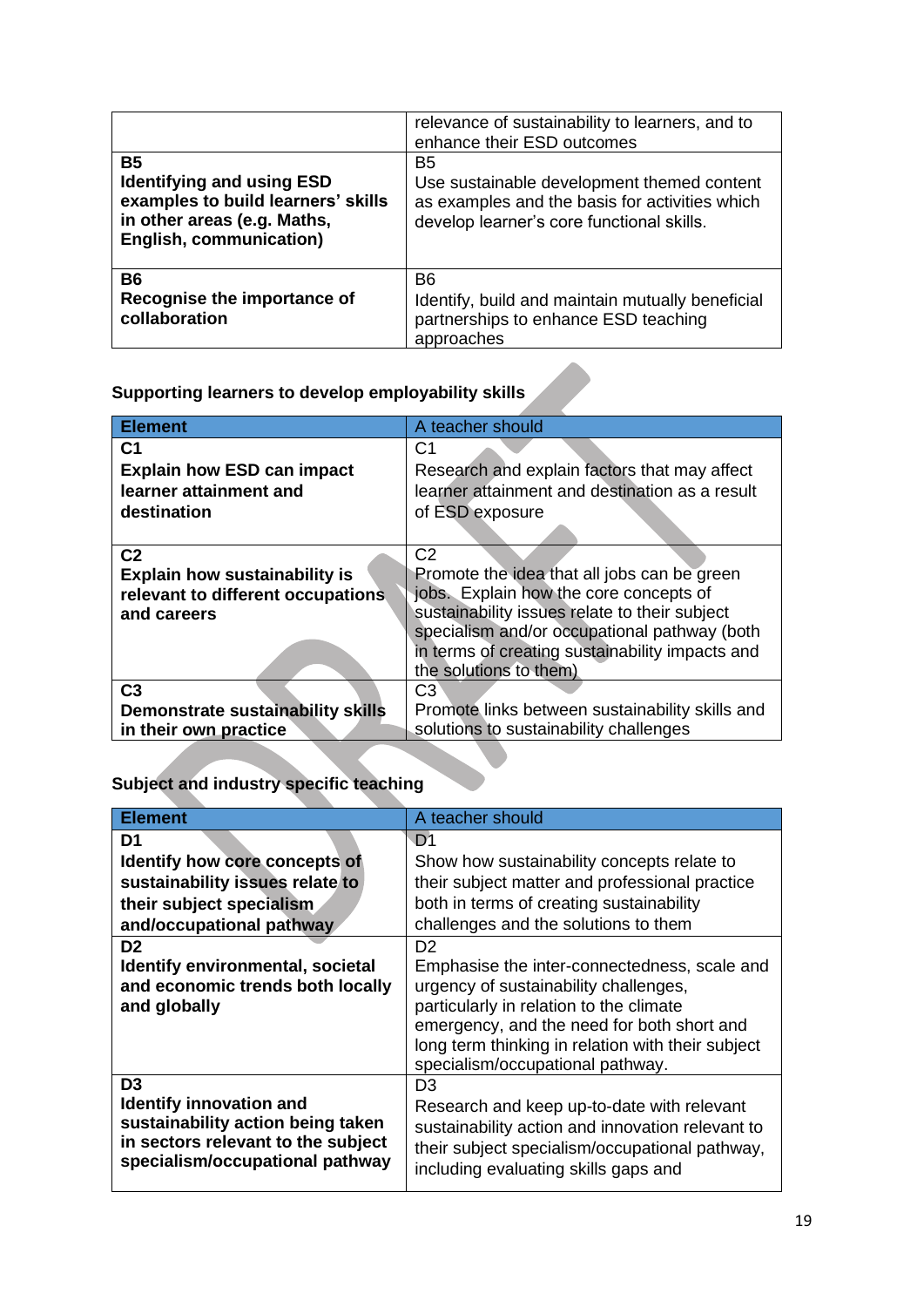| opportunities in industries and sectors relevant<br>to the subject specialism/occupational |
|--------------------------------------------------------------------------------------------|
| pathwav.                                                                                   |

# **Assessment (and feedback)**

| <b>Element</b>                                                            | A teacher should                                                                                                                                                                                                                                                                                         |
|---------------------------------------------------------------------------|----------------------------------------------------------------------------------------------------------------------------------------------------------------------------------------------------------------------------------------------------------------------------------------------------------|
| Ε1                                                                        | F <sub>1</sub>                                                                                                                                                                                                                                                                                           |
| <b>Create opportunities for ESD</b>                                       | Identify and adopt assessment strategies that<br>identify learners' knowledge, skills, behaviours,<br>values and agency that help achieve<br>sustainability goals and equip them to make<br>positive sustainability impacts in their lives and<br>careers, whilst also enhancing their<br>employability. |
| E <sub>2</sub>                                                            | E2                                                                                                                                                                                                                                                                                                       |
| Promote a healthy, supportive                                             | Encourage an open and supportive                                                                                                                                                                                                                                                                         |
| learning environment                                                      | environment promoting peer and self                                                                                                                                                                                                                                                                      |
|                                                                           | assessment/correction                                                                                                                                                                                                                                                                                    |
| E <sub>3</sub>                                                            | E <sub>3</sub>                                                                                                                                                                                                                                                                                           |
| Promote problem solving and                                               | Design ESD related assessment tasks which                                                                                                                                                                                                                                                                |
| critical thinking                                                         | promote problem solving, critical thinking,<br>reasoning and discussion                                                                                                                                                                                                                                  |
| E4                                                                        | Ē5.                                                                                                                                                                                                                                                                                                      |
| Reference ESD knowledge and<br>skills when marking and giving<br>feedback | Make connections between ESD and subject<br>/skills related tasks when marking and giving<br>feedback                                                                                                                                                                                                    |
| <b>Accessibility and Inclusion</b>                                        |                                                                                                                                                                                                                                                                                                          |

# **Accessibility and Inclusion**

| <b>Element</b>                                                                                                        | A teacher should                                                                                                                                                                                                                                                                                                                                                       |
|-----------------------------------------------------------------------------------------------------------------------|------------------------------------------------------------------------------------------------------------------------------------------------------------------------------------------------------------------------------------------------------------------------------------------------------------------------------------------------------------------------|
| F1<br>Identify methods to support<br>learners to fully engage in ESD                                                  | F1<br>Use current research to support learners with<br>learning differences making an inclusive<br>environment, being aware of inequalities that<br>exist in relation to ESD/and the subject<br>specialism/occupational pathway and seeking<br>to reduce these                                                                                                         |
| F <sub>2</sub><br><b>Promote accessible and inclusive</b><br>practice when working with<br>collaborators and partners | F <sub>2</sub><br>Develop mechanisms to ensure activities led<br>by partners and collaborators are also<br>accessible and inclusive, providing examples<br>of effective practice for supporting learners<br>including the needs of learners with learning<br>differences, referring to relevant<br>research/literature and providing feedback to<br>create an ongoing. |

# **Self-development**

| <b>Element</b> | A teacher should |
|----------------|------------------|
|                |                  |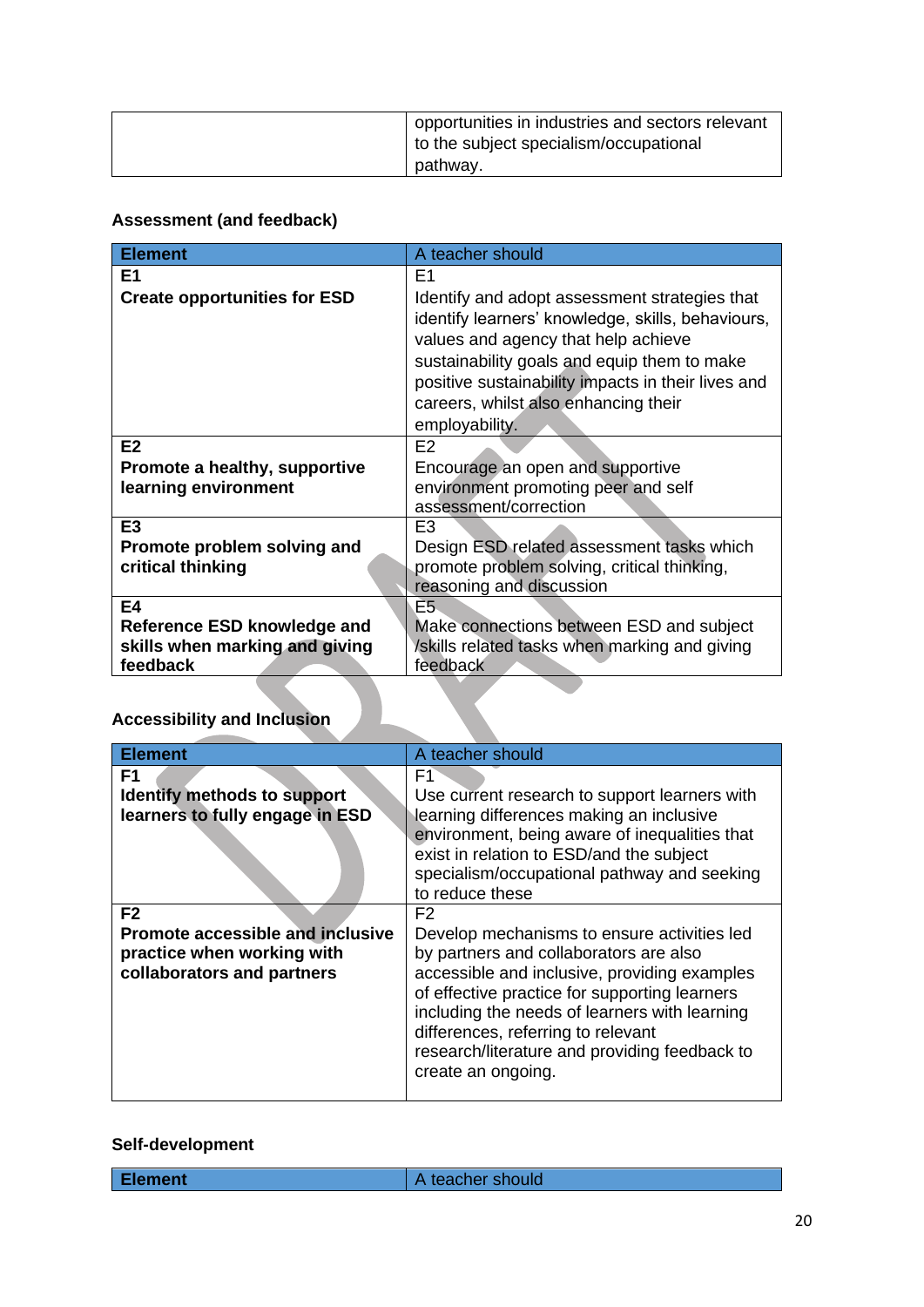| G <sub>1</sub>                      | G <sub>2</sub>                                                                                                                                                                                                                                                    |
|-------------------------------------|-------------------------------------------------------------------------------------------------------------------------------------------------------------------------------------------------------------------------------------------------------------------|
| Identify your own training and      | Identify, evaluate and assess their ESD                                                                                                                                                                                                                           |
| development needs                   | training and development needs                                                                                                                                                                                                                                    |
| G <sub>2</sub>                      | G <sub>2</sub>                                                                                                                                                                                                                                                    |
| Participate in and promote a        | Pursue opportunities to align ESD teaching                                                                                                                                                                                                                        |
| whole organisational approach to    | with other areas of the learner experience -                                                                                                                                                                                                                      |
| <b>ESD</b>                          | careers advice and guidance, tutorials,<br>enterprise education, enrichment etc. to create<br>cohesive, coherent and explicit message about<br>sustainability and how it inter-relates with<br>learners' subject specialism, future jobs and<br>their lifestyles. |
| G <sub>3</sub>                      | G <sub>3</sub>                                                                                                                                                                                                                                                    |
| Value learning through innovation   | Demonstrate openness to innovation, research                                                                                                                                                                                                                      |
| and research                        | and action-based learning to stimulate positive                                                                                                                                                                                                                   |
| G4                                  | sustainability and ESD outcomes.<br>G4                                                                                                                                                                                                                            |
| <b>Connect and collaborate with</b> | Pro-actively forge and foster mutually                                                                                                                                                                                                                            |
| partners                            | beneficial relationships, collaborations and                                                                                                                                                                                                                      |
|                                     | partnerships (both internally and externally to                                                                                                                                                                                                                   |
|                                     | the organisation) to progress ESD outcomes.                                                                                                                                                                                                                       |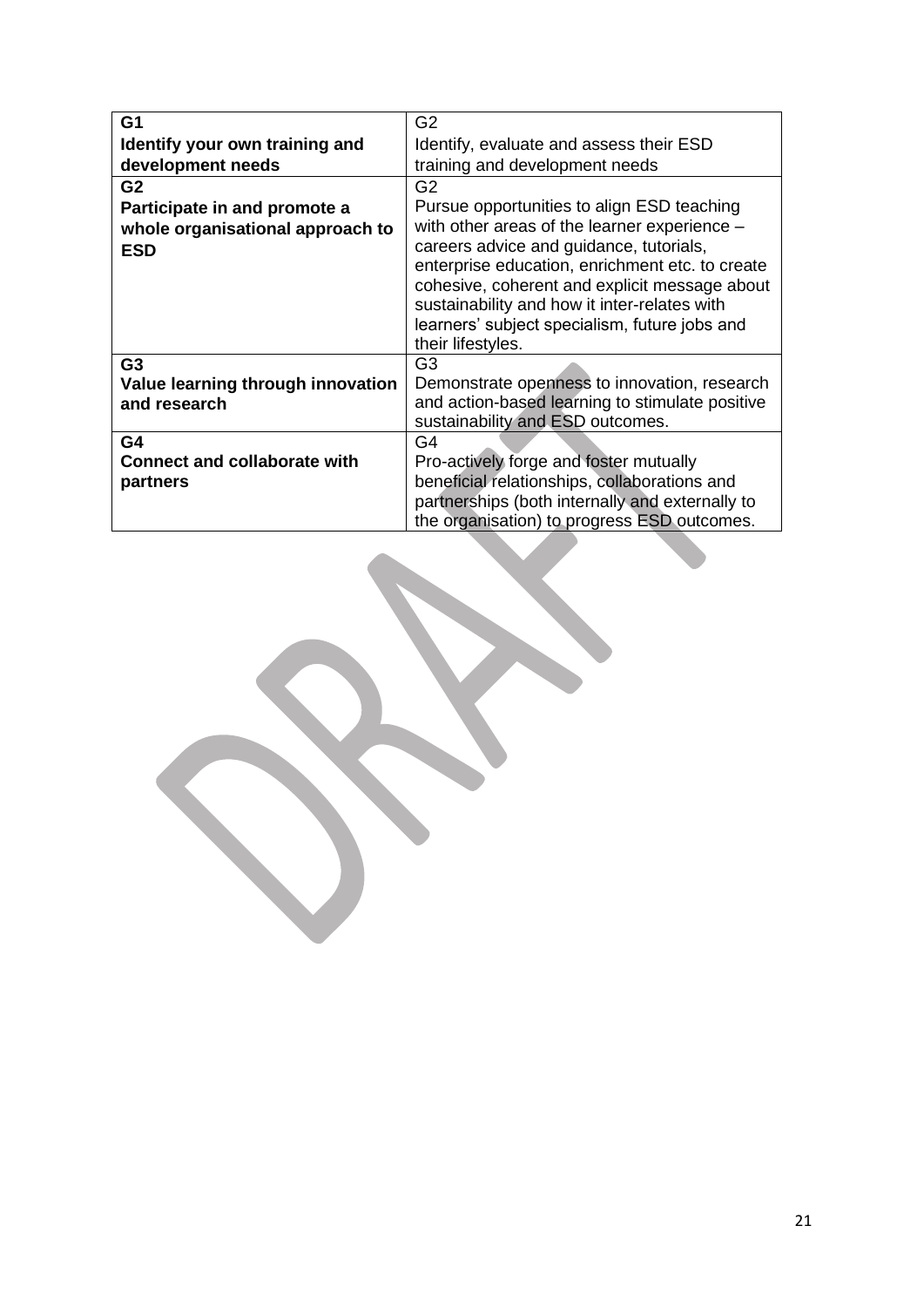#### **Minimum Core: Equality, Diversity, and Inclusion**

### **Planning your teaching**

| Element                                                                        | A teacher should                                                                                                                                                |
|--------------------------------------------------------------------------------|-----------------------------------------------------------------------------------------------------------------------------------------------------------------|
| A <sub>1</sub>                                                                 | A <sub>1</sub>                                                                                                                                                  |
| Commit to a pedagogy of human<br>rights, equality, diversity, and<br>inclusion | Promote the ethics and values of human<br>rights, equality, diversity and inclusion<br>throughout their teaching.                                               |
|                                                                                | Explain how EDI knowledge and skills can<br>impact learner attainment, destinations, life<br>chances and success in employment.                                 |
| A2                                                                             | $\overline{A2}$                                                                                                                                                 |
| <b>Recognise and exceed legislative</b><br>requirements                        | Keep-up-to date with the requirements of<br>equality and human rights and related<br>legislation. <sup>1</sup>                                                  |
|                                                                                | Make explicit the anticipatory duties of the<br>Disability Equality Duty within the Equality Act<br>(2010) and what this means in practice for all<br>teaching. |
| A3                                                                             | A <sub>3</sub>                                                                                                                                                  |
| <b>Embrace social change and recognise</b>                                     | Appreciate the diversity of people and values                                                                                                                   |
| that the practice of EDI is ever-                                              | in our society: that there will always be ignored                                                                                                               |
| changing                                                                       | existing inequality (such as social class) and                                                                                                                  |
|                                                                                | new and emerging inequalities.                                                                                                                                  |
| A <sub>4</sub>                                                                 | A4                                                                                                                                                              |
| Ensure that learning opportunities are                                         | Be aware of the social model of disability,                                                                                                                     |
| inclusive (noting the difference                                               | working from a strengths-based approach and                                                                                                                     |
| between inclusion and inclusive)                                               | that the learning fits the learner                                                                                                                              |
| A <sub>5</sub>                                                                 | A5                                                                                                                                                              |
| <b>Embed EDI within all aspects of</b>                                         | Embed and practice EDI throughout subject                                                                                                                       |
| curricula, teaching, assessment and                                            | specialism and/or occupational pathways and                                                                                                                     |
| organisational life                                                            | assessments based on real world examples,                                                                                                                       |
|                                                                                | that are respectful and relevant to learners.                                                                                                                   |
|                                                                                | Use specific EDI -related events and                                                                                                                            |
|                                                                                | celebrations as well as naturally occurring                                                                                                                     |
|                                                                                | moments within your teaching                                                                                                                                    |

 $<sup>1</sup>$  For example, but not exclusively: The Children Act (1989); The United Nations Convention on the</sup> Rights of the Child (UNCRC) (1992); Human Rights Act (1998); Equality Act (2010) particularly the Public Sector Equality Duty (PSED); Education Act (2011); Children and Families Act (2014) Working Together to Safeguard Children (2018); data protection (GDPR, 2018); online accessibility requirements for public sector bodies (2018); Keeping Children Safe in Education (2019).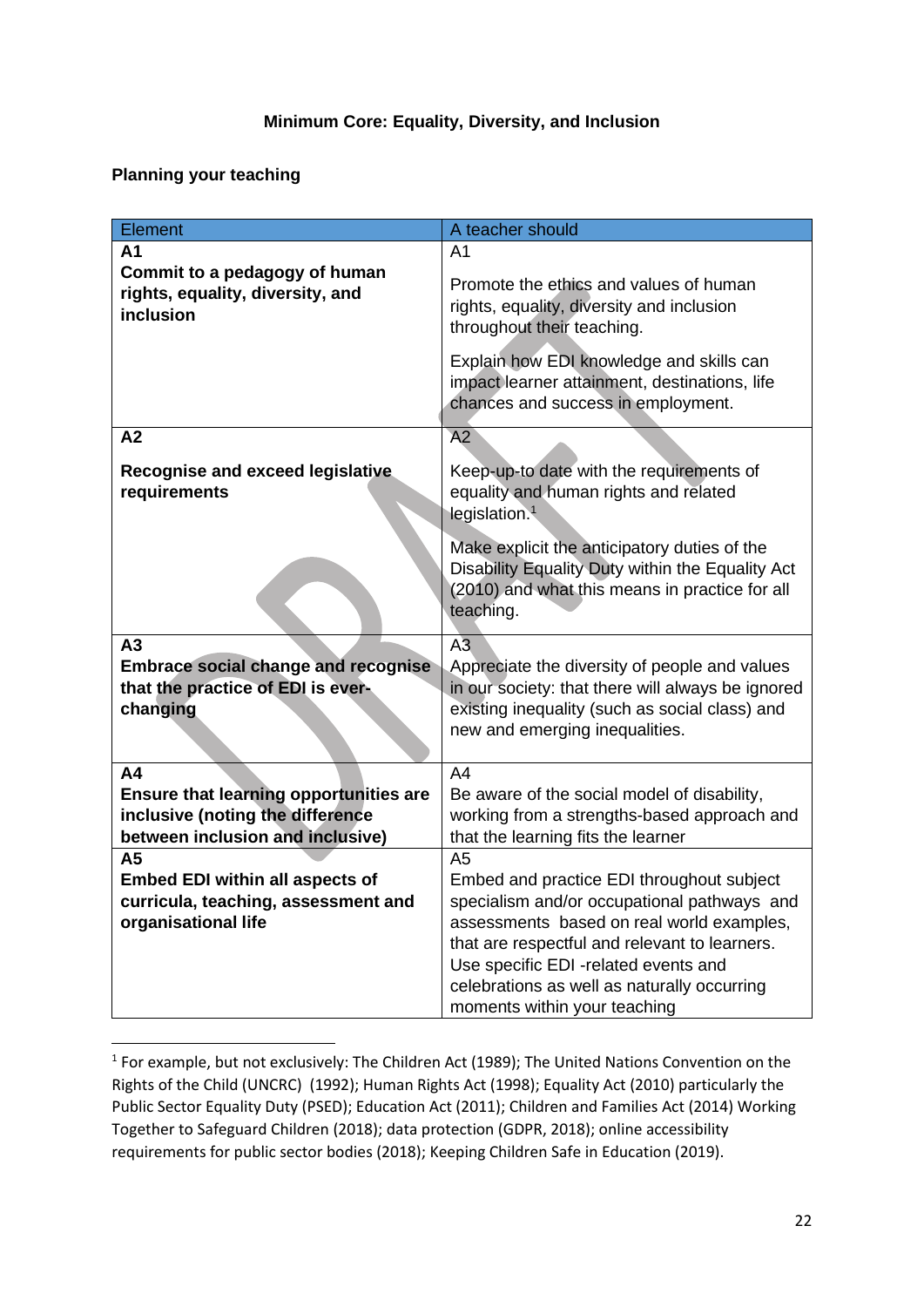| Element                                                                                                 | A teacher should                                                                                                                                                                                                                                                                              |
|---------------------------------------------------------------------------------------------------------|-----------------------------------------------------------------------------------------------------------------------------------------------------------------------------------------------------------------------------------------------------------------------------------------------|
|                                                                                                         |                                                                                                                                                                                                                                                                                               |
| A <sub>6</sub><br><b>Create trauma-informed learning</b><br>environments.                               | A6<br>Recognise and take seriously how inequalities<br>and injustice- poverty, prejudice,<br>discrimination, violence create trauma and<br>how they limit life chances.                                                                                                                       |
| <b>A7</b><br><b>Ensure that the learning environment</b><br>supports equity, diversity and<br>inclusion | A7<br>Ensure that the physical environment such as<br>lighting, sound, heating and distractions can<br>all support access and inclusiveness.<br>Ensure that physical space and seating<br>enables learners to feel comfortable, safe, can<br>socially interact and are not socially excluded. |

# **Approaches to teaching**

| <b>Approaches to teaching</b>                                                                       |                                                                                                                                                                                     |
|-----------------------------------------------------------------------------------------------------|-------------------------------------------------------------------------------------------------------------------------------------------------------------------------------------|
| Element                                                                                             | A teacher should                                                                                                                                                                    |
| <b>B1</b><br>Use appropriate teaching methods to<br>support access and inclusion                    | B1<br>Select appropriate teaching methods that<br>enable learners to access and succeed in their<br>learning.                                                                       |
| <b>B2</b><br><b>Ensure that curriculum content</b><br>supports equality, diversity and<br>inclusion | <b>B2</b><br>Ensure EDI is embedded in curriculum content<br>using relevant, accessible and evidence-<br>based examples.                                                            |
| <b>B3</b><br><b>Create safe and supportive learning</b><br>environments                             | B <sub>3</sub><br>Support and empower learners to be their<br>authentic selves, overcome challenges, seek<br>opportunities and be aspirational                                      |
| <b>B4</b><br><b>Ensure appropriate language</b>                                                     | <b>B4</b><br>Use language that is appropriate and<br>acceptable to discriminated against groups. <sup>2</sup><br>Support learners to be considerate and use<br>appropriate language |
| <b>B5</b><br>Develop appropriate and inclusive<br>resources                                         | <b>B5</b><br>Design and create inclusive resources for use<br>in the learning environment.                                                                                          |

<sup>&</sup>lt;sup>2</sup> For example, change the language, to embrace: personal pronouns, gender neutral language and anti-discriminatory language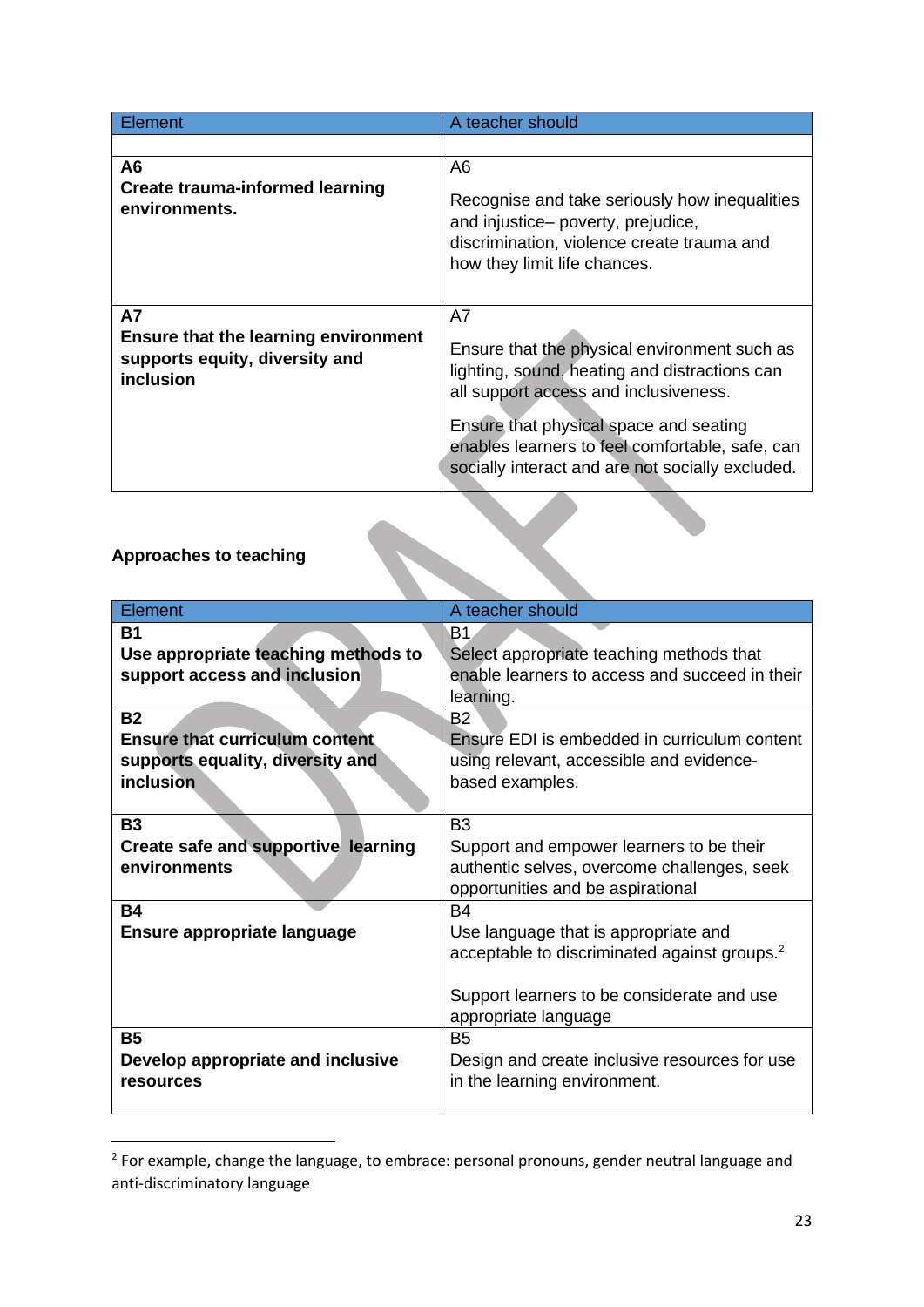| Element                               | A teacher should                            |
|---------------------------------------|---------------------------------------------|
|                                       | Ensure resources are                        |
|                                       | Intersectional                              |
|                                       | Disability accessible                       |
|                                       | Readability<br>٠                            |
| <b>B6</b>                             | B <sub>6</sub>                              |
| Make space for learner voice          | Ensure that all learners voices are heard,  |
|                                       | particularly those most marginalised.       |
| <b>B7</b>                             | B7                                          |
| Ensure that EDI is embedded within    | Appreciate how EDI impacts on the           |
| other core skills development such as | development of core skills and put in place |
| English, maths, digital skills and    | measures to address this inequity           |
| sustainable development               |                                             |

**Supporting learning to develop employability skills**

| Element                                                                                                    | A teacher should                                                                                                                                  |
|------------------------------------------------------------------------------------------------------------|---------------------------------------------------------------------------------------------------------------------------------------------------|
| C <sub>1</sub>                                                                                             | C <sub>1</sub>                                                                                                                                    |
| Use data to build awareness of                                                                             | Link current EDI data and demographics to the                                                                                                     |
| equality, diversity and inclusion in the                                                                   | curriculum area and specific occupational                                                                                                         |
| workplace                                                                                                  | sectors to help learners make informed                                                                                                            |
|                                                                                                            | learning, career, and employment choices                                                                                                          |
| C <sub>2</sub>                                                                                             | C2                                                                                                                                                |
| <b>Ensure learners can summarise</b><br>equality, diversity and inclusion<br>requirements in the workplace | Support learners to demonstrate in real-world<br>terms what employers and work colleagues<br>expect of them in a fair and respectful<br>workplace |
| C <sub>3</sub>                                                                                             | C <sub>3</sub>                                                                                                                                    |
| Observe and promote safe working                                                                           | Ensure learners can articulate their rights and                                                                                                   |
| practices. Ensure learners can outline                                                                     | protections in the workplace as employees                                                                                                         |
| legislative requirements for safe                                                                          |                                                                                                                                                   |
| working practice and environments                                                                          |                                                                                                                                                   |
| C <sub>4</sub>                                                                                             | C <sub>4</sub>                                                                                                                                    |
| <b>Build awareness of employment</b>                                                                       | Ensure learners can articulate their rights and                                                                                                   |
| legislation                                                                                                | protections under the law and what to do if                                                                                                       |
|                                                                                                            | things go wrong                                                                                                                                   |
|                                                                                                            |                                                                                                                                                   |
|                                                                                                            | Ensure learners with disabilities are aware of<br>workplace support entitlements <sup>3</sup>                                                     |

# **Subject and industry specific teaching**

| Element | l teacher should<br>⊶ |
|---------|-----------------------|
| D1      | D                     |

<sup>&</sup>lt;sup>3</sup> For example, reasonable adjustments, Access to Work, DWP specialist disability advisers, job coaching.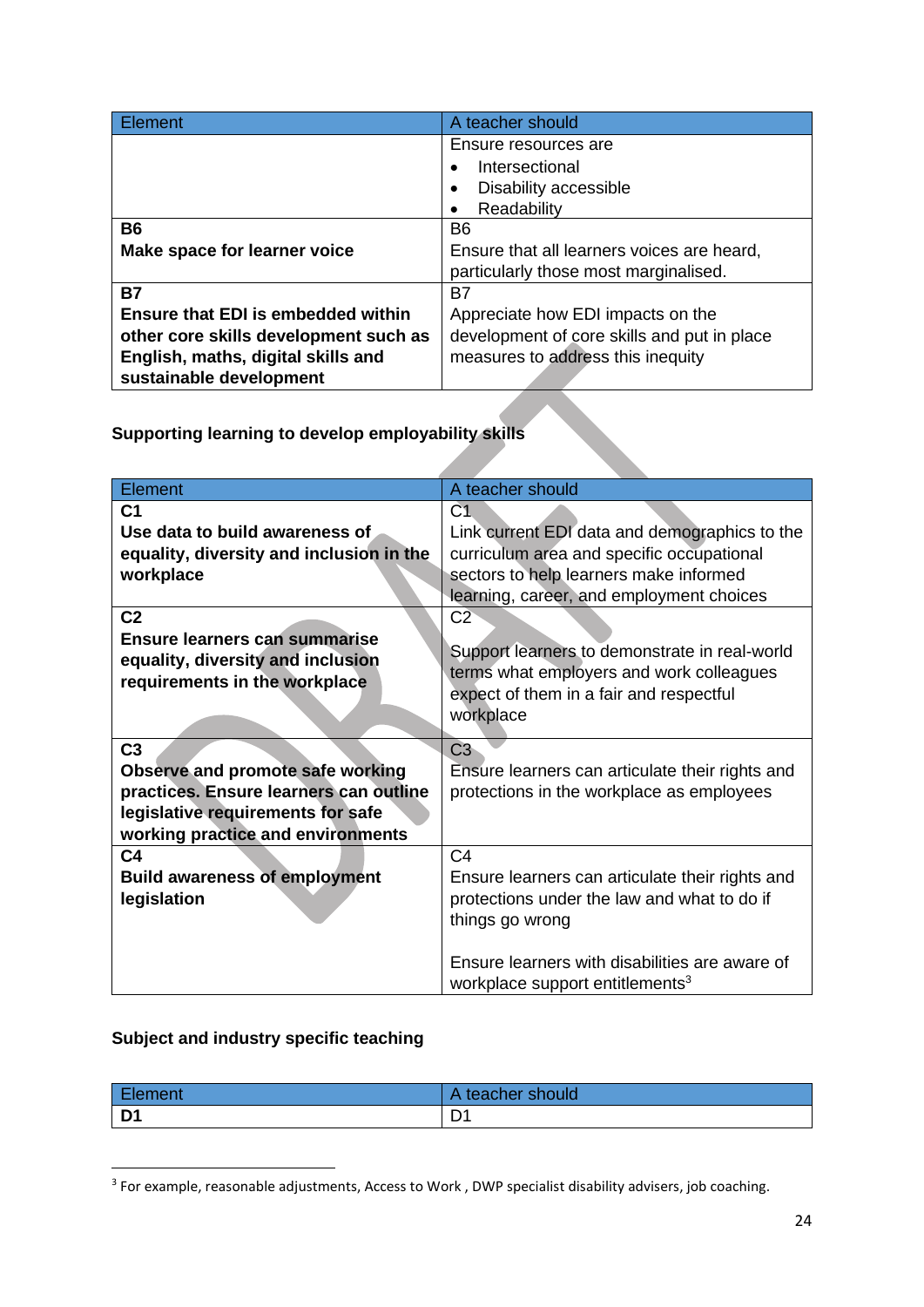| Element                                 | A teacher should                                 |
|-----------------------------------------|--------------------------------------------------|
| Demonstrate the importance of           | Ensure that there is diversity of representation |
| diverse representation in the           | in images, speakers, sources, citations, in all  |
| curriculum content, teaching            | resources and materials used in teaching.        |
| methods, research evidence,             |                                                  |
| resources and materials used in         |                                                  |
| teaching                                |                                                  |
| D <sub>2</sub>                          | D <sub>2</sub>                                   |
| Describe how inequality has impacted    | Ensure that learners can describe the            |
| on the subject being taught or on the   | systemic barriers to participation and success   |
| industry learners are being trained for | in learning and work that has led to             |
|                                         | underrepresentation and invisibility of          |
|                                         | marginalised groups and people in particular     |
|                                         | occupational sectors, areas of employment        |
|                                         | and work cultures.                               |
| D <sub>3</sub>                          | D <sub>3</sub>                                   |
| Show an awareness of demographics       | Source and make learners aware of                |
| of working population in industry       | information on equality and diversity in the     |
| specific areas                          | workforce, including data on pay gaps, and       |
|                                         | diversity in senior leadership and management    |
|                                         | etc.                                             |
| D <sub>4</sub>                          | D <sub>4</sub>                                   |
| Promote respect and fairness in the     | Ensure that employability skills include         |
| workplace                               | respectfulness and fair behaviour in the         |
|                                         | workplace                                        |
| D <sub>5</sub>                          | D <sub>5</sub>                                   |
| Recognise and celebrate learners'       | Enable learners to contribute and share          |
| own knowledge, experience and voice     | solutions and insights into EDI in the           |
| in promoting equality, diversity and    | workplace                                        |
| inclusion (EDI) within the learning and |                                                  |
| work environment                        |                                                  |
| D6                                      | D <sub>6</sub>                                   |
| Promote the importance of EDI to        | Work with employers to raise awareness of        |
| businesses reputation and success       | the business case for EDI                        |
|                                         | Ensure those who are aiming to work in the       |
|                                         | public sector in the UK are aware of most        |
|                                         | recent equalities legislation and that they will |
|                                         | need to keep up to date <sup>4</sup> ,           |
| D7                                      | D7                                               |
| Identify ways to collaborate with       | Develop mechanisms to involve others eg          |
| partners to promote EDI within          | external agencies and employers to find          |
| subject and industry specific learning  | solutions to EDI challenges in teaching and      |
|                                         | work environment                                 |

### **Assessment**

<sup>&</sup>lt;sup>4</sup> For example, GDPR (2018) and the 2018 public sector accessibility regulations.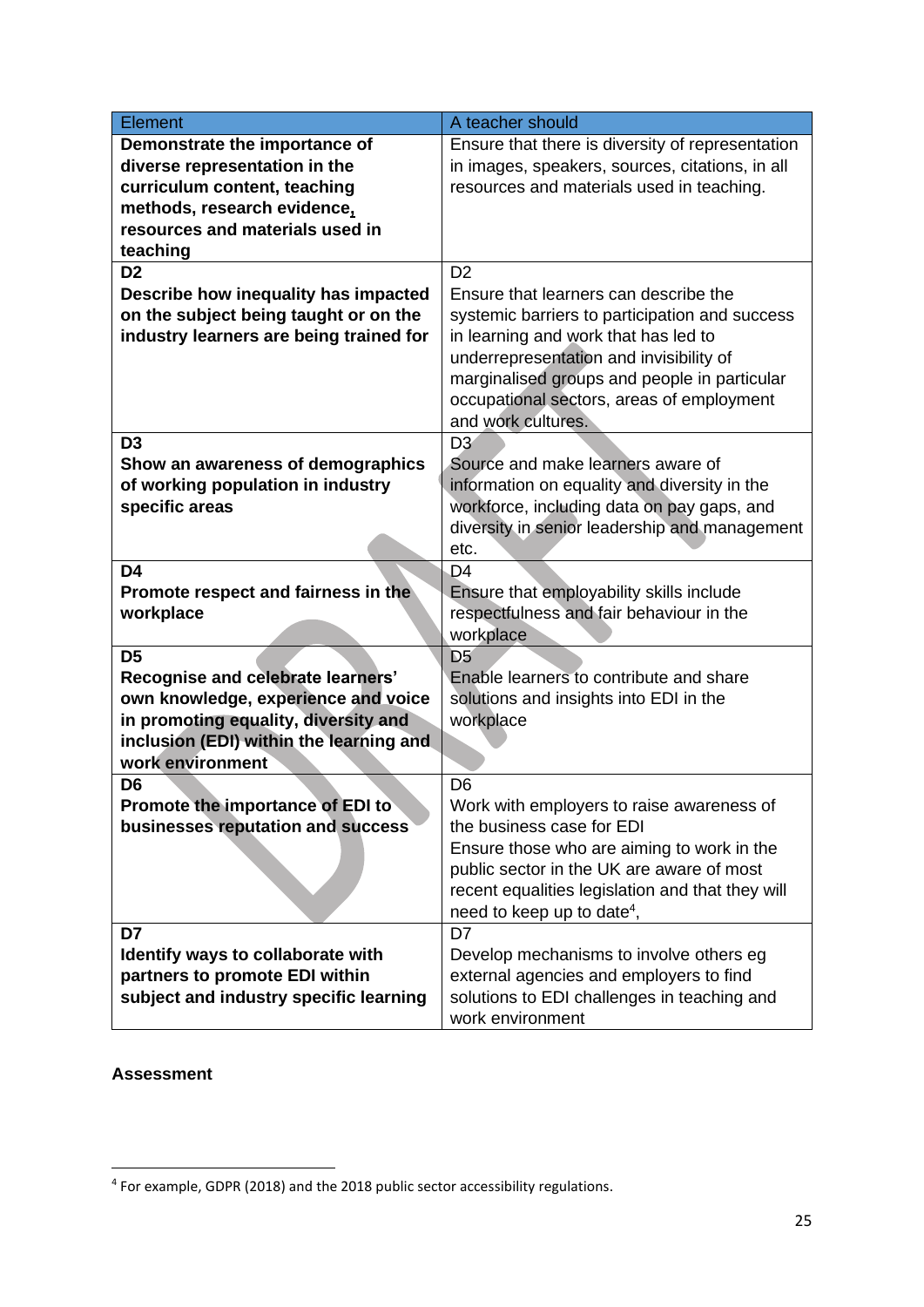| Element                                                                                                                        | A teacher should                                                                                                                                            |
|--------------------------------------------------------------------------------------------------------------------------------|-------------------------------------------------------------------------------------------------------------------------------------------------------------|
| E1                                                                                                                             | E1                                                                                                                                                          |
| Identify how bias and prejudice<br>affects assessment of learning                                                              | Recognise and challenge prejudice and bias<br>(own and others) when they see it                                                                             |
| E2                                                                                                                             | E2                                                                                                                                                          |
| Recognise that some learners face<br>social, emotional, physical and<br>financial barriers to the assessment<br>process        | Remove the barriers to enable learners to be<br>assessed equitably                                                                                          |
| E <sub>3</sub>                                                                                                                 | E <sub>3</sub>                                                                                                                                              |
| Source appropriate assessment<br>methods for learners with specific<br>needs                                                   | Investigate with awarding organisations<br>appropriate/alternative methods for<br>assessments for learners with specific needs                              |
| E4                                                                                                                             | <b>E4</b>                                                                                                                                                   |
| <b>Research and apply reasonable</b><br>adjustments during the assessment<br>process                                           | Ensure reasonable adjustments reflect the<br>adjustments already made in the learning and<br>work environment                                               |
| E <sub>5</sub>                                                                                                                 | E <sub>5</sub>                                                                                                                                              |
| Promote independence and<br>empowerment of learners during the<br>assessment and feedback process                              | Encourage open and supportive conversations<br>that enable learners to say what would help<br>them to be assessed fairly                                    |
| E <sub>6</sub>                                                                                                                 | E <sub>6</sub>                                                                                                                                              |
| <b>Create opportunities for learners to</b><br>demonstrate understanding and<br>action on equality, diversity and<br>inclusion | Identify and adopt assessment strategies that<br>test learners' knowledge, skills, behaviours,<br>values and agency on equality, diversity and<br>inclusion |

# **Accessibility and Inclusion**

| Element                                 | A teacher should                               |
|-----------------------------------------|------------------------------------------------|
| F <sub>1</sub>                          | F1                                             |
| Appreciate the importance of            | Ensure that learners are on the right course   |
| <b>Information, Advice and Guidance</b> | with the right level of support to enable them |
| (IAG)                                   | to succeed                                     |
| F <sub>2</sub>                          | F2                                             |
| Identify the correct level of learning  | Use current research and resources to provide  |
| support for learners                    | the most appropriate type of support for       |
|                                         | learners who have additional learning support  |
|                                         | needs, to ensure they access all aspects of    |
|                                         | their learning                                 |
| F3                                      | F3                                             |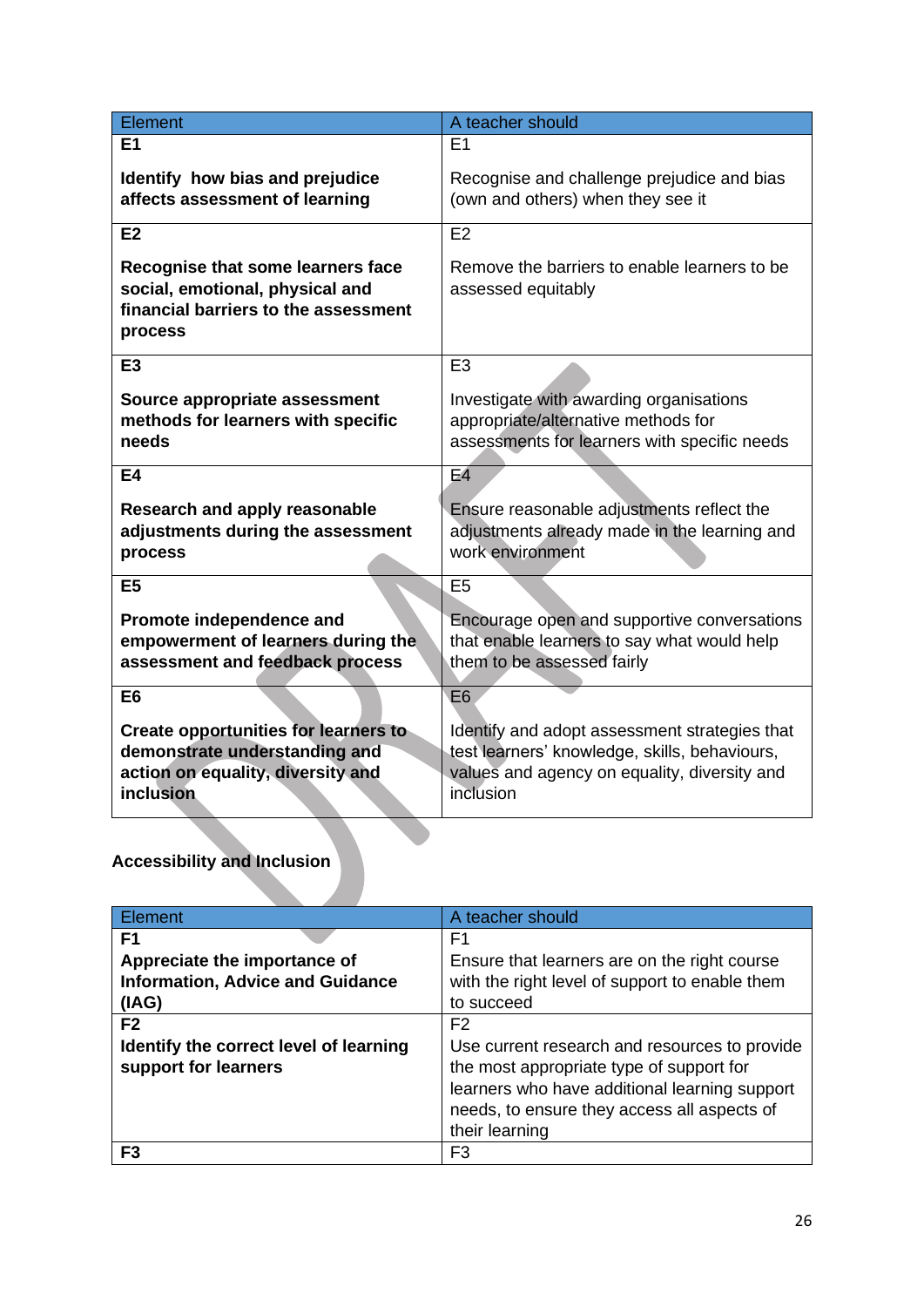| Element                                 | A teacher should                                  |
|-----------------------------------------|---------------------------------------------------|
| Identify sources of learner support for | Be aware of the pastoral, financial or social     |
| <b>learners</b>                         | support that is available to learners within your |
|                                         | organisation or community, or signpost            |
|                                         | appropriately and make them available to          |
|                                         | learners                                          |
| F4                                      | F4                                                |
| Create an environment in the            | Develop ways and opportunities for all            |
| classroom that is respectful and        | learners to feel safe, comfortable and            |
| inclusive                               | respected and to be mindful of the all the ways   |
|                                         | in which learners can be undermined, silenced     |
|                                         | or marginalised in the learning environment       |
| F <sub>5</sub>                          | F <sub>5</sub>                                    |
| Identify ways to collaborate with       | Include others, including learners, external      |
| others to ensure equality, diversity    | partners and community groups, to create and      |
| and inclusion                           | develop ways to promote access and be more        |
|                                         | inclusive                                         |
| F6                                      | F <sub>6</sub>                                    |
| <b>Commit to promoting access and</b>   | Ensure access to on-going opportunities for       |
| being more inclusive throughout the     | declaration and safe and easy ways to access      |
| whole academic year                     | support whenever learners need it, as issues      |
|                                         | that impede access and inclusion can occur at     |
|                                         | any time.                                         |
|                                         |                                                   |

| Self-development                         |                                                                                            |
|------------------------------------------|--------------------------------------------------------------------------------------------|
| Element                                  | A teacher should                                                                           |
| G1                                       | G1                                                                                         |
| Develop deeper self-awareness            | Engage in thinking and reflection in order to<br>understand one's own lived experience and |
|                                          | background from an intersectional<br>perspective                                           |
| G <sub>2</sub>                           | G2                                                                                         |
| Be open to challenge                     | Be aware that you can learn from the                                                       |
|                                          | challenge of others who may have different                                                 |
|                                          | lived experiences or knowledge.                                                            |
|                                          |                                                                                            |
| G <sub>3</sub>                           | G <sub>3</sub>                                                                             |
| <b>Commit to continuous learning and</b> | Appreciate that EDI is an evolving subject                                                 |
| unlearning to identify training and      | and that it is important to commit to learning                                             |
| development needs                        | and unlearning.                                                                            |
|                                          | Value developing your EDI practice learning                                                |
|                                          | through innovation and research                                                            |
| G4                                       | G4                                                                                         |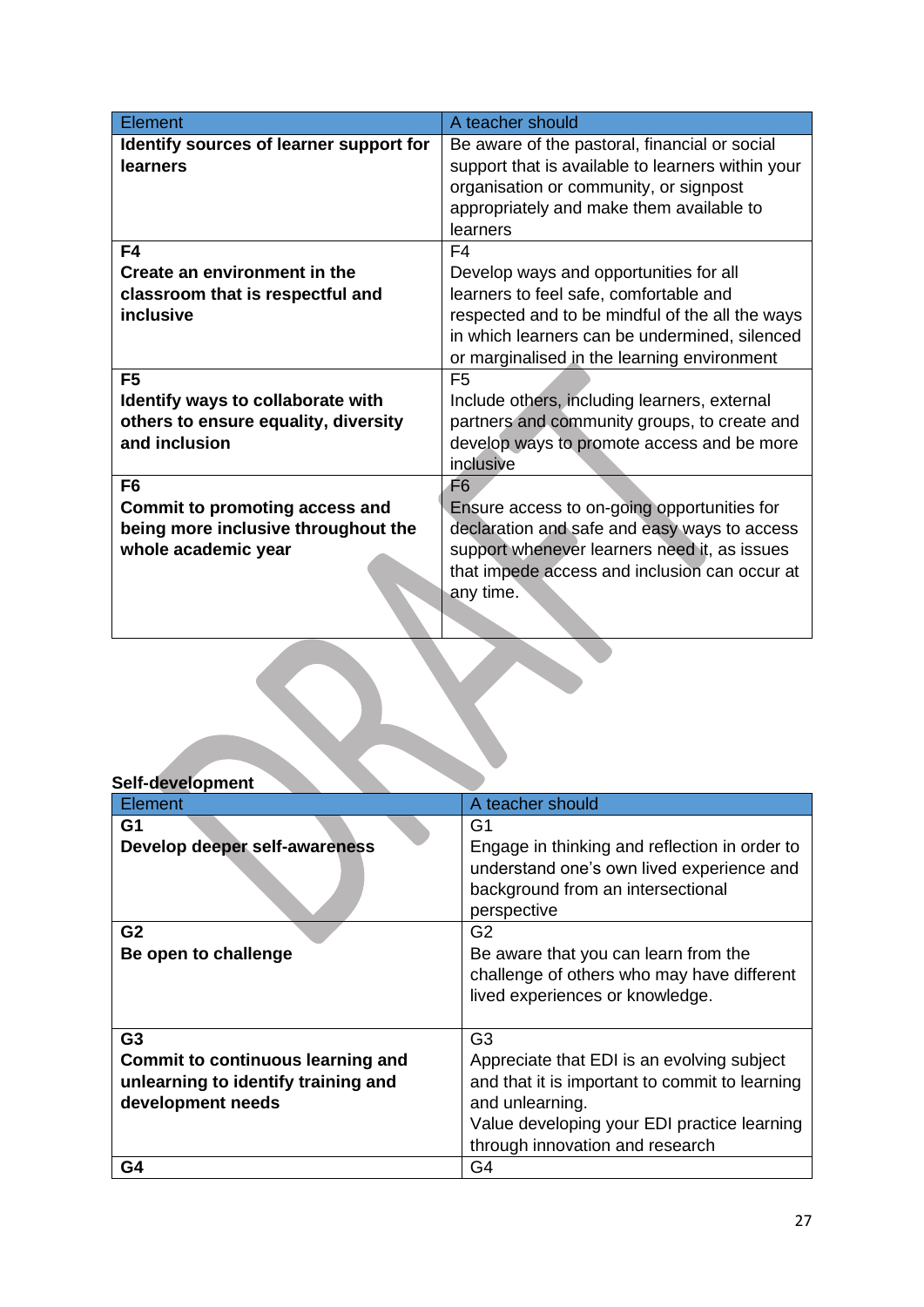| <b>Element</b>                  | A teacher should                              |
|---------------------------------|-----------------------------------------------|
| Be open to diverse perspectives | Develop a diverse network and be open to      |
|                                 | different sources of information and          |
|                                 | learning to widen understanding and           |
|                                 | knowledge                                     |
| G <sub>5</sub>                  | G5                                            |
| Be humble and brave             | Recognise that commitment to promoting        |
|                                 | EDI takes energy and commitment,              |
|                                 | courage to be uncomfortable and to            |
|                                 | challenge others and to stand up for what is  |
|                                 | right                                         |
| G6                              | G6                                            |
| <b>Collaborate with others</b>  | Invite others such as external partners,      |
|                                 | learners and people with lived experience     |
|                                 | to be part of the solution and be prepared to |
|                                 | learn from them. Amplify their voices.        |
|                                 |                                               |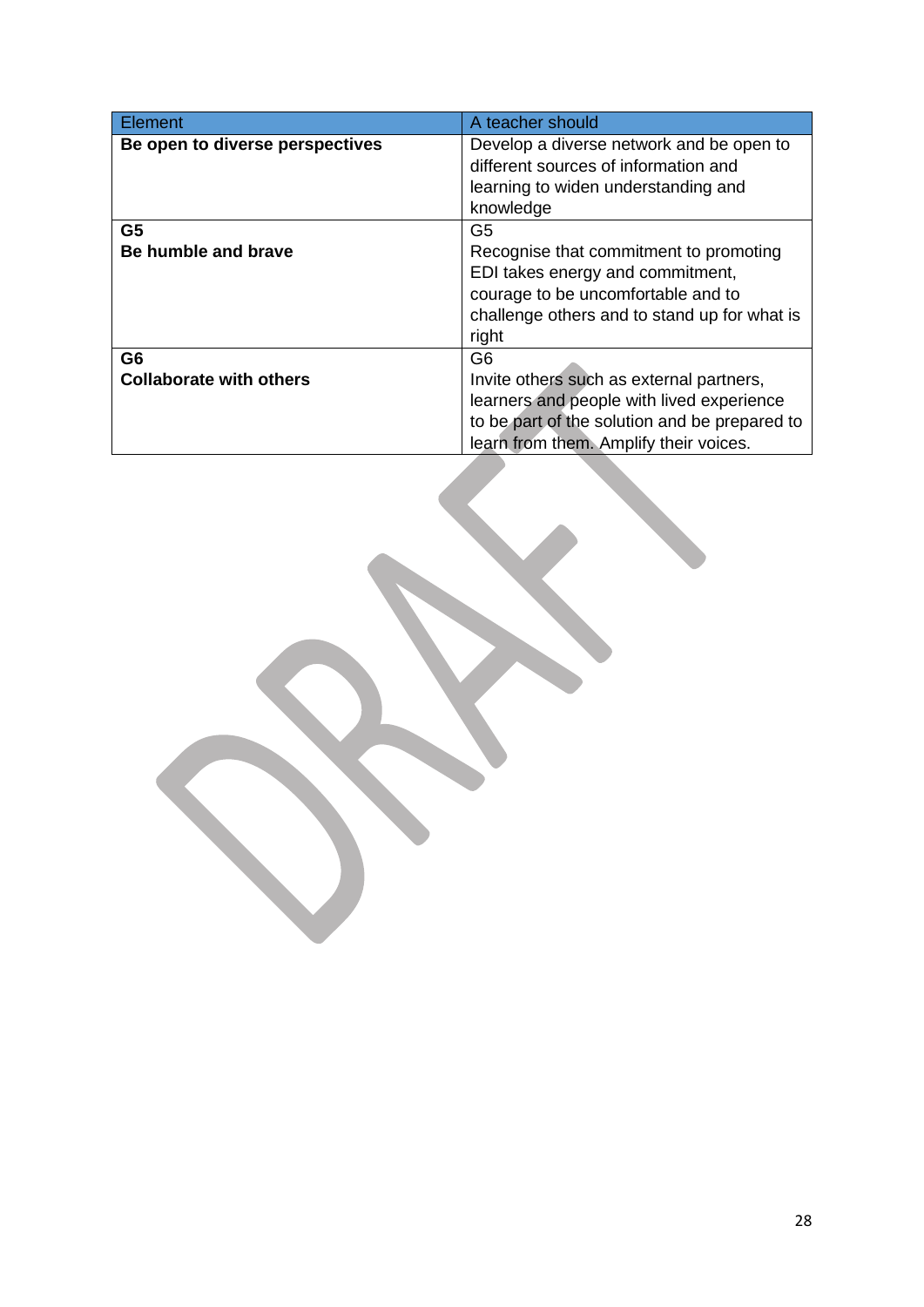# **Part Two**

### **Inclusive approaches**

Over the years many names have been used to describe the skills adults need for their personal and working lives:

- Basic Skills
- Key Skills
- Essential Skills
- **Skills for Life**
- LLN (Literacy, Language and Numeracy)
- Functional Skills

What has not changed is that teachers of all areas often work with learners whose necessary skills are below Level 2. Almost 3 in 10 young people have not achieved a Level 2 in English and maths by the age of 19 (Learning and Work Institute, 2019<sup>[\[1\]](https://learningandwork.org.uk/resources/research-and-reports/getting-the-basics-right-the-case-for-action-on-adult-basic-skills/)</sup>). Additionally, 9 million working-age adults have low basic skills in literacy/numeracy, of which 5 million have low skills in both. (OECD Survey of Adult Skills, 2016<sup>[\[2\]](https://www.oecd.org/skills/piaac/The_Survey%20_of_Adult_Skills_Reader)</sup>).

Qualified specialist teachers in these subjects are often in place to offer a range of support. Yet more could be done to include the development of these important skills within the main learning programme. It is widely accepted that a more integrated, or 'embedded' approach, can lead to higher learner achievement.

This section looks at strategies for supporting learners' needs, including embedding the important underpinning skills, inclusive approaches to planning and assessment and working with specialists. It also signposts resources that can help further education teachers develop their own personal skills levels through professional development opportunities.

This guidance can be used by:

- Trainee teachers
- Existing teachers
- Specialist English, maths and digital skills teachers
- Teacher educators
- Awarding organisations
- Leaders and managers in training provision

[1] Available at [https://learningandwork.org.uk/resources/research-and-reports/getting-the](https://learningandwork.org.uk/resources/research-and-reports/getting-the-basics-right-the-case-for-action-on-adult-basic-skills/)[basics-right-the-case-for-action-on-adult-basic-skills/](https://learningandwork.org.uk/resources/research-and-reports/getting-the-basics-right-the-case-for-action-on-adult-basic-skills/) <sup>[2]</sup> Available at [https://www.oecd.org/skills/piaac/The\\_Survey%20\\_of\\_Adult\\_Skills\\_Reader's\\_companion\\_Se](https://www.oecd.org/skills/piaac/The_Survey%20_of_Adult_Skills_Reader) [cond\\_Edition.pdf](https://www.oecd.org/skills/piaac/The_Survey%20_of_Adult_Skills_Reader)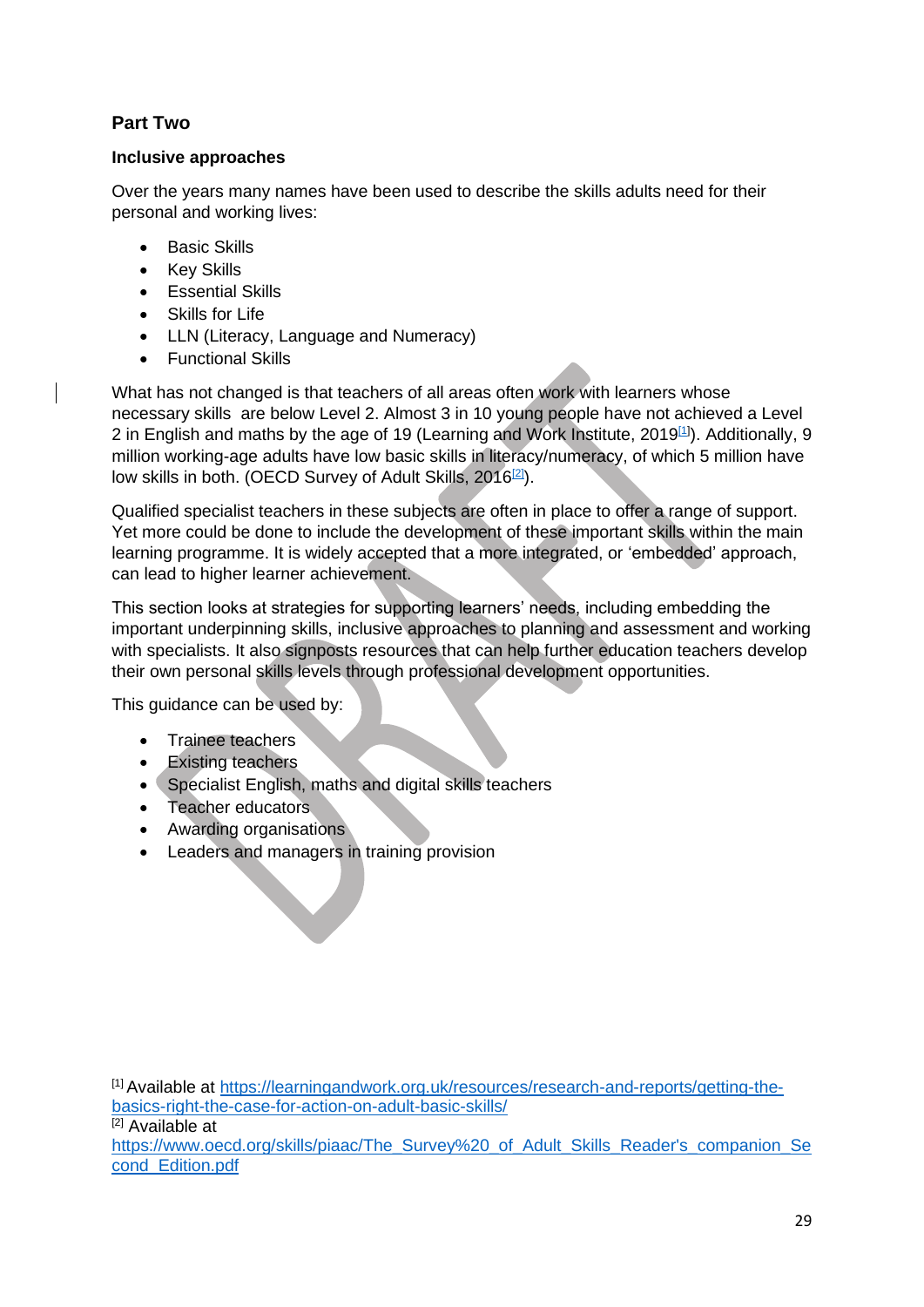### **English**

### **Planning your teaching**

Many teachers in FE work with learners on technical programmes whose first language is not English. This can provide significant challenges for teaching staff. The [Supporting](https://esol.excellencegateway.org.uk/sites/default/files/attachments/informational-page/EFT2245_2PP_TOP-TIP_ESOL_VOC_WEB_AW.pdf)  [learners on ESOL courses](https://esol.excellencegateway.org.uk/sites/default/files/attachments/informational-page/EFT2245_2PP_TOP-TIP_ESOL_VOC_WEB_AW.pdf) guide has some useful strategies to help teachers get the best from their ESOL learners.

Teachers also frequently work with SEND learners, or learners who have additional needs. Many learners do not wish to be singled out as requiring 'extra support or one-to-one help'. The ETF's [Supporting learners with additional needs](https://repository.excellencegateway.org.uk/Supporting_learners_with_additional_needs_-_23_Aug_2018.pdf) guide has a wealth of suggestions to support learners with a range of needs.

In addition, the dedicated [SEND Excellence Gateway](https://send.excellencegateway.org.uk/) website has a range of resources for teachers, support staff and leaders.

Being able to support learners with additional needs, is of course, a fundamental part of any teacher's role. However, it is equally important to recognise and support native English speakers who struggle to read and write. Many adults spend a lot of their lives devising coping strategies or trying to avoid situations which may draw attention to this. You may have learners in your class who are struggling to read and write. Therefore, it is often best to avoid asking learners to read aloud in the class as this could cause embarrassment, shame and possibly behavioural issues for learners who do struggle.

[The Reading Agency](https://readingagency.org.uk/) states that 1 in 6 adults struggle to read and 1 in 4 experience mental health issues at some point in their lives. They try to tackle adult literacy, mental health and social isolation through the power of reading. They work with people of all ages and their website has a dedicated section on [working with adults.](https://readingagency.org.uk/adults/)

The Learning and Work Institute is an independent policy, research and development organisation dedicated to lifelong learning, full employment and inclusion. They have published a [report](https://learningandwork.org.uk/resources/research-and-reports/getting-the-basics-right-the-case-for-action-on-adult-basic-skills/) on the need to equip adults with the basic skills they need to survive in life and work.

Amongst resources available on the English excellence gateway is a page dedicated to supporting teachers [plan for learning in English.](https://english.excellencegateway.org.uk/teaching-learning-and-assessment/planning-for-learning)

# **Approaches to teaching**

The [English excellence gateway](https://english.excellencegateway.org.uk/) has a wide of resources for teaching staff to support learners with the teaching, learning and assessment of English skills. Resources include a guide to [Teaching students the writing process and how to avoid plagiarism.](https://english.excellencegateway.org.uk/content/etf2834) This could be particularly useful for learners on technical programmes that are not used to writing.

[The ESOL excellence gateway](https://esol.excellencegateway.org.uk/content/teachers) has a similar range of resources for teachers supporting learners whose first language is not English. [Using smart phones in ESOL learning](https://esol.excellencegateway.org.uk/content/teachers/staff-room/teaching-articles/using-smartphones-esol-learning) can help engage, motivate and help learners to develop important life skills. The ETF guide has lots of useful ways to engage learners.

In addition to the ESOL excellence gateway, the [ETF](https://www.et-foundation.co.uk/supporting/professional-development/english-for-speakers-of-other-languages-esol-support/) has specific resources on supporting ESOL learners often referred to as 'pre-entry' and are now referred to as ['New to ESOL'.](https://esol.excellencegateway.org.uk/content/teachers/lessons-and-activities/learners-new-to-esol?_gl=1%2Agsh60r%2A_ga%2ANDg3NTQ1ODUyLjE2Mzg3ODcyNDY.%2A_ga_6F0PEMWK3W%2AMTY0MzQ3MDk2MS4xLjEuMTY0MzQ3MTEwMi4w) Practitioners working with ESOL learners on functional skills programmes may find the report ['ESOL Learners and Functional Skills English'](https://www.et-foundation.co.uk/wp-content/uploads/2021/04/ESOL-Learners-and-Functional-Skills-English-2021.pdf) interesting.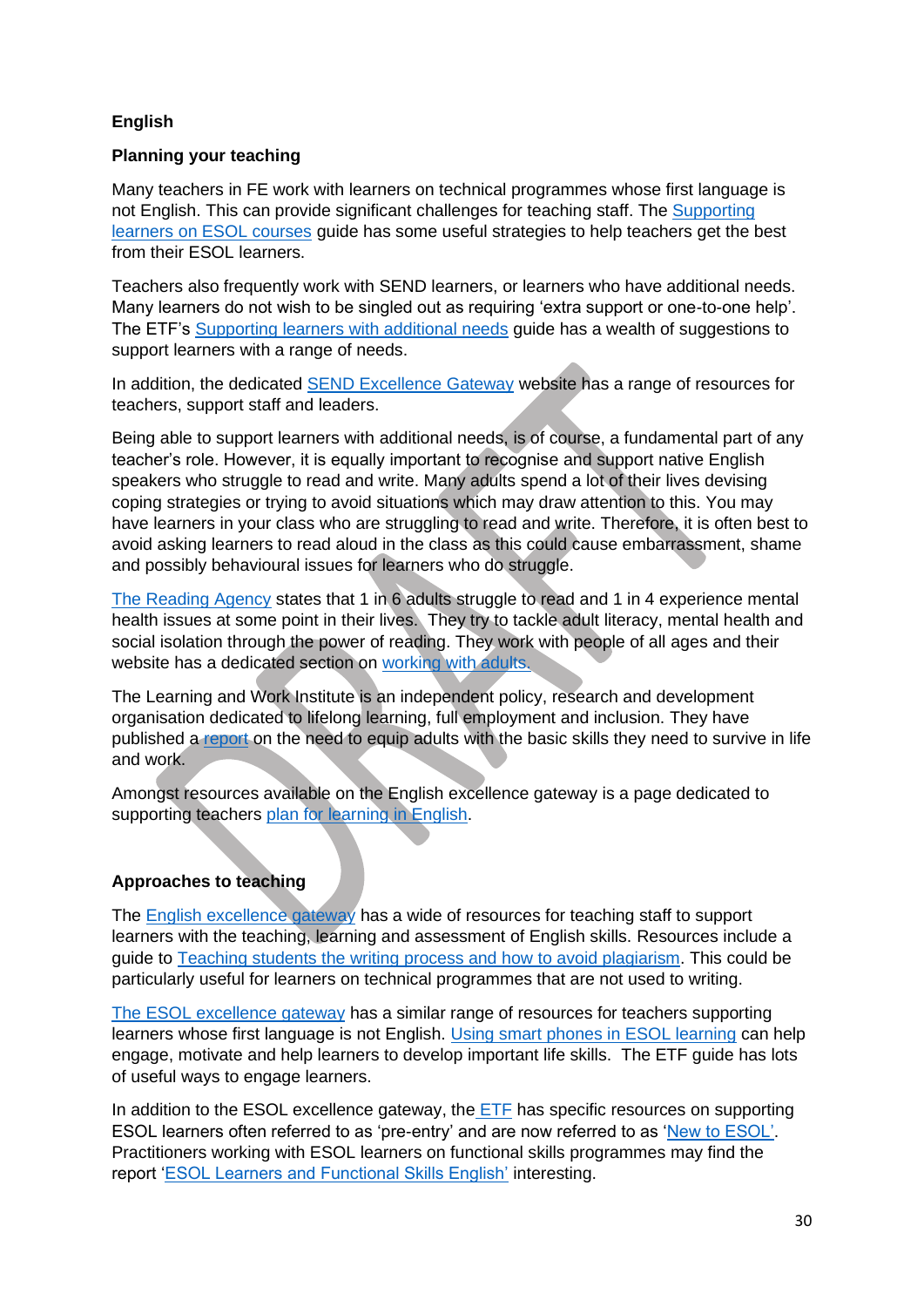[Effective practice in the delivery and teaching of English and maths to 16-18 years olds](https://repository.excellencegateway.org.uk/English_and_Mathematics_to_16-18_year_olds.pdf) is a summary of findings in a report into how to effectively plan and teach post-16 maths and English.

### **Supporting learners to develop employability skills and subject specific/industry specific teaching**

[Embedding English and maths in technical and vocational programmes](https://english.excellencegateway.org.uk/content/etf2691) has some excellent, subject specific flyers summarising the maths and English dimensions of a variety of technical areas. They were designed to help providers and employers to embed maths and English skills into their study programmes and work experience placements.

### **Assessment (and feedback)**

The ETF has a dedicated page on [Assessment](https://english.excellencegateway.org.uk/teaching-learning-and-assessment/assessment) on the [English Excellence Gateway](https://english.excellencegateway.org.uk/) to support teachers with assessment practices. Although there is a focus on English and maths, the information about Assessment for Learning is relevant for all teaching and learning in further education.

The page includes guidelines on [New approaches to assessment and tracking in maths and](https://repository.excellencegateway.org.uk/ETF_Assessment_for_Learning_FINAL.pdf)  [English. T](https://repository.excellencegateway.org.uk/ETF_Assessment_for_Learning_FINAL.pdf)he guide is aimed at teachers, encouraging them to reflect on and develop practices in assessment for learning. The [Assessment for Learning Effective Practice](https://repository.excellencegateway.org.uk/0019_ETF_Standards_Flyer_Digital.pdf)  [Guidelines](https://repository.excellencegateway.org.uk/0019_ETF_Standards_Flyer_Digital.pdf) gives a good insight into how assessment for learning can work best for learners.

[The Effective Practice on marking spelling, grammar and punctuation](https://markingtoolkit.wordpress.com/) website details research carried out by teachers at Kirklees College, supported by the Education and Training Foundation and the East Midlands Centre for Excellence in Teacher Training (EMCETT).

The ETF have devised a [New to ESOL screening tool](https://esol.excellencegateway.org.uk/sites/default/files/attachments/informational-page/New_to_ESOL_Screening_guidance_Aug_2019.pdf) for non-specialists of ESOL who wish to understand the needs of learners who are at the beginning stages of learning English.

### **Accessibility**

[The SEND Excellence Gateway](https://send.excellencegateway.org.uk/) is a valuable source of information for anyone working with learners who have specific needs and need to adapt their teaching.

#### **Self-development**

There are three national [Centres for Excellence in Special Educational Needs and](https://send.excellencegateway.org.uk/centres-for-excellence)  [Disabilities \(SEND\)](https://send.excellencegateway.org.uk/centres-for-excellence) which provide expert support for leaders, managers and practitioners who wish to put learners with SEND at the centre of their organisation as part of a Department for Education (DfE) funded national programme. They offer free support to leaders from all types of providers across England's Further Education (FE) sector. Each centre also hosts communities of practice to provide support to managers and/or practitioners.

[The SEND CPD Framework](https://www.excellencegateway.org.uk/content/etf2857?_gl=1*1csifi3*_ga*NDg3NTQ1ODUyLjE2Mzg3ODcyNDY.*_ga_6F0PEMWK3W*MTY0MzAyMjc4OS4xLjAuMTY0MzAyMjc5OC4w) is a collation of training and qualifications available from the ETF and other organisations and may be a useful starting point for action planning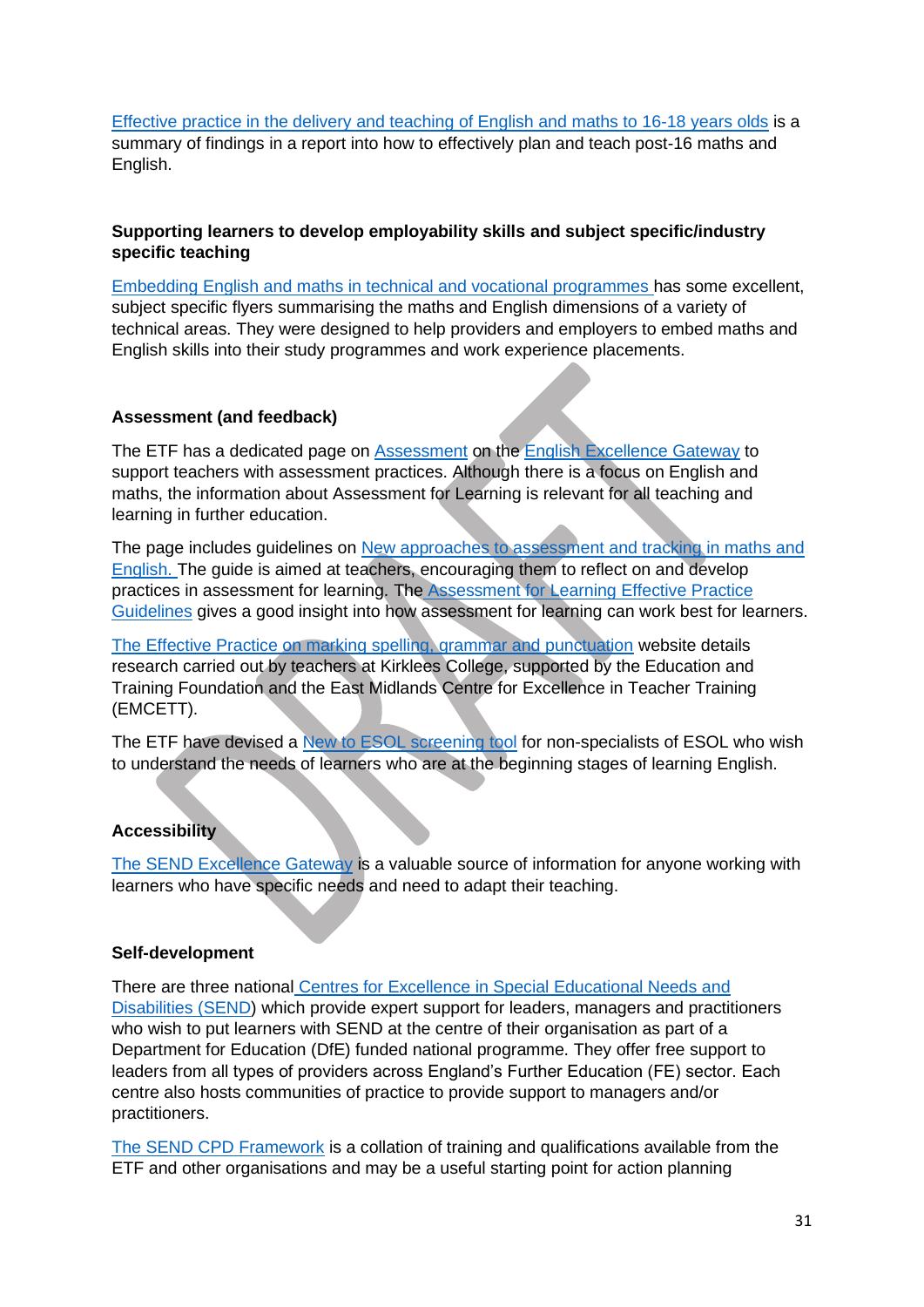### **Maths**

### **Planning your teaching**

The ETF has a range of [CPD training and resources](https://www.et-foundation.co.uk/supporting/professional-development/maths-and-english/) for maths and English practitioners.

The [Maths excellence gateway](https://maths.excellencegateway.org.uk/) also hosts a wide range of resources for teachers to support with the teaching, learning and assessment of maths and is a good starting point to search for suitable resources. The [Planning for Learning](https://maths.excellencegateway.org.uk/teaching-learning-and-assessment/planning-for-learning) page has information and resources on supporting teachers plan for teaching maths.

[The Centres for Excellence in Maths](https://www.et-foundation.co.uk/supporting/professional-development/maths-and-english/cfem/) (CfEM) programme is a national improvement programme, funded by the DfE, aimed at improving maths teaching up to Level 2 in post-16 settings, with a focus on 16-19. The programme is exploring what works for teachers and students, embedding related CPD and effective practice, and building networks of maths professionals in further education.

The programme is focussed primarily on four core themes of activity:

- An adapted [mastery approach to mathematics,](https://www.et-foundation.co.uk/wp-content/uploads/2020/03/CfEM_Mastery_Handbook.pdf) suitable for the post-16 sector.
- Approaches to [contextualisation](https://www.et-foundation.co.uk/wp-content/uploads/2020/03/CfEM_Contextualisation_Handbook.pdf) which relate maths to real-world situations
- [Motivating and engaging learners](https://www.et-foundation.co.uk/wp-content/uploads/2020/03/CfEM_Motivation-and-Engagement_Handbook.pdf)
- The use of [data and technology](https://www.et-foundation.co.uk/wp-content/uploads/2020/03/CfEM_Technology-and-Data_Handbook.pdf) within mathematics education in the sector.

The [National Centre for Excellence in the Teaching of Mathematics](https://www.ncetm.org.uk/) (NCETM) has up to date information and a wealth of resources for teaching maths. Many of the resources are aimed at primary and secondary education but some of these resources can be appropriate for teaching in FE.

Many people can feel worried or stressed when faced with maths. [Maths anxiety](https://www.nationalnumeracy.org.uk/what-issue/about-maths-anxiety) is common and should not be ignored by teaching staff. You can read more about maths anxiety and what to do about it on the [National Numeracy](https://www.nationalnumeracy.org.uk/) website.

### **Approaches to Teaching**

The [CfEM website](https://www.et-foundation.co.uk/supporting/professional-development/maths-and-english/cfem/) has links to resources which can support the teaching of maths, including a [blog](https://www.et-foundation.co.uk/cfem/cfem-blog-motivation-and-engagement/) about why motivation for maths is low and possible solutions to increase motivation and engagement.

This [YouTube video](https://www.youtube.com/watch?v=sbqda-XyT3U) explains how City College Plymouth works to engage and motivate learners in maths and is accompanied by a PDF of the [practice study.](https://www.et-foundation.co.uk/wp-content/uploads/2021/05/CfE_Motivation_Practice-study.pdf)

Flipped learning is used for teaching GCSE maths at Gateshead College and is demonstrated through this [practice study.](https://www.youtube.com/watch?v=ME2Jl9wYDpU) Learners are encouraged to be more autonomous in their learning and teachers have seen a reduction in behaviour management issues.

Supporting learners to develop a growth mindset towards maths may help to overcome barriers and motivate learners. Carol Dweck discussed [fixed and growth mindsets](https://fs.blog/carol-dweck-mindset/) in her blog. Dweck also produced a report on the relationship between [mindsets and](http://www.growthmindsetmaths.com/uploads/2/3/7/7/23776169/mindset_and_math_science_achievement_-_nov_2013.pdf)  [maths/science learning.](http://www.growthmindsetmaths.com/uploads/2/3/7/7/23776169/mindset_and_math_science_achievement_-_nov_2013.pdf) Charlie Stripp of NCETM also wrote about the importance of growth mindsets in his article [Mindsets, maths and mastery.](https://www.ncetm.org.uk/features/maths-mindsets-and-mastery/)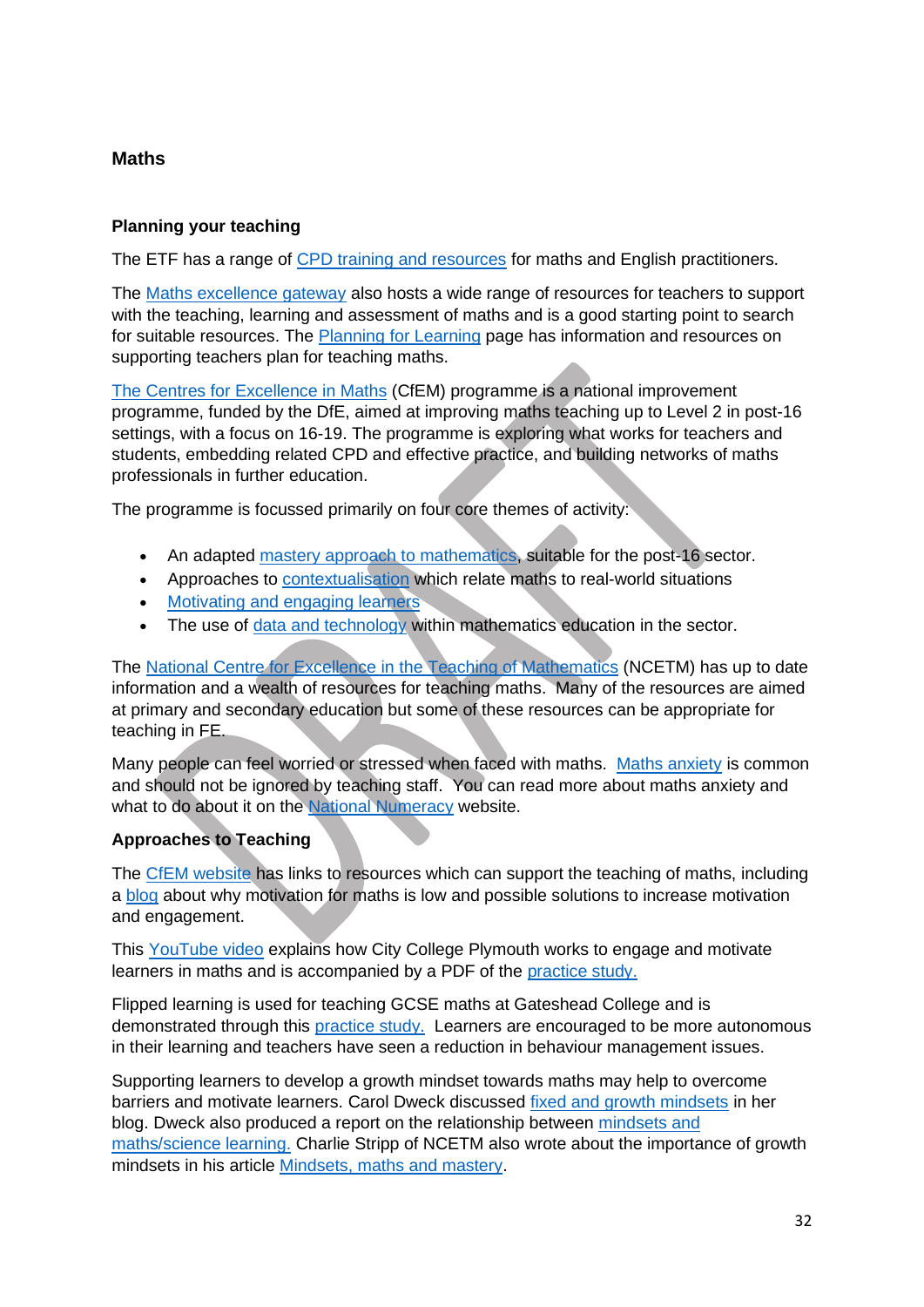### **Supporting learners to develop employability skills/Subject and industry specific teaching**

One problem which can affect the motivation of learners when learning maths is seeing the relevance of maths concepts in everyday or working life. Eddie Playfair from the AOC explains what contextualisation is and why it is important when teaching maths in his [blog.](https://www.et-foundation.co.uk/cfem/cfem-blog-what-is-contextualisation/)

Using the Realistic Maths Approach (RME) in the classroom helps to contextualise learning and encourages thinking through solutions to problems. This [practice study](https://www.et-foundation.co.uk/wp-content/uploads/2021/05/CfE_Contextualisation_Practice-study.pdf) explains how it has been successful at Cambridge Regional College and is supported by [a video.](https://www.youtube.com/watch?v=HHJIqU1hYo8) 

The [Maths Education Innovation](https://mei.org.uk/resource/9ae5796b-cf76-4ee1-ac9b-08d967d68474/) is a charity working to improve lives through maths education. It has a range of useful resources, including a contextualisation toolkit.

Teachers on technical qualifications may find it useful to look at resources on [embedding](https://maths.excellencegateway.org.uk/teaching-learning-and-assessment/embedding-and-developing)  [and supporting learners](https://maths.excellencegateway.org.uk/teaching-learning-and-assessment/embedding-and-developing) 

Some teachers may find it helpful to look at [common maths misconceptions](https://www.stem.org.uk/elibrary/collection/3944) to help anticipate issues some learners may face and address these in their teaching.

#### **Assessment (and feedback)**

The ETF has a dedicated page on [Assessment](https://english.excellencegateway.org.uk/teaching-learning-and-assessment/assessment) on the [Maths excellence gateway](https://maths.excellencegateway.org.uk/) to support teachers with assessment practices. Although there is a focus on English and maths, the information about Assessment for Learning is relevant for all teaching and learning in further education.

The page includes guidelines on [New approaches to assessment and tracking in maths and](https://repository.excellencegateway.org.uk/ETF_Assessment_for_Learning_FINAL.pdf)  [English. T](https://repository.excellencegateway.org.uk/ETF_Assessment_for_Learning_FINAL.pdf)he guide is aimed at teachers, encouraging them to reflect on and develop practices in assessment for learning. The [Assessment for Learning Effective Practice](https://repository.excellencegateway.org.uk/0019_ETF_Standards_Flyer_Digital.pdf)  [Guidelines](https://repository.excellencegateway.org.uk/0019_ETF_Standards_Flyer_Digital.pdf) gives a good insight into how assessment for learning can work best for learners.

[Diagnostic questions](https://www.youtube.com/watch?v=EI0QuqbVxNA) are used by Stoke on Trent College as assessment for learning in GCSE maths.

#### **Accessibility and inclusion**

The SEND Excellence Gateway has a dedicated page on [teaching maths, English and](https://send.excellencegateway.org.uk/maths-english-and-esol)  [ESOL to learners with specific needs.](https://send.excellencegateway.org.uk/maths-english-and-esol)

#### **Self-development**

CPD Modules [for teachers of maths](https://maths.excellencegateway.org.uk/cpd-modules) can be found on the Excellence Gateway.

As part of their work, the [CfEM has CPD opportunities](https://www.et-foundation.co.uk/supporting/professional-development/maths-and-english/cfem/) for teachers.

There are opportunities for teachers to work alongside other teachers as part of CPD through the [NCETM.](https://www.ncetm.org.uk/professional-development/)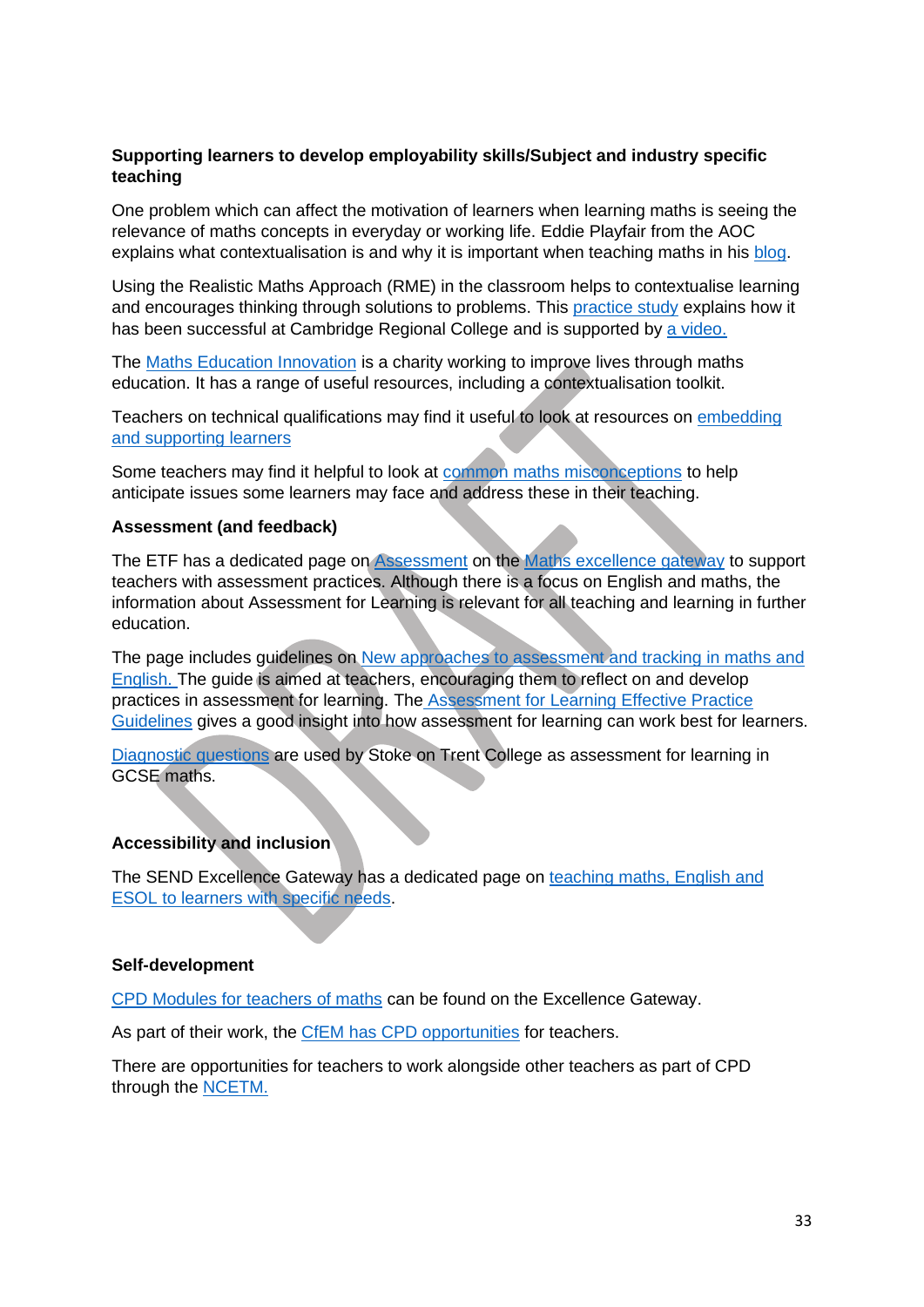### **Digital Skills**

The Minimum Core digital skills is the first stage for 'exploring teachers' on the [Digital](https://enhance.etfoundation.co.uk/dtpf/)  [Teaching Professional Framework.](https://enhance.etfoundation.co.uk/dtpf/) The Digital Teaching Professional Framework is a competency framework for teaching and training practitioners across all parts of the FE sector, including for learning providers in the workplace, community settings and prisons. It has been developed by the ETF in collaboration with Jisc – a not-for-profit organisation which provides digital solutions for UK education and research – and has been designed to focus on the benefits of good pedagogy supported by technology to enhance learning.

The framework sets out different teaching contexts and activities, and the main components that comprise each of these. Each component is mapped to relevant parts of the European Framework for the Digital Competence of Educators, the ETF's Professional Standards and Jisc's six Digital Capabilities. There are statements that describe what competency looks like for each of the teaching and training activities that form the core elements of the framework. The competency statements describe three stages of competence – Exploring, Adopting, Leading – to show how practitioners can develop their skills.

The framework is accompanied by free, online, bite-size training modules, which are accredited. The training modules are designed to support just-in-time and self-identified training needs. They will also support training needs identified through a self-assessment 'discovery tool' that has been developed by Jisc.

The full version of the framework is designed to be used mainly by leaders, managers and HR professionals. It provides a foundation for professional development plans, so could be used as part of a staff development approach and strategically as part of a digital skills strategy. There is a shortened version of the framework more suited for use by mainstream practitioners, which will include the most immediately useful competences.

The [Enhance Digital Teaching Platform](https://enhance.etfoundation.co.uk/) has two strands. The first strand is aimed at supporting teachers using Educational Technology (Ed Tech) in their practice. The second strand supports teacher of Essential Digital Skills but is suitable for many practitioners who are working on improving the digital skills of their learners.

The Essential [Digital Skills](https://enhance.etfoundation.co.uk/eds) platform provides a self-assessment tool, resources and advice for anyone who is teaching on essential digital skills courses using the national standards. A login with the Education and Training Foundation is required but it is free. A list of [modules](https://enhance.etfoundation.co.uk/eds/interactive) can be found on the website and a [video](https://www.youtube.com/watch?v=Gt5Eixd2X_Y) has been produced to explain this.

The main areas covered by the EDS are:

- o Using devices and handling information
- o Creating and editing
- o Communicating
- o Transacting
- o Being safe and responsible online.

Practitioners also have the opportunity to participate in the [EDS Community of Practice](https://enhance.etfoundation.co.uk/eds/community-of-practice) where they can share resources and ideas.

Training modules to accompany The Digital Teaching Professional Framework have been created and links to the 7 categories listed in the minimum core.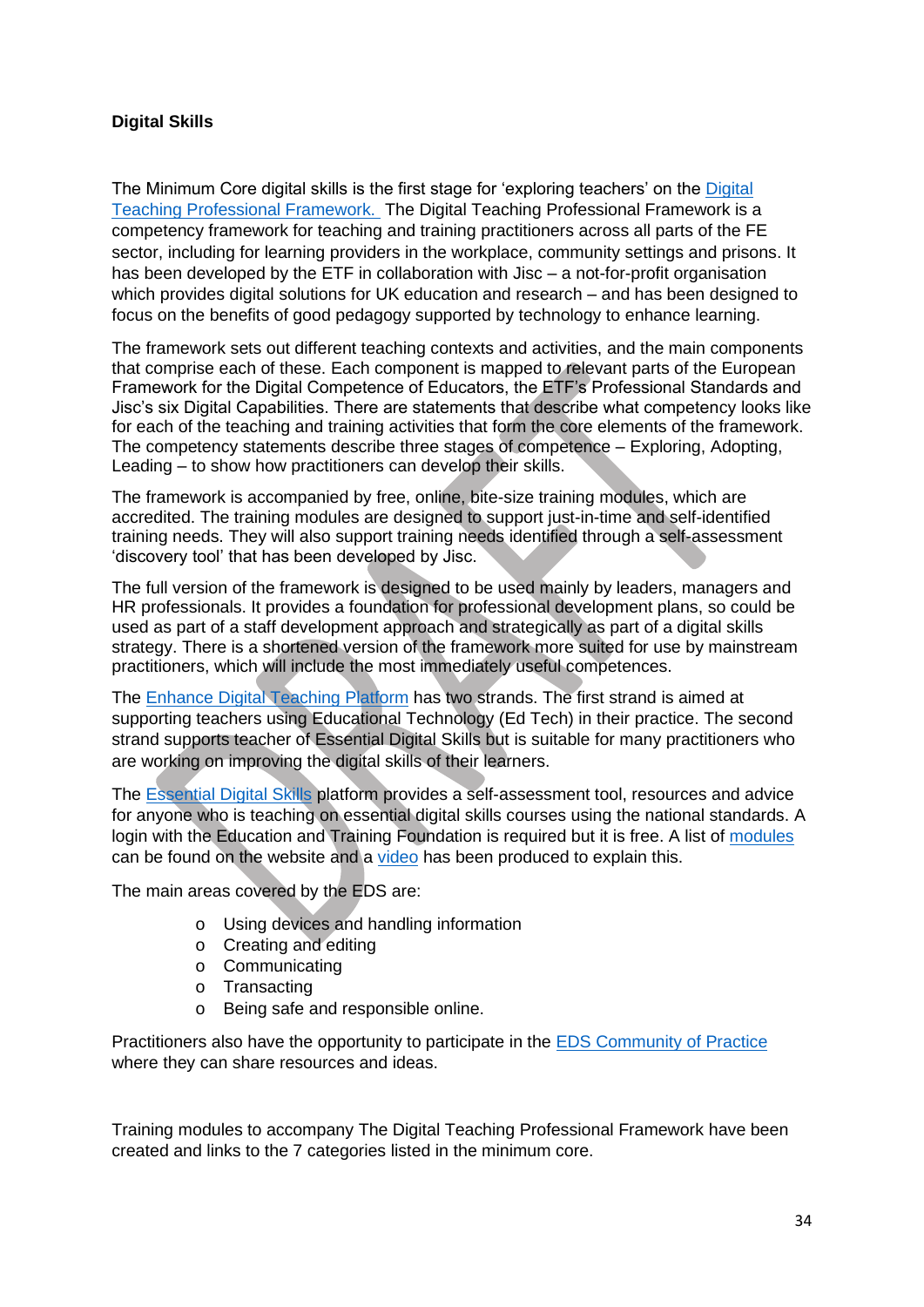#### **Planning your teaching**

[Planning and looking for information](https://enhance.etfoundation.co.uk/dtpf/view/1) modules include *credibility and reliability of resources for teachers* and *choosing the best resources.*

[Designing and adapting resources](https://enhance.etfoundation.co.uk/dtpf/view/2) modules include *creating content: adapt and edit content* and *new content from old – swap, borrow, renew, recycle*

[Empowering learning through technology](https://enhance.etfoundation.co.uk/dtpf/view/3) modules include *accommodating different levels of digital skills* and the *validity of internet information.*

[Communication and collaboration with and between colleagues/learners](https://enhance.etfoundation.co.uk/dtpf/view/4) modules include *sharing resources using links and attachments* and *webinars, videos, vlogs for CPD/PLD*.

#### **Approaches to teaching**

[Teaching and Learning resources](https://enhance.etfoundation.co.uk/dtpf/view/5) modules include *active learning spaces* and *designing mobile friendly learning.* 

[Teaching context face to face](https://enhance.etfoundation.co.uk/dtpf/view/6) modules include *learner led activity* and *organising learning.*

[Teaching context blended learning](https://enhance.etfoundation.co.uk/dtpf/view/7) modules include *delivering effective teaching, learning and assessment* and *supporting learners online*.

[Teaching context fully online](https://enhance.etfoundation.co.uk/dtpf/view/8) modules include *asynchronous teaching and learning* and *collaborative learning activities for online courses.* 

### **Supporting learners to develop employability skills**

[Supporting digital capabilities to enhance employability skills](https://enhance.etfoundation.co.uk/dtpf/view/9) modules include *blogs and diaries for learners* and *creating content – social media.* 

[Supporting study skills](https://enhance.etfoundation.co.uk/dtpf/view/10) modules include *personal learning environments* and *dealing with technical problems with digital literacy.*

[Communication and collaboration with and between learners](https://enhance.etfoundation.co.uk/dtpf/view/11) modules include *collaborating with learners.*

#### **Subject and industry specific teaching**

[Teaching subject specific and industry related](https://enhance.etfoundation.co.uk/dtpf/view/12) modules include *assessing and updating specialist competencies* and *improving your approach to searching online.* 

[Raising learners' digital employability and self-employability skills include](https://etfoundation-my.sharepoint.com/personal/debbie_grace_etfoundation_co_uk/Documents/Minimum%20core/Raising%20learners’%20digital%20employability%20and%20self-employability%20skills%20include) modules include *enhancing employability through social media* and *finding employment online*.

#### **Assessment (and feedback)**

[Assessment and feedback](https://enhance.etfoundation.co.uk/dtpf/view/14) modules include *formative assessment using quizzes* and *how to improve feedback using audio and video.*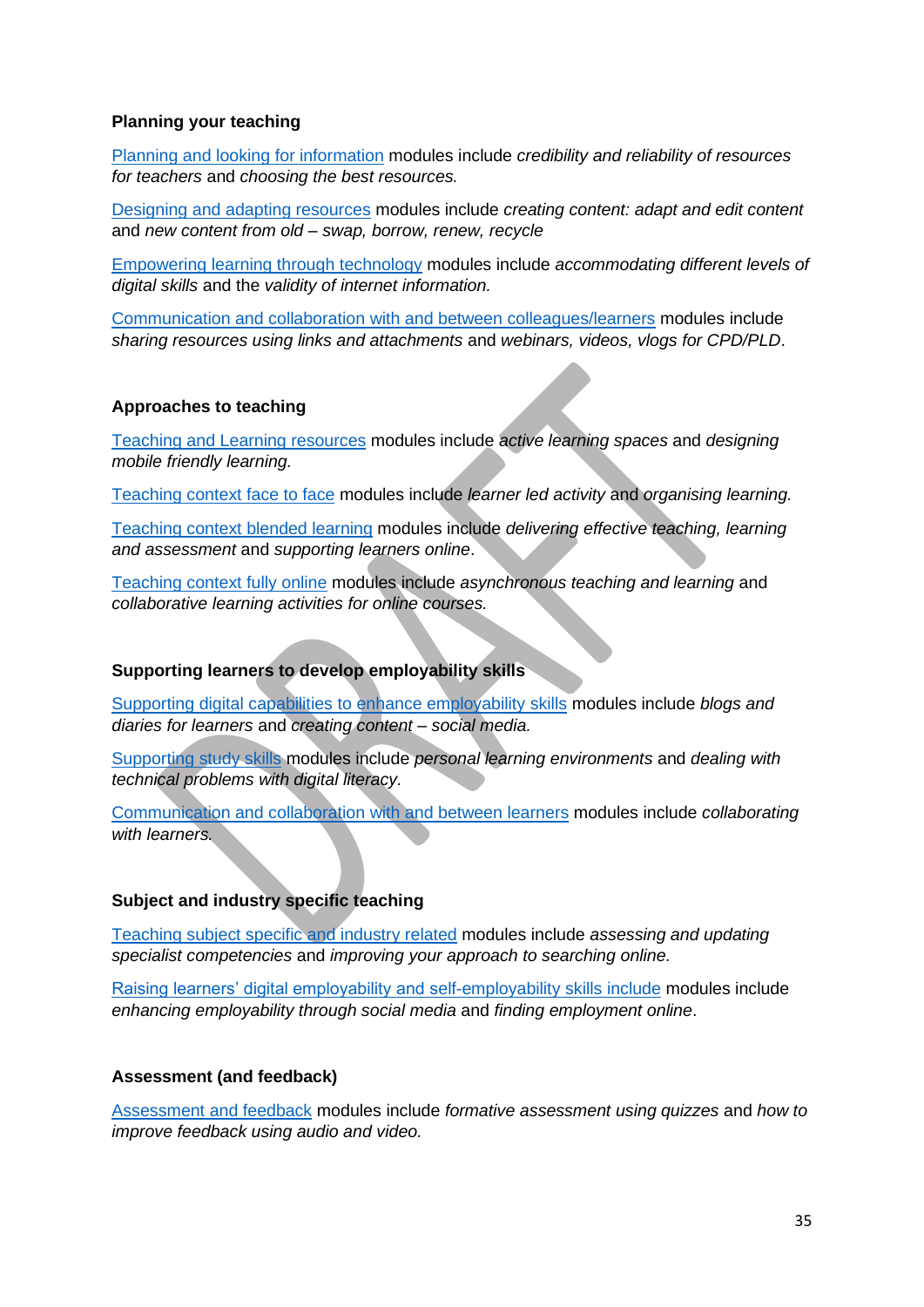### **Accessibility and inclusion**

[Accessibility](https://enhance.etfoundation.co.uk/dtpf/view/15) modules include *assistive technology* and *accommodating the learners' digital context.* 

[Equality and diversity](https://enhance.etfoundation.co.uk/dtpf/view/16) modules include *learning for independent living* and *supporting special learning needs.* 

#### **Self-development**

[Self-assessment and reflection](https://enhance.etfoundation.co.uk/dtpf/view/17) modules include *innovation and the need for change* and *assessing your digital skillset*.

Progression and CPD – [strategies to develop digital skills and pedagogy](https://enhance.etfoundation.co.uk/dtpf/view/18) modules include *being confident* and *working with others to identify own CPD and collaborative networks*.

Well-being – [practitioner and learner](https://enhance.etfoundation.co.uk/dtpf/view/19) modules include *digital well-being for all* and *recognising and responding to cyber bullying.*

Managing Identity – [practitioner and learner](https://enhance.etfoundation.co.uk/dtpf/view/20) modules include *how to tread a positive digital footprint* and *controlling the audience, posting and publishing online and public.*

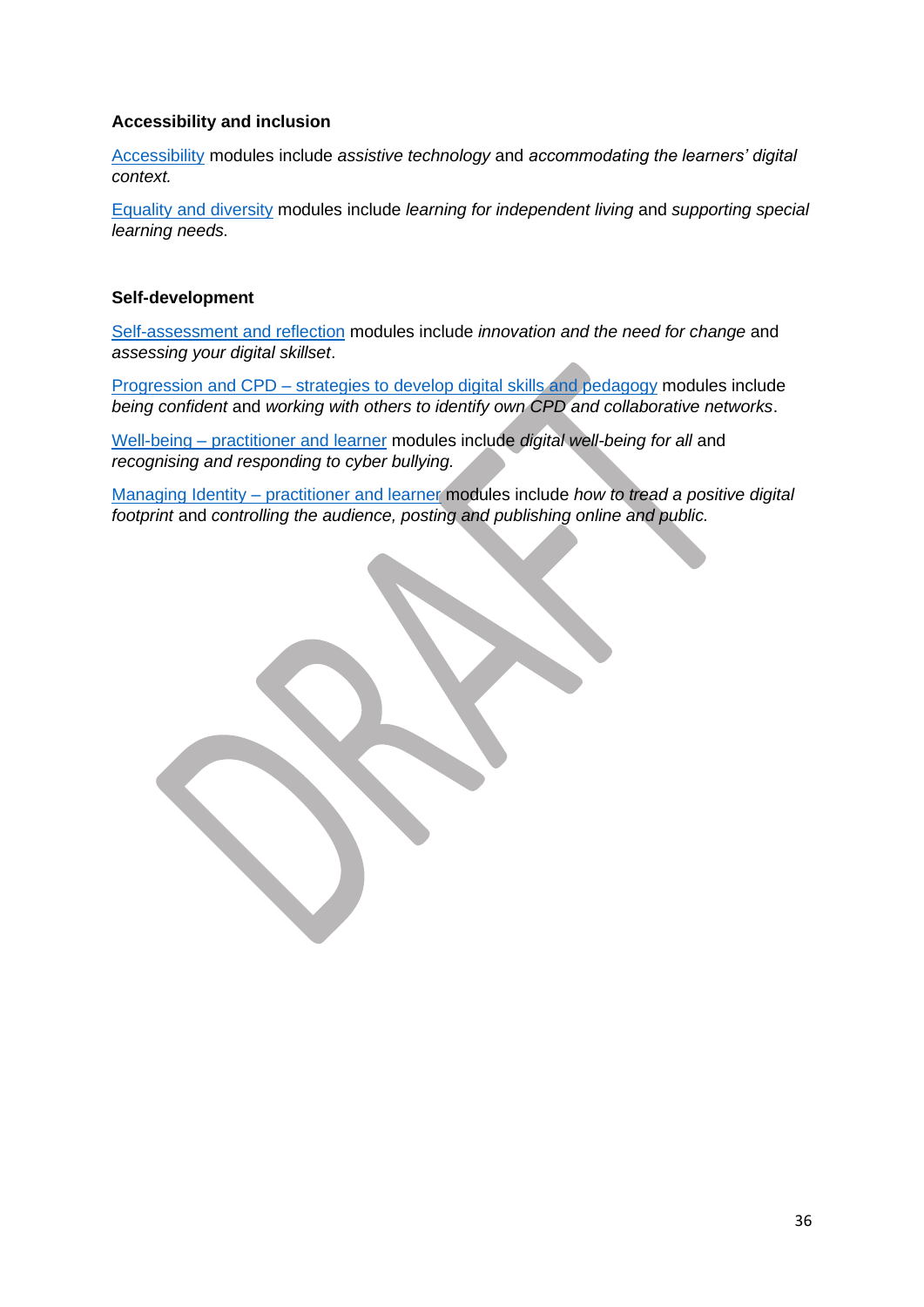# **Sustainability**

If we're to meet the UK's ambitious [decarbonisation plans](https://www.gov.uk/government/news/uk-enshrines-new-target-in-law-to-slash-emissions-by-78-by-2035) and contribute to the [UN](https://sdgdata.gov.uk/)  [sustainability development goals,](https://sdgdata.gov.uk/) both the employment and the education landscape is going to change considerably.

The challenge is stark and the action required urgent. We need specialist sustainability expertise but also people from across all industries to be knowledgeable and ready to make sustainability the norm.

To fully equip people for their future jobs and careers, all learners can and should be green learners. Education is an enabler – a lever to help achieve sustainability goals. Learners need to be developing knowledge, skills, behaviours, values and agency as core competencies so they can create positive change in their lives and their work whether they go on to be sustainability specialists or not.

The demand for this is plentiful – whether from business and industry who recognise the skills they need in their workforce<sup>[\[1\]](https://ukc-word-edit.officeapps.live.com/we/wordeditorframe.aspx?ui=en%2DUS&rs=en%2DUS&wopisrc=https%3A%2F%2Fetfoundation-my.sharepoint.com%2Fpersonal%2Fdebbie_grace_etfoundation_co_uk%2F_vti_bin%2Fwopi.ashx%2Ffiles%2F49065d28f8cb4ee39c6f6302c6dde118&wdprevioussession=faf63ae5%2D2e87%2D4cad%2Dbb5a%2D6cd84c304db5&wdenableroaming=1&mscc=1&wdodb=1&hid=2660FA9F-508A-3000-4790-724ED7688349&wdorigin=Other&jsapi=1&jsapiver=v1&newsession=1&corrid=ac833b4b-faee-1ccc-3a73-7de03a30dbb9&usid=ac833b4b-faee-1ccc-3a73-7de03a30dbb9&sftc=1&mtf=1&sfp=1&instantedit=1&wopicomplete=1&wdredirectionreason=Unified_SingleFlush&preseededsessionkey=edea7e76-bb26-48f2-41fd-4019152e2ad7&preseededwacsessionid=ac833b4b-faee-1ccc-3a73-7de03a30dbb9&rct=Medium&ctp=LeastProtected#_ftn1)</sup>, from academia who recognise the risks of not acting upon climate change<sup>[\[2\]](https://ukc-word-edit.officeapps.live.com/we/wordeditorframe.aspx?ui=en%2DUS&rs=en%2DUS&wopisrc=https%3A%2F%2Fetfoundation-my.sharepoint.com%2Fpersonal%2Fdebbie_grace_etfoundation_co_uk%2F_vti_bin%2Fwopi.ashx%2Ffiles%2F49065d28f8cb4ee39c6f6302c6dde118&wdprevioussession=faf63ae5%2D2e87%2D4cad%2Dbb5a%2D6cd84c304db5&wdenableroaming=1&mscc=1&wdodb=1&hid=2660FA9F-508A-3000-4790-724ED7688349&wdorigin=Other&jsapi=1&jsapiver=v1&newsession=1&corrid=ac833b4b-faee-1ccc-3a73-7de03a30dbb9&usid=ac833b4b-faee-1ccc-3a73-7de03a30dbb9&sftc=1&mtf=1&sfp=1&instantedit=1&wopicomplete=1&wdredirectionreason=Unified_SingleFlush&preseededsessionkey=edea7e76-bb26-48f2-41fd-4019152e2ad7&preseededwacsessionid=ac833b4b-faee-1ccc-3a73-7de03a30dbb9&rct=Medium&ctp=LeastProtected#_ftn2)</sup>, biodiversity crisis and social inequities, from learners who absolutely expect their educational organisations to be operating responsibly and teaching sustainability skills<sup>[\[3\]](https://ukc-word-edit.officeapps.live.com/we/wordeditorframe.aspx?ui=en%2DUS&rs=en%2DUS&wopisrc=https%3A%2F%2Fetfoundation-my.sharepoint.com%2Fpersonal%2Fdebbie_grace_etfoundation_co_uk%2F_vti_bin%2Fwopi.ashx%2Ffiles%2F49065d28f8cb4ee39c6f6302c6dde118&wdprevioussession=faf63ae5%2D2e87%2D4cad%2Dbb5a%2D6cd84c304db5&wdenableroaming=1&mscc=1&wdodb=1&hid=2660FA9F-508A-3000-4790-724ED7688349&wdorigin=Other&jsapi=1&jsapiver=v1&newsession=1&corrid=ac833b4b-faee-1ccc-3a73-7de03a30dbb9&usid=ac833b4b-faee-1ccc-3a73-7de03a30dbb9&sftc=1&mtf=1&sfp=1&instantedit=1&wopicomplete=1&wdredirectionreason=Unified_SingleFlush&preseededsessionkey=edea7e76-bb26-48f2-41fd-4019152e2ad7&preseededwacsessionid=ac833b4b-faee-1ccc-3a73-7de03a30dbb9&rct=Medium&ctp=LeastProtected#_ftn3)</sup>, and from the existing further education and training workforce who absolutely see the potential of the sector in achieving of sustainability goals as well as helping ensure a 'just transition' whereby we achieve those goals without leaving anyone behind<sup>[\[4\]](https://ukc-word-edit.officeapps.live.com/we/wordeditorframe.aspx?ui=en%2DUS&rs=en%2DUS&wopisrc=https%3A%2F%2Fetfoundation-my.sharepoint.com%2Fpersonal%2Fdebbie_grace_etfoundation_co_uk%2F_vti_bin%2Fwopi.ashx%2Ffiles%2F49065d28f8cb4ee39c6f6302c6dde118&wdprevioussession=faf63ae5%2D2e87%2D4cad%2Dbb5a%2D6cd84c304db5&wdenableroaming=1&mscc=1&wdodb=1&hid=2660FA9F-508A-3000-4790-724ED7688349&wdorigin=Other&jsapi=1&jsapiver=v1&newsession=1&corrid=ac833b4b-faee-1ccc-3a73-7de03a30dbb9&usid=ac833b4b-faee-1ccc-3a73-7de03a30dbb9&sftc=1&mtf=1&sfp=1&instantedit=1&wopicomplete=1&wdredirectionreason=Unified_SingleFlush&preseededsessionkey=edea7e76-bb26-48f2-41fd-4019152e2ad7&preseededwacsessionid=ac833b4b-faee-1ccc-3a73-7de03a30dbb9&rct=Medium&ctp=LeastProtected#_ftn4)</sup>.

If we are to develop sustainability literate learners who are well equipped to be active change-makers, we require teachers and educators who are similarly equipped, and who have what they need to bring this to their learning and teaching practice.

As the 2021 [Skills for Jobs](https://www.gov.uk/government/publications/skills-for-jobs-lifelong-learning-for-opportunity-and-growth) white paper recognised, a strong focus on staff recruitment, retention, training and development is the key that unlocks excellence in the system. Research undertaken by the [Education and Training Foundation \(ETF\)](https://www.et-foundation.co.uk/) with nearly 850 members of the FE workforce at the same time of the white paper's release shows that 74% of teaching staff don't feel they haven't had adequate training to embed sustainability in their work.

We need our educators across all subject specialisms and occupational pipelines to have the confidence, capability and capacity to develop their own ESD skillsets and this needs to be a priority. This isn't just so they're able to train those moving into jobs that support green growth but also to ensure there isn't a bottleneck creating skills gaps and a lag between what's being taught and societal and industry need.

Continued professional development in education for sustainable development (ESD) outcomes and how to achieve them is needed for all staff working in the FE sector. This also needs to be included in initial teacher education and occupational standards hence the inclusion of ESD in the latest revision of the minimum core.

The inclusion of ESD in the minimum core is just one of the ways the FE and training sector is responding to sustainability challenges and moving to position sustainability as a central pillar of our education system. For example, many awarding bodies are exploring how best to embed sustainability into the FE curriculum and the Institute for Apprenticeships and Technical Education recently publishing a [sustainability framework](https://www.instituteforapprenticeships.org/developing-new-apprenticeships/resources/sustainability-framework/) to guide trailblazer groups and route panels in ensuring occupational standards best reflect sustainability needs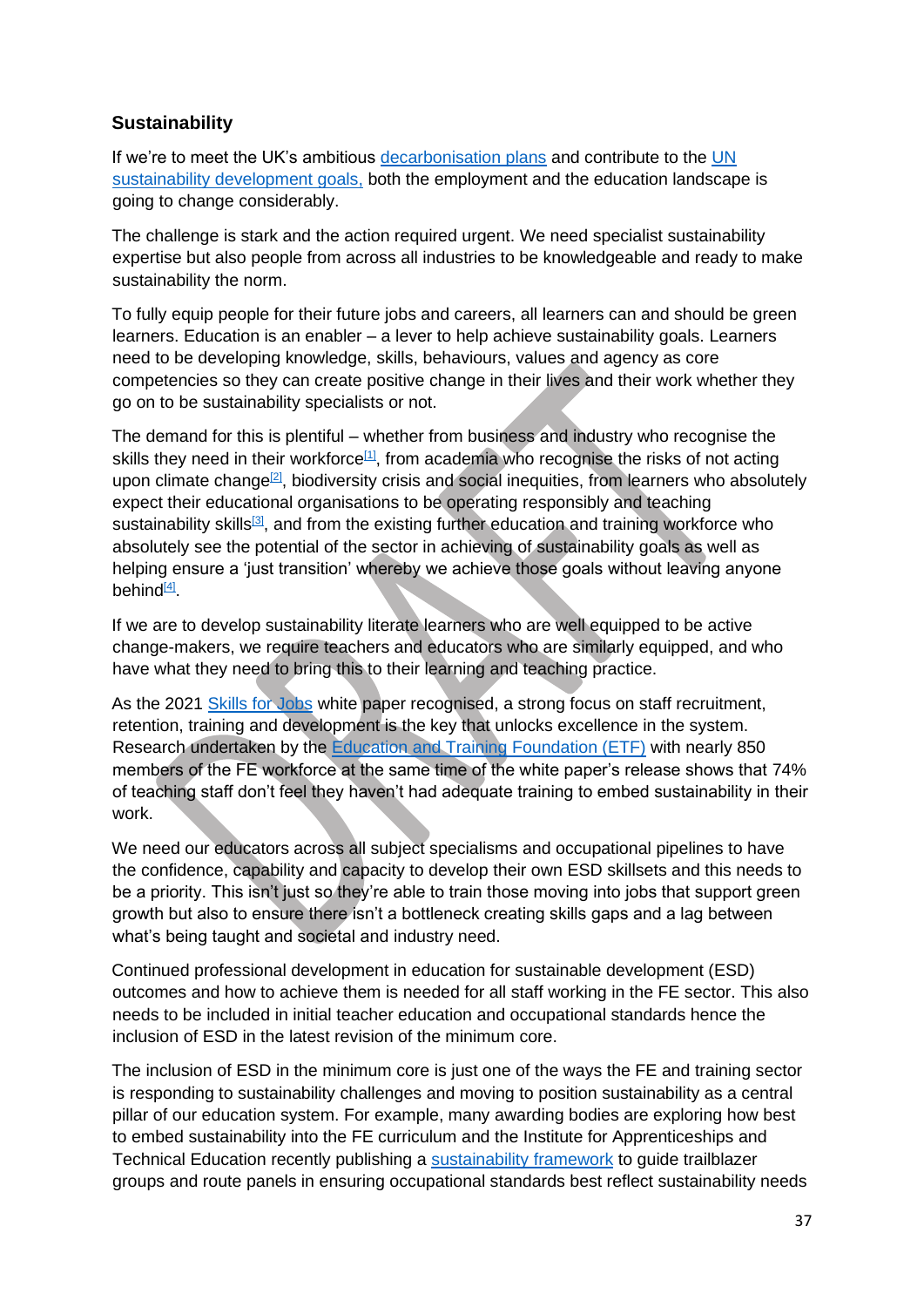and how these translate into appropriate knowledge areas, skills and behaviours amongst learners

An increasing number of sector stakeholders are taking sustainability leadership positions and high-level support is vital for meaningfully embedding ESD in FE.

For updates, resources and further information, visit [https://www.et](https://www.et-foundation.co.uk/supporting/education-for-sustainable-development/)[foundation.co.uk/supporting/education-for-sustainable-development/.](https://www.et-foundation.co.uk/supporting/education-for-sustainable-development/)

# **ESD in the minimum core**

The ESD content provides guidance on approaches to curriculum design, teaching, learning and assessment. It's designed to inspire, inform and enable Education for Sustainable Development (ESD) to be included within formal and informal teaching. It will be of practical help for further education practitioners working with learners to foster their **knowledge, skills, behaviours, values and agency** relevant to sustainable development.

There is much debate regarding the concept of 'sustainability', and the definition of the terms 'sustainable development', and 'education for sustainable development'. This guidance does not contribute to this debate but aligns with the approach developed by UNESCO $[5]$ , and the UN sustainable development goals<sup>[\[6\]](https://ukc-word-edit.officeapps.live.com/we/wordeditorframe.aspx?ui=en%2DUS&rs=en%2DUS&wopisrc=https%3A%2F%2Fetfoundation-my.sharepoint.com%2Fpersonal%2Fdebbie_grace_etfoundation_co_uk%2F_vti_bin%2Fwopi.ashx%2Ffiles%2F49065d28f8cb4ee39c6f6302c6dde118&wdprevioussession=faf63ae5%2D2e87%2D4cad%2Dbb5a%2D6cd84c304db5&wdenableroaming=1&mscc=1&wdodb=1&hid=2660FA9F-508A-3000-4790-724ED7688349&wdorigin=Other&jsapi=1&jsapiver=v1&newsession=1&corrid=ac833b4b-faee-1ccc-3a73-7de03a30dbb9&usid=ac833b4b-faee-1ccc-3a73-7de03a30dbb9&sftc=1&mtf=1&sfp=1&instantedit=1&wopicomplete=1&wdredirectionreason=Unified_SingleFlush&preseededsessionkey=edea7e76-bb26-48f2-41fd-4019152e2ad7&preseededwacsessionid=ac833b4b-faee-1ccc-3a73-7de03a30dbb9&rct=Medium&ctp=LeastProtected#_ftn6)</sup>.

We want educators and teachers to understand (broadly) their role in equipping learners with skills, knowledge and opportunity to develop their agency in relation to sustainability. The nature of the FE landscape is diverse, with a large variety of roles, courses and contexts. Different individuals in different roles have different perspectives and ways of contributing to sustainability. This means the approach to embedding ESD cannot be prescriptive.

Similarly, sustainability challenges are broad, complex and multi-faceted. There isn't a specific, definitive curriculum that all learners should follow. Instead different subject specialisms and occupational pipelines will include different content and develop different skills that is most relevant to the subject matter and learner needs. As such, there are many ways good ESD outcomes for learners can be achieved. This is another reason the ESD content outlined is neither prescriptive or exhaustive. Instead, we present the concepts required, and encourage both enquiry and development by individuals and organisations.

Alongside the objectives and elements within the minimum core itself, a number of resources have been developed to assist trainees (and indeed existing teachers, teacher educators and leaders and managers) in this enquire and development – encouraging them to adopt the requirements set out in the most impactful way for them, their provider, their subject specialism and their learners. As further resources are developed in future, these will be made available at [https://www.et-foundation.co.uk/supporting/education-for-sustainable](https://www.et-foundation.co.uk/supporting/education-for-sustainable-development/)[development/.](https://www.et-foundation.co.uk/supporting/education-for-sustainable-development/)

We recognise that educators are not limited to making an impact through their teaching and learning but also can make positive changes through the way that they work, how they work with others and how they interact with the organisation(s) they work for. Therefore we suggest ways educators can further the quality and impact of their ESD work in through the way they contribute to the organisations for whom they work, and how they collaborate with others.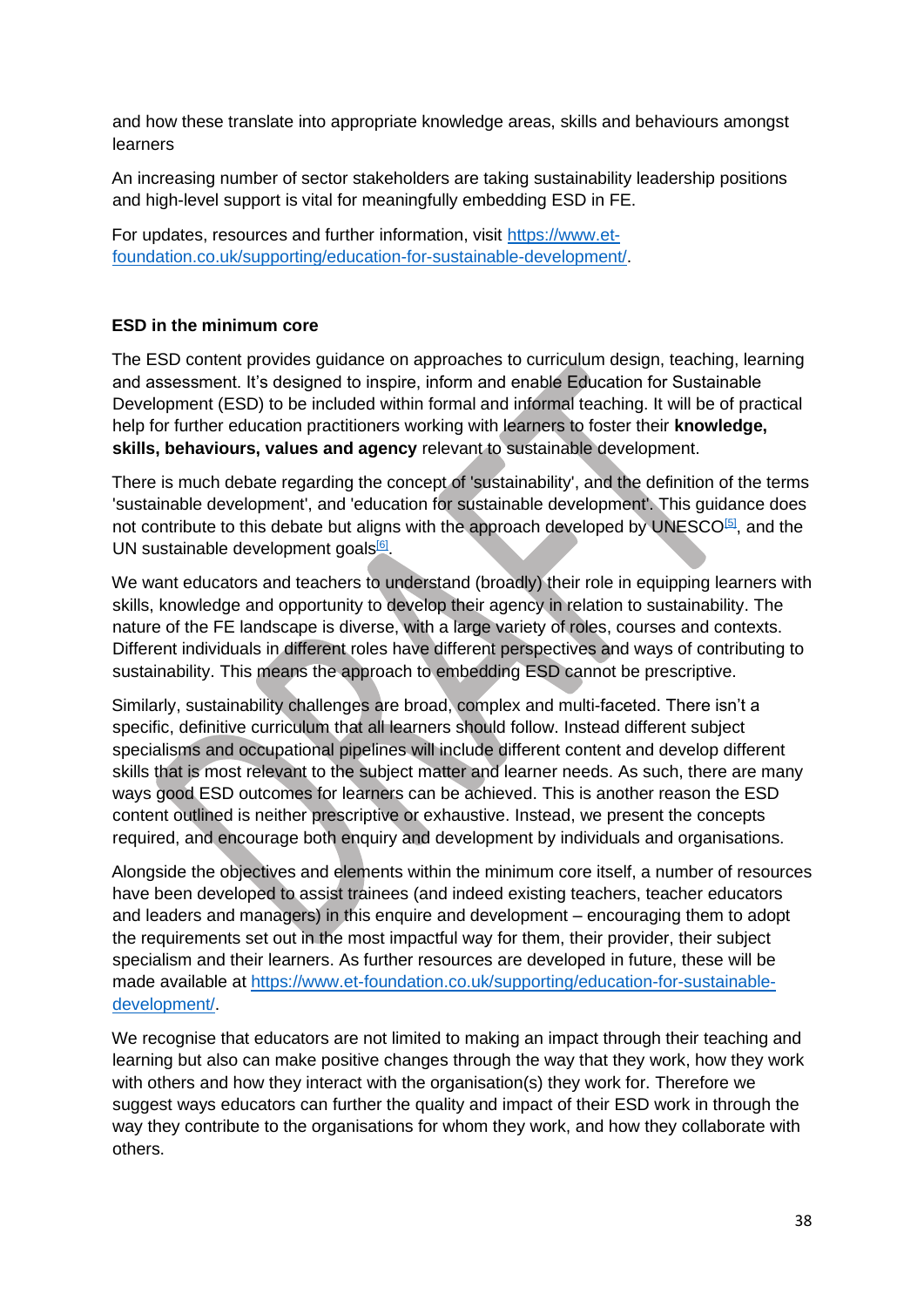Operations in this context include the infrastructure, systems and processes that support our learning landscapes. There are opportunities for our buildings and the way they are operated to compliment teaching and learning and provide spaces to share with, and bring value to, our communities. There are significant sustainability impacts relating to design, energy use, resource use and waste. Learners should see these being managed responsibly and understand their role in this.

Learners don't learn purely through the formal curriculum but also through the informal and subliminal curriculum – the norms they adopt whilst part of their place of learning. We therefore also suggest ways in which educators reflect upon how they role model sustainable practice through their professional behaviours and choices.

Finally, we remember that leaders are not always in leadership positions. For the FE and training sector to reach its potential in contributing to the achievement of sustainability goals, and in fully equipping our learner with the skills they need, we need leaders in all areas, in all organisations. Therefore relevant sustainability leadership competencies have also been included in the framework.

#### **Annex 1: examples and illustrations of sustainability being embedded into different subject specialisms and occupational pipelines**

Throughout this document we've reiterated that there isn't a prescriptive nor definitive way to embed ESD across the teaching in the FE sector – this is because of the diversity of subject specialisms, qualification levels, providers and teaching roles. However, it's vital that this content isn't simply a theoretical framework, but something teachers are able to put into practice – contributing to the achievement of sustainability goals, in collaboration with others.

As demonstrated by the requirements set out in the ESD knowledge, understanding and skills required by the minimum core, a collaborative and cohesive approach to learner engagement with sustainability is needed. Adding a short mention of sustainability in one lesson isn't going to develop the desired learner outcomes. Similarly, the focus shouldn't be purely on classroom behaviours but place sustainability meaningfully within your subject matter. You can apply social, economic, environmental contexts to engage and challenge students and staff. It may be that by facilitating a dialogue (with your learners, colleagues and others you work with) you learn from them as much as they do from you.

Examples of ways teachers can do this in different contexts are given and will be kept up to date on the ETF web page: [https://www.et-foundation.co.uk/supporting/education-for](https://www.et-foundation.co.uk/supporting/education-for-sustainable-development/embedding-sustainability-into-subject-specialisms/)[sustainable-development/embedding-sustainability-into-subject-specialisms/](https://www.et-foundation.co.uk/supporting/education-for-sustainable-development/embedding-sustainability-into-subject-specialisms/) . Some of these are real-life accounts (shown in quotation marks) of how teachers have engaged their learners in ESD through the formal curriculum, linked to their subject specialism. The topics covered represent qualifications which, in total, account for the majority of post-16 enrolments. These were initially collected through the ETF's 2021 research into experiences of ESD amongst the FE workforce $\mathbb{Z}$  and are supplemented by further ideas and suggestions.

Some of these examples are taken from the sustainability framework produced by IFATE sustainability framework<sup>[\[8\]](https://ukc-word-edit.officeapps.live.com/we/wordeditorframe.aspx?ui=en%2DUS&rs=en%2DUS&wopisrc=https%3A%2F%2Fetfoundation-my.sharepoint.com%2Fpersonal%2Fdebbie_grace_etfoundation_co_uk%2F_vti_bin%2Fwopi.ashx%2Ffiles%2F49065d28f8cb4ee39c6f6302c6dde118&wdprevioussession=faf63ae5%2D2e87%2D4cad%2Dbb5a%2D6cd84c304db5&wdenableroaming=1&mscc=1&wdodb=1&hid=2660FA9F-508A-3000-4790-724ED7688349&wdorigin=Other&jsapi=1&jsapiver=v1&newsession=1&corrid=ac833b4b-faee-1ccc-3a73-7de03a30dbb9&usid=ac833b4b-faee-1ccc-3a73-7de03a30dbb9&sftc=1&mtf=1&sfp=1&instantedit=1&wopicomplete=1&wdredirectionreason=Unified_SingleFlush&preseededsessionkey=edea7e76-bb26-48f2-41fd-4019152e2ad7&preseededwacsessionid=ac833b4b-faee-1ccc-3a73-7de03a30dbb9&rct=Medium&ctp=LeastProtected#_ftn8)</sup> and showcase how sustainability can be demonstrated in different occupations. These are replicated here to help teachers understand the types of sustainability challenges their learners may encounter. Of course, this is not a definitive nor exhausted list – it's intended to provide inspiration and ideas.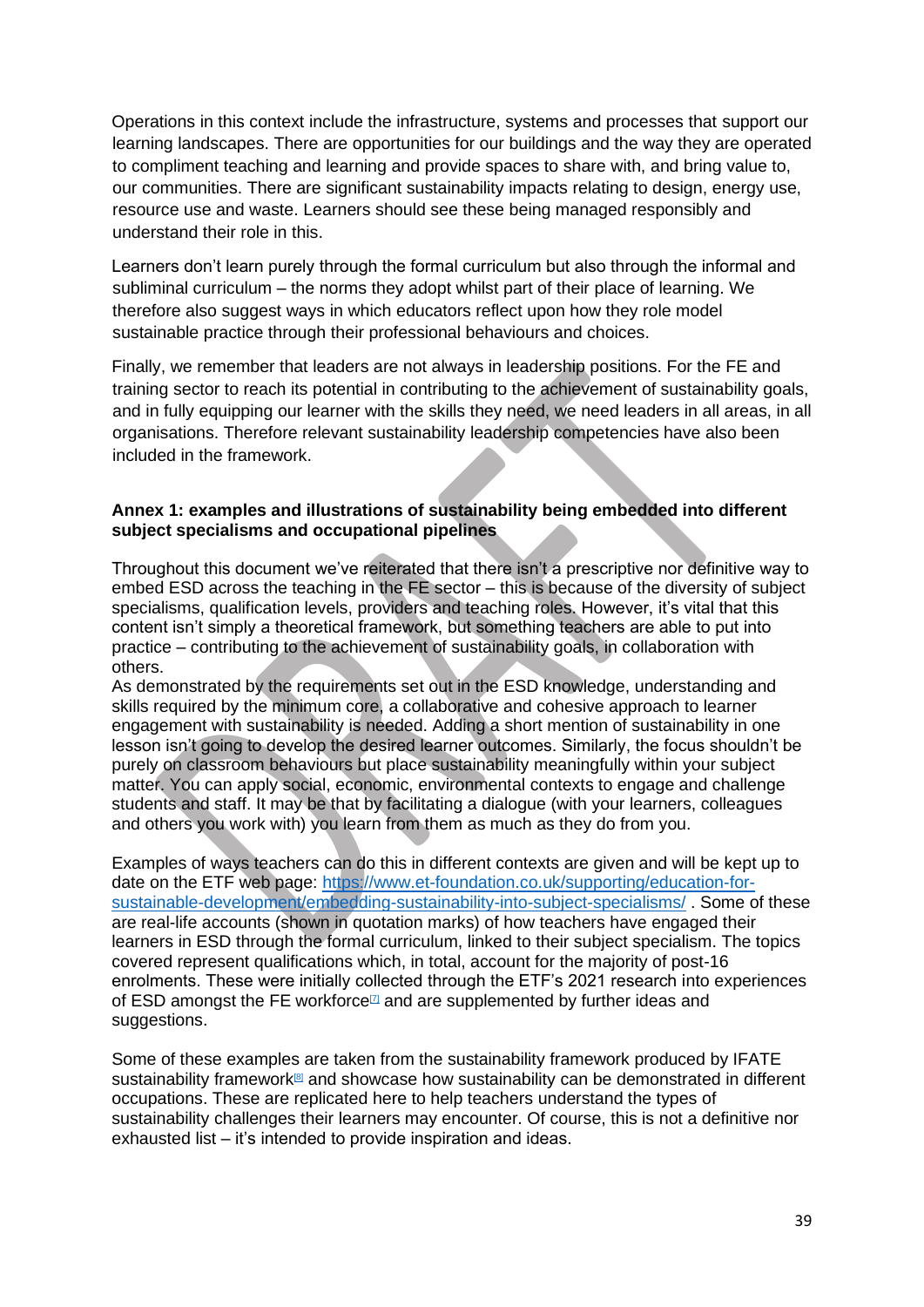This list is supplemented by a forthcoming ETF publication reviewing ESD outcomes in the most popular curricular used by FE organisations and a series of case studies outlining approaches practitioners are taking to embed ESD in their work both in subject areas explicitly linked to the sustainability agenda (e.g. transport and construction) and those that have less explicit links (e.g. ESOL, foundation studies, hairdressing). If you have your own examples, case studies or recommended approaches you'd like us to

include in future, either from subject areas listed or additional ones, please contact [charlotte.bonner@etfoundation.co.uk](mailto:charlotte.bonner@etfoundation.co.uk).

### **Annex 2: Prompts**

The starting point for embedding sustainability is for individuals (and groups of individuals) to understand the elements of sustainability and then explore what it means in relation to their role.

These prompts have been designed to help individuals, and groups, work out where to start. To ask themselves what they could and should be doing *in their role* to embed sustainability.

These prompts are for individuals and groups with learner-facing roles. The basic prompts should be applicable to all teachers and trainers and the advanced prompts are for those with responsibility for managing courses, teams of teachers or trainers or with other curriculum-related roles.

### Basic:

- 1. Have you undertaken sustainability training to familiarise yourself with the basic principles?
- 2. Where do sustainability principles already appear in your curriculum (if at all)?
- 3. Have you explored the relevance of sustainability to your subject area?
- 4. Can you make space to discuss / explore sustainability with your learners?
- 5. Can you include sustainability examples in any teaching materials?
- 6. Can you use sustainability as part of projects or assessments?
- 7. How do you role model good practice?

### Advanced):

- 8. Have you undertaken a sustainability review in your curriculum area?
- 9. Can you support / encourage your team to undertake sustainability training?
- 10. Can you facilitate or contribute to a Community of Practice for Sustainability or bring sustainability into existing groups or networks you are part of?
- 11. Can you share good ESD practice with your team or across your organisation?
- 12. Have you discussed sustainability with employers or professional bodies? Are there opportunities to collaborate?

### *Curriculum development prompts:*

Here we present reflective questions to support designing ESD into curricula. Again these are designed to be undertaken both by individual teachers but also in conversation and consultation with colleagues, partners and colleagues. Inspiration for these questions was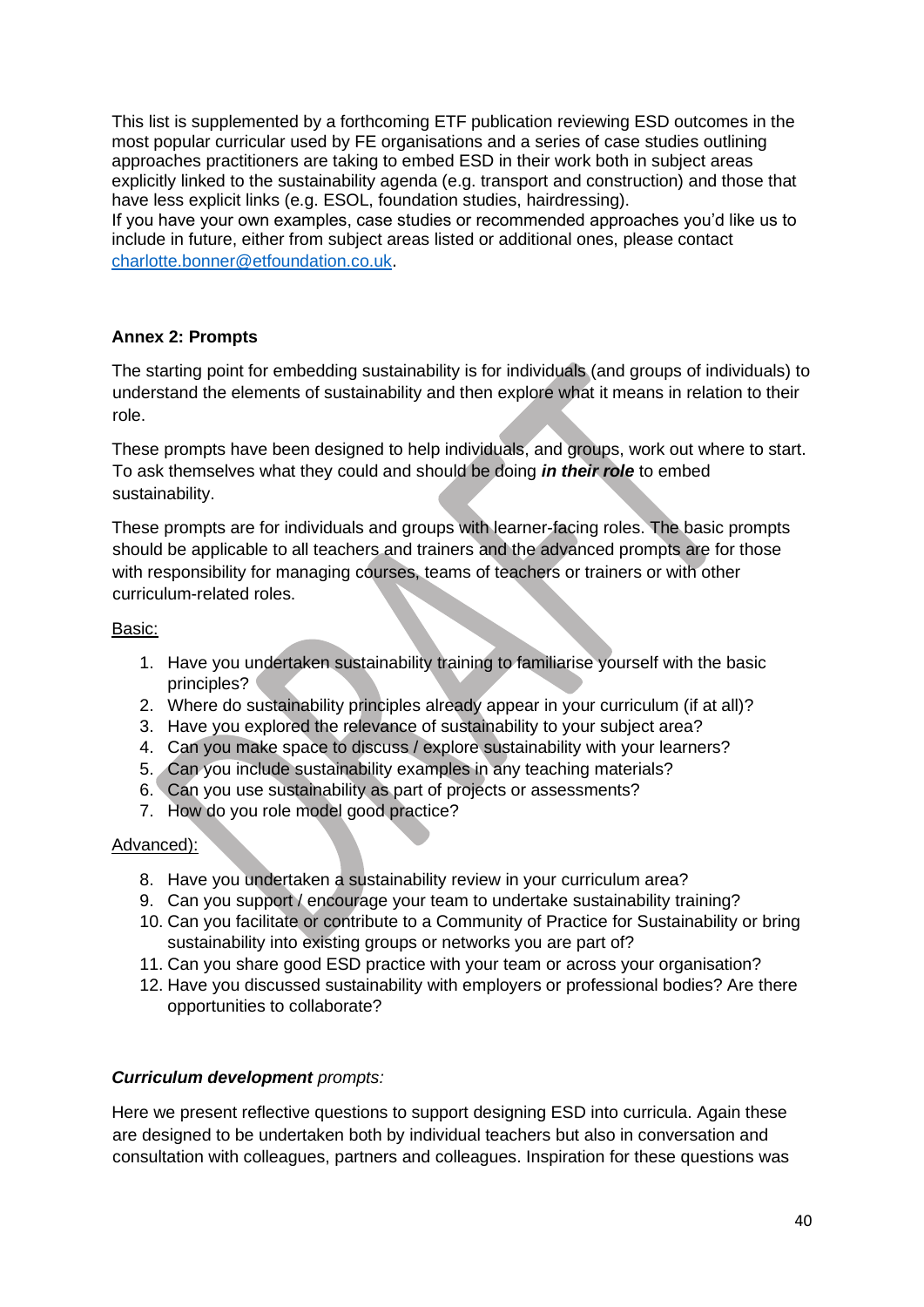taken from the Education for Sustainable Development Guidance developed by QAA Advance HE<sup>[\[9\]](https://ukc-word-edit.officeapps.live.com/we/wordeditorframe.aspx?ui=en%2DUS&rs=en%2DUS&wopisrc=https%3A%2F%2Fetfoundation-my.sharepoint.com%2Fpersonal%2Fdebbie_grace_etfoundation_co_uk%2F_vti_bin%2Fwopi.ashx%2Ffiles%2F49065d28f8cb4ee39c6f6302c6dde118&wdprevioussession=faf63ae5%2D2e87%2D4cad%2Dbb5a%2D6cd84c304db5&wdenableroaming=1&mscc=1&wdodb=1&hid=2660FA9F-508A-3000-4790-724ED7688349&wdorigin=Other&jsapi=1&jsapiver=v1&newsession=1&corrid=ac833b4b-faee-1ccc-3a73-7de03a30dbb9&usid=ac833b4b-faee-1ccc-3a73-7de03a30dbb9&sftc=1&mtf=1&sfp=1&instantedit=1&wopicomplete=1&wdredirectionreason=Unified_SingleFlush&preseededsessionkey=edea7e76-bb26-48f2-41fd-4019152e2ad7&preseededwacsessionid=ac833b4b-faee-1ccc-3a73-7de03a30dbb9&rct=Medium&ctp=LeastProtected#_ftn9)</sup>.

- 13. What challenges does your subject area face regarding environmental and social changes that are taking place locally and globally?
- 14. How is sustainable development being addressed by relevant employers to your subject area? What sustainable development challenges and critiques do these organisations and how might they respond?
- 15. What do your learners see as a priority for the integration of ESD? What do they want to learn, experience and contribute? Is the students' union (or other student representative body) active in sustainable development related activities? Do they run any clubs or societies that may interact with curricula?
- 16. What are the sustainable development needs, interests and priorities of the provider and its local community? Can your students engage with these?
- 17. Who are potential partners interested in creating educational experiences relating to ESD? Could they provide 'living labs', case studies, experiential learning, simulation activities, projects, placements etc.?
- 18. What ideas and perspectives can you utilise from other disciplines and subject areas, to promote an interdisciplinary/transdisciplinary approach? What are the barriers to interdisciplinary learning (if any) and how can these be overcome?
- 19. Are students provided with and supported to develop opportunities to put ESD learning into practice, to 'live what they're learning?'
- 20. How can you evaluate the impact of your ESD content?

### *Operations* p*rompt*s:

All staff have some role to play in helping to embed sustainability across the operations of their organisation. The basic prompts are to help staff think about the ways they contribute to sustainability ambitions as part of their professional practice. The advanced prompts are for those with specific responsibility relating to operational areas; staff who buy goods and services on behalf of the organisation, who manage teams or budgets or policy areas for example.

#### Basic (for all staff)

- 21. Have you undertaken sustainability training to familiarise yourself with the basic principles?
- 22. Have you considered the sustainability impacts of your activities at work?
- 23. Can you reduce your environmental impact at work? (use less energy, consider waste etc)
- 24. Can you find ways to make a positive contribution to sustainability in your workplace?
- 25. Can you support learners, colleagues or others to take sustainability action?

#### Advanced (for specialist role-holders)

- 26. Do you manage an area which can make a unique or significant contribution to sustainability? (procurement, HR, quality etc)
- 27. Have you identified what best-practice looks like in relation to sustainability and your role or function? (sustainable procurement, sustainability in estate management or HR for example)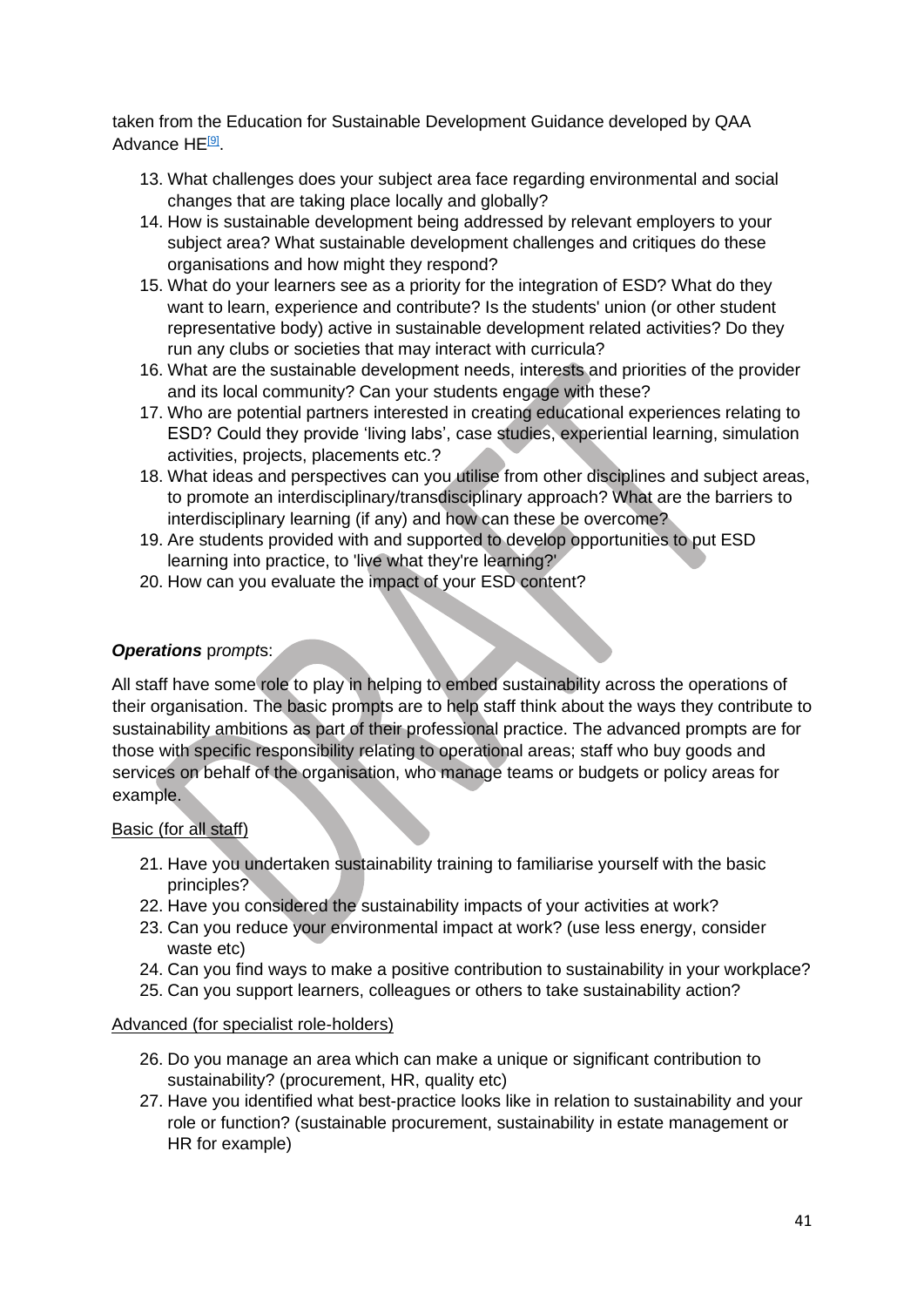- 28. Have you identified ways to build sustainability into and policies or processes you manage?
- 29. Can you support or encourage members of your team to undertake sustainability training and embed sustainable practice into their work?
- 30. Can you find opportunities to build sustainability into your progress reporting?

#### **Annex 3: Resources to further support teachers' sustainability knowledge, understanding and ESD skills**

Sustainability as a subject matter is broad and complex. Understanding the complexity and interconnectedness of sustainability issues and systems and how they relate to individuals, organisations and society is in itself challenging, especially the additional layer of regular new insights from the work of science, innovations from technology, and different political approaches to solving sustainability challenges.

As a result, we recognise that many teachers themselves aren't confident in their sustainability knowledge. We've provided some signposts below to help enhance teachers' knowledge of the broad issues relating to sustainability, ESD, and organisational approaches to sustainability that employers may which to explore. This content won't be completely relevant to all roles and subject specialisms, but it's intended to encourage teachers to build their knowledge of the fundamentals of ESD so that they have increased confidence in bringing these subjects to their work.

#### **The concepts of sustainability:**

1. Various training courses exist to introduce people to the core concepts of sustainability. You can view a list of sustainability qualifications on the Education and [Training Foundation's ESD webpages.](https://www.et-foundation.co.uk/supporting/education-for-sustainable-development)

#### **Education for sustainable development contexts:**

- 1. [UNESCO](https://en.unesco.org/themes/education-sustainable-development/what-is/esd) are one of the major enablers of ESD globally. They define ESD as "[empowering] learners to take informed decisions and responsible actions for environmental integrity, economic viability and a just society, for present and future generations, while respecting cultural diversity. It is about lifelong learning, and is an integral part of quality education." Their website is rich with information about ESD approaches internationally, including [resources for educators.](https://en.unesco.org/themes/education/sdgs/material) Of particular note is ['Education for the SDGs: Learning objectives'](https://www.unesco.de/sites/default/files/2018-08/unesco_education_for_sustainable_development_goals.pdf), a guide for education professionals on the use of ESD in learning for the SDGs, and consequently to contribute to achieving the SDGs. The guide identifies indicative learning objectives and suggests topics and learning activities for each SDG in a non-prescriptive way meaning educators can adapt its contents to suit their learning contexts and environments.
- 2. The Organisation for Economic Co-operation and Development (OECD) has recently published a conceptual framework for learner outcomes, [the learning](http://www.oecd.org/education/2030-project/teaching-and-learning/learning/) compass, aiming to create a common language around broad educational goals that is globally relevant and informed, while providing space to adapt the framework to local contexts.
- 3. Some FE teachers work in higher education contexts, or deliver higher education content. QAA and Advance HE have published guidance intended to help UK higher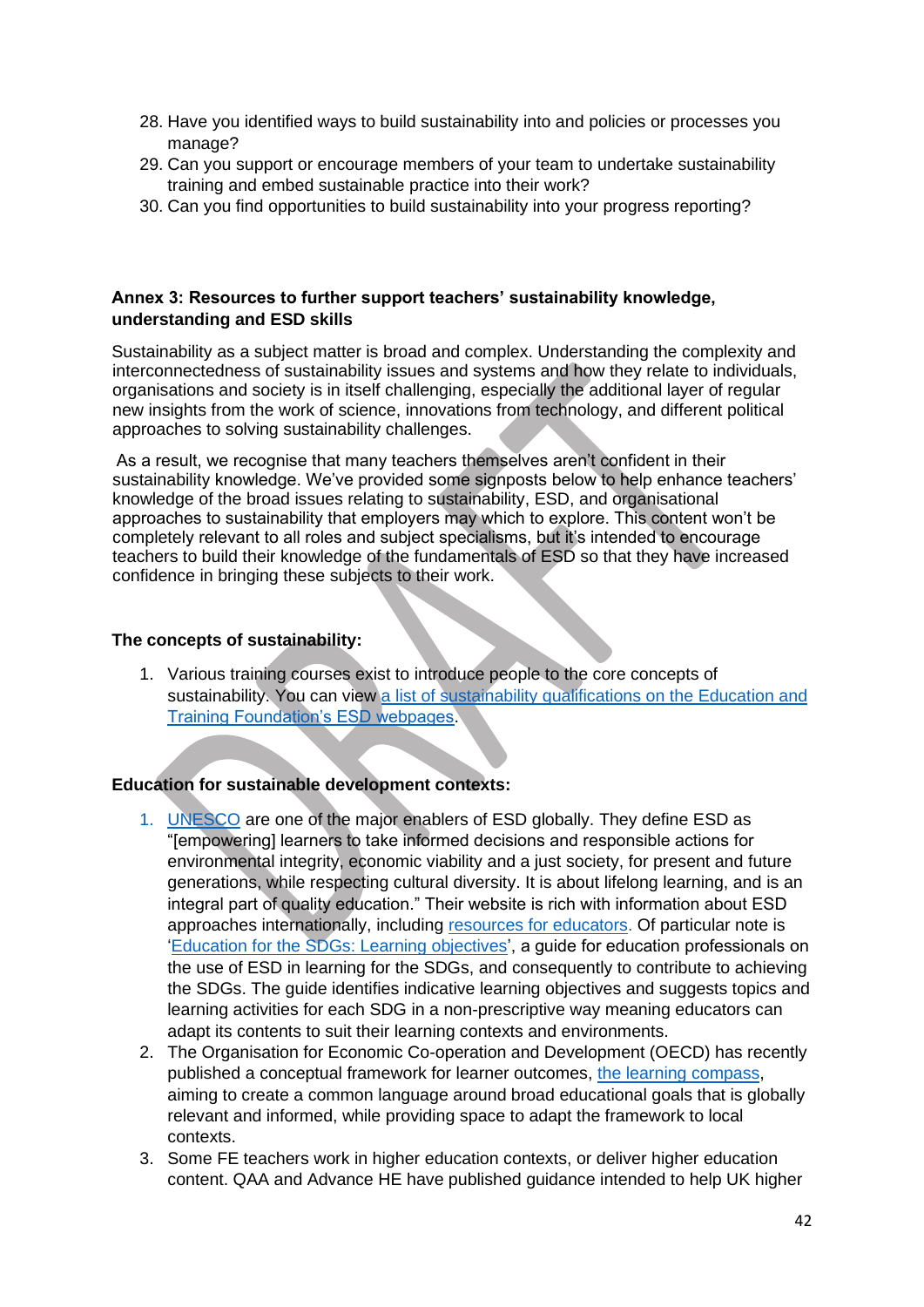education institutions incorporate ESD within their curricula. The full guidance is available to any staff member or student at a QAA Member or Advance HE Member institution. QAA Members can access the guidance on their [Membership Resources](https://membershipresources.qaa.ac.uk/s/article/Education-for-Sustainable-Development-Guidance)  [Site.](https://membershipresources.qaa.ac.uk/s/article/Education-for-Sustainable-Development-Guidance) An [executive summary,](https://www.qaa.ac.uk/docs/qaa/guidance/education-for-sustainable-development-guidance-executive-summary.pdf) providing an overview of the guidance, is publicly available.

4. [SOS-UK](https://www.sos-uk.org/) is an educational charity created by students and staff at the National Union of Students in 2019 in response to the climate emergency and ecological crisis. They campaign for ESD as well as providing a host of training, events, organisational change programmes as well as undertaking research and consultancy.

# **Whole-organisational approaches to sustainability in the further education and training sector**

- 1. Developed by the Climate Commission for UK Higher and Further Education and Nous Group, the [Climate Action Roadmap for FE Colleges](https://www.eauc.org.uk/7033) provides clear actions and guidance on how colleges can respond to the climate emergency and advance sustainability. It encourages a strategic, whole-institution approach and would be suitable for many other types of organisation in the sector beyond colleges.
- 2. The [Green Gown Awards r](https://www.greengownawards.org/)ecognise the exceptional sustainability initiatives being undertaken by universities and colleges. As the ethos of the awards is to ensure lessons and examples of good practice are shared within the tertiary education sector, they share case studies and videos from the [current and previous](https://www.greengownawards.org/previous-winners) Green Gown Awards winners.

### **Annex 4: Resources used in development**

Informing the entire framework are the [Global Sustainable Development Goals.](https://sdgs.un.org/goals) These are a collection of 17 interconnected global goals which were agreed by UN nations in 2015. They provide a "blueprint to achieve a better and more sustainable future for all" and they are a helpful way of understanding and communicating sustainability.

We have also aligned our approach to that promoted by the Climate Action Roadmap for UK [FE Colleges.](https://www.eauc.org.uk/fe_roadmap)

To inform the content of the minimum core, we've reviewed various competency frameworks spanning teaching and learning, operations and leadership. References are provided below.

**ESD competencies**, in particular those which have been developed through collaboration with sector experts, included:

- 1. [Education for Sustainable Development –](https://www.qaa.ac.uk/quality-code/education-for-sustainable-development) Guidance. QAA and Advance HE (2021)
- 2. [Asia Society/OECD \(2018\), Teaching for Global Competence in a Rapidly Changing](https://doi.org/10.1787/9789264289024-en)  [World, OECD Publishing, Paris/Asia Society, New York](https://doi.org/10.1787/9789264289024-en)
- 3. [Professional Development Framework of Teacher Competences for Learning for](https://www.platform.ue4sd.eu/downloads/WWF_PD_Framework_Teacher_Competences_2012.pdf)  [Sustainability \(2012\)](https://www.platform.ue4sd.eu/downloads/WWF_PD_Framework_Teacher_Competences_2012.pdf)
- 4. [The Competences in Education for Sustainable Development \("Learning for the](https://unece.org/DAM/env/esd/ESD_Publications/Competences_Publication.pdf)  [future: Competences in Education for Sustainable Development"\) 2011](https://unece.org/DAM/env/esd/ESD_Publications/Competences_Publication.pdf)
- 5. [The Principles for Responsible Management Education \(PRME\) \(2007\)](https://www.unprme.org/about)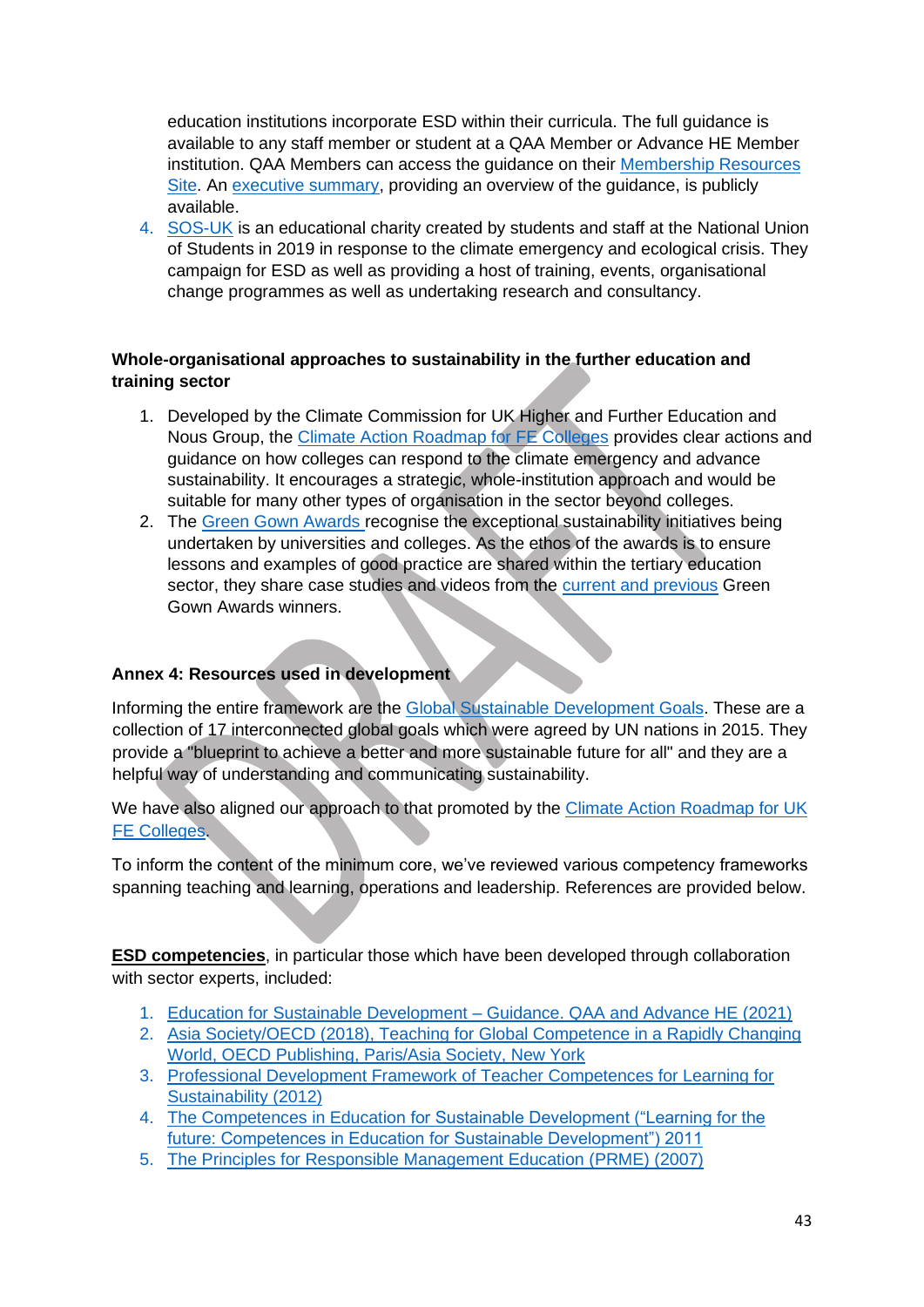### General **sustainability competencies** included:

- 1. [The IEMA Skills map](https://www.iema.net/sustainability-skills-map) (Practitioner Operational)
- 2. [The ICRS Competency Framework](https://icrs.info/cpd/competency-framework)

**Leadership and governance** competencies included:

- 1. [The Globally Responsible Leadership Initiative](https://grli.org/resources/grnow/)
- 2. CARL [The Competency Assessment for Responsible Leadership](https://carl2030.org/)
- 3. [Sustainability Leadership Competencies \(BSR\)](https://www.bsr.org/reports/BSR_Sustainability_Leadership_Competencies.pdf)

 $11$  e.g. CBI (2021) available at [https://www.cbi.org.uk/articles/skills-and-training-for-the](https://www.cbi.org.uk/articles/skills-and-training-for-the-green-economy/)[green-economy/](https://www.cbi.org.uk/articles/skills-and-training-for-the-green-economy/) and Aldersgate Group (2020) available at <https://www.aldersgategroup.org.uk/asset/1702>

 $\mathbb{Z}$  e.g. The Grantham Research Institute on Climate Change and the Environment (2020) available at<https://cep.lse.ac.uk/pubs/download/cepcovid-19-010.pdf> and ESD schools at the University of Plymouth, University College London and the University of Gloucestershire

[\[3\]](https://ukc-word-edit.officeapps.live.com/we/wordeditorframe.aspx?ui=en%2DUS&rs=en%2DUS&wopisrc=https%3A%2F%2Fetfoundation-my.sharepoint.com%2Fpersonal%2Fdebbie_grace_etfoundation_co_uk%2F_vti_bin%2Fwopi.ashx%2Ffiles%2F49065d28f8cb4ee39c6f6302c6dde118&wdprevioussession=faf63ae5%2D2e87%2D4cad%2Dbb5a%2D6cd84c304db5&wdenableroaming=1&mscc=1&wdodb=1&hid=2660FA9F-508A-3000-4790-724ED7688349&wdorigin=Other&jsapi=1&jsapiver=v1&newsession=1&corrid=ac833b4b-faee-1ccc-3a73-7de03a30dbb9&usid=ac833b4b-faee-1ccc-3a73-7de03a30dbb9&sftc=1&mtf=1&sfp=1&instantedit=1&wopicomplete=1&wdredirectionreason=Unified_SingleFlush&preseededsessionkey=edea7e76-bb26-48f2-41fd-4019152e2ad7&preseededwacsessionid=ac833b4b-faee-1ccc-3a73-7de03a30dbb9&rct=Medium&ctp=LeastProtected#_ftnref3) NUS/SOS-UK (2010-2020) available at [https://www.sos-uk.org/research/sustainability](https://www.sos-uk.org/research/sustainability-skills-survey)[skills-survey](https://www.sos-uk.org/research/sustainability-skills-survey)

[\[4\]](https://ukc-word-edit.officeapps.live.com/we/wordeditorframe.aspx?ui=en%2DUS&rs=en%2DUS&wopisrc=https%3A%2F%2Fetfoundation-my.sharepoint.com%2Fpersonal%2Fdebbie_grace_etfoundation_co_uk%2F_vti_bin%2Fwopi.ashx%2Ffiles%2F49065d28f8cb4ee39c6f6302c6dde118&wdprevioussession=faf63ae5%2D2e87%2D4cad%2Dbb5a%2D6cd84c304db5&wdenableroaming=1&mscc=1&wdodb=1&hid=2660FA9F-508A-3000-4790-724ED7688349&wdorigin=Other&jsapi=1&jsapiver=v1&newsession=1&corrid=ac833b4b-faee-1ccc-3a73-7de03a30dbb9&usid=ac833b4b-faee-1ccc-3a73-7de03a30dbb9&sftc=1&mtf=1&sfp=1&instantedit=1&wopicomplete=1&wdredirectionreason=Unified_SingleFlush&preseededsessionkey=edea7e76-bb26-48f2-41fd-4019152e2ad7&preseededwacsessionid=ac833b4b-faee-1ccc-3a73-7de03a30dbb9&rct=Medium&ctp=LeastProtected#_ftnref4) ETF (2021) *forthcoming* available at [https://www.et-foundation.co.uk/supporting/education](https://www.et-foundation.co.uk/supporting/education-for-sustainable-development/)[for-sustainable-development/](https://www.et-foundation.co.uk/supporting/education-for-sustainable-development/)

[\[5\]](https://ukc-word-edit.officeapps.live.com/we/wordeditorframe.aspx?ui=en%2DUS&rs=en%2DUS&wopisrc=https%3A%2F%2Fetfoundation-my.sharepoint.com%2Fpersonal%2Fdebbie_grace_etfoundation_co_uk%2F_vti_bin%2Fwopi.ashx%2Ffiles%2F49065d28f8cb4ee39c6f6302c6dde118&wdprevioussession=faf63ae5%2D2e87%2D4cad%2Dbb5a%2D6cd84c304db5&wdenableroaming=1&mscc=1&wdodb=1&hid=2660FA9F-508A-3000-4790-724ED7688349&wdorigin=Other&jsapi=1&jsapiver=v1&newsession=1&corrid=ac833b4b-faee-1ccc-3a73-7de03a30dbb9&usid=ac833b4b-faee-1ccc-3a73-7de03a30dbb9&sftc=1&mtf=1&sfp=1&instantedit=1&wopicomplete=1&wdredirectionreason=Unified_SingleFlush&preseededsessionkey=edea7e76-bb26-48f2-41fd-4019152e2ad7&preseededwacsessionid=ac833b4b-faee-1ccc-3a73-7de03a30dbb9&rct=Medium&ctp=LeastProtected#_ftnref5) See<https://en.unesco.org/themes/education-sustainable-development>

[\[6\]](https://ukc-word-edit.officeapps.live.com/we/wordeditorframe.aspx?ui=en%2DUS&rs=en%2DUS&wopisrc=https%3A%2F%2Fetfoundation-my.sharepoint.com%2Fpersonal%2Fdebbie_grace_etfoundation_co_uk%2F_vti_bin%2Fwopi.ashx%2Ffiles%2F49065d28f8cb4ee39c6f6302c6dde118&wdprevioussession=faf63ae5%2D2e87%2D4cad%2Dbb5a%2D6cd84c304db5&wdenableroaming=1&mscc=1&wdodb=1&hid=2660FA9F-508A-3000-4790-724ED7688349&wdorigin=Other&jsapi=1&jsapiver=v1&newsession=1&corrid=ac833b4b-faee-1ccc-3a73-7de03a30dbb9&usid=ac833b4b-faee-1ccc-3a73-7de03a30dbb9&sftc=1&mtf=1&sfp=1&instantedit=1&wopicomplete=1&wdredirectionreason=Unified_SingleFlush&preseededsessionkey=edea7e76-bb26-48f2-41fd-4019152e2ad7&preseededwacsessionid=ac833b4b-faee-1ccc-3a73-7de03a30dbb9&rct=Medium&ctp=LeastProtected#_ftnref6) See<https://sdgs.un.org/>

[\[7\]](https://ukc-word-edit.officeapps.live.com/we/wordeditorframe.aspx?ui=en%2DUS&rs=en%2DUS&wopisrc=https%3A%2F%2Fetfoundation-my.sharepoint.com%2Fpersonal%2Fdebbie_grace_etfoundation_co_uk%2F_vti_bin%2Fwopi.ashx%2Ffiles%2F49065d28f8cb4ee39c6f6302c6dde118&wdprevioussession=faf63ae5%2D2e87%2D4cad%2Dbb5a%2D6cd84c304db5&wdenableroaming=1&mscc=1&wdodb=1&hid=2660FA9F-508A-3000-4790-724ED7688349&wdorigin=Other&jsapi=1&jsapiver=v1&newsession=1&corrid=ac833b4b-faee-1ccc-3a73-7de03a30dbb9&usid=ac833b4b-faee-1ccc-3a73-7de03a30dbb9&sftc=1&mtf=1&sfp=1&instantedit=1&wopicomplete=1&wdredirectionreason=Unified_SingleFlush&preseededsessionkey=edea7e76-bb26-48f2-41fd-4019152e2ad7&preseededwacsessionid=ac833b4b-faee-1ccc-3a73-7de03a30dbb9&rct=Medium&ctp=LeastProtected#_ftnref7) ETF (2021) *forthcoming* available at [https://www.et-foundation.co.uk/supporting/education](https://www.et-foundation.co.uk/supporting/education-for-sustainable-development/)[for-sustainable-development/](https://www.et-foundation.co.uk/supporting/education-for-sustainable-development/)

[\[8\]](https://ukc-word-edit.officeapps.live.com/we/wordeditorframe.aspx?ui=en%2DUS&rs=en%2DUS&wopisrc=https%3A%2F%2Fetfoundation-my.sharepoint.com%2Fpersonal%2Fdebbie_grace_etfoundation_co_uk%2F_vti_bin%2Fwopi.ashx%2Ffiles%2F49065d28f8cb4ee39c6f6302c6dde118&wdprevioussession=faf63ae5%2D2e87%2D4cad%2Dbb5a%2D6cd84c304db5&wdenableroaming=1&mscc=1&wdodb=1&hid=2660FA9F-508A-3000-4790-724ED7688349&wdorigin=Other&jsapi=1&jsapiver=v1&newsession=1&corrid=ac833b4b-faee-1ccc-3a73-7de03a30dbb9&usid=ac833b4b-faee-1ccc-3a73-7de03a30dbb9&sftc=1&mtf=1&sfp=1&instantedit=1&wopicomplete=1&wdredirectionreason=Unified_SingleFlush&preseededsessionkey=edea7e76-bb26-48f2-41fd-4019152e2ad7&preseededwacsessionid=ac833b4b-faee-1ccc-3a73-7de03a30dbb9&rct=Medium&ctp=LeastProtected#_ftnref8) Available at [https://www.instituteforapprenticeships.org/developing-new](https://www.instituteforapprenticeships.org/developing-new-apprenticeships/resources/sustainability-framework/)[apprenticeships/resources/sustainability-framework/](https://www.instituteforapprenticeships.org/developing-new-apprenticeships/resources/sustainability-framework/)

[\[9\]](https://ukc-word-edit.officeapps.live.com/we/wordeditorframe.aspx?ui=en%2DUS&rs=en%2DUS&wopisrc=https%3A%2F%2Fetfoundation-my.sharepoint.com%2Fpersonal%2Fdebbie_grace_etfoundation_co_uk%2F_vti_bin%2Fwopi.ashx%2Ffiles%2F49065d28f8cb4ee39c6f6302c6dde118&wdprevioussession=faf63ae5%2D2e87%2D4cad%2Dbb5a%2D6cd84c304db5&wdenableroaming=1&mscc=1&wdodb=1&hid=2660FA9F-508A-3000-4790-724ED7688349&wdorigin=Other&jsapi=1&jsapiver=v1&newsession=1&corrid=ac833b4b-faee-1ccc-3a73-7de03a30dbb9&usid=ac833b4b-faee-1ccc-3a73-7de03a30dbb9&sftc=1&mtf=1&sfp=1&instantedit=1&wopicomplete=1&wdredirectionreason=Unified_SingleFlush&preseededsessionkey=edea7e76-bb26-48f2-41fd-4019152e2ad7&preseededwacsessionid=ac833b4b-faee-1ccc-3a73-7de03a30dbb9&rct=Medium&ctp=LeastProtected#_ftnref9) Available at [https://www.qaa.ac.uk/news-events/news/qaa-and-advance-he-launch](https://www.qaa.ac.uk/news-events/news/qaa-and-advance-he-launch-landmark-new-guidance-on-education-for-sustainable-development)[landmark-new-guidance-on-education-for-sustainable-development](https://www.qaa.ac.uk/news-events/news/qaa-and-advance-he-launch-landmark-new-guidance-on-education-for-sustainable-development)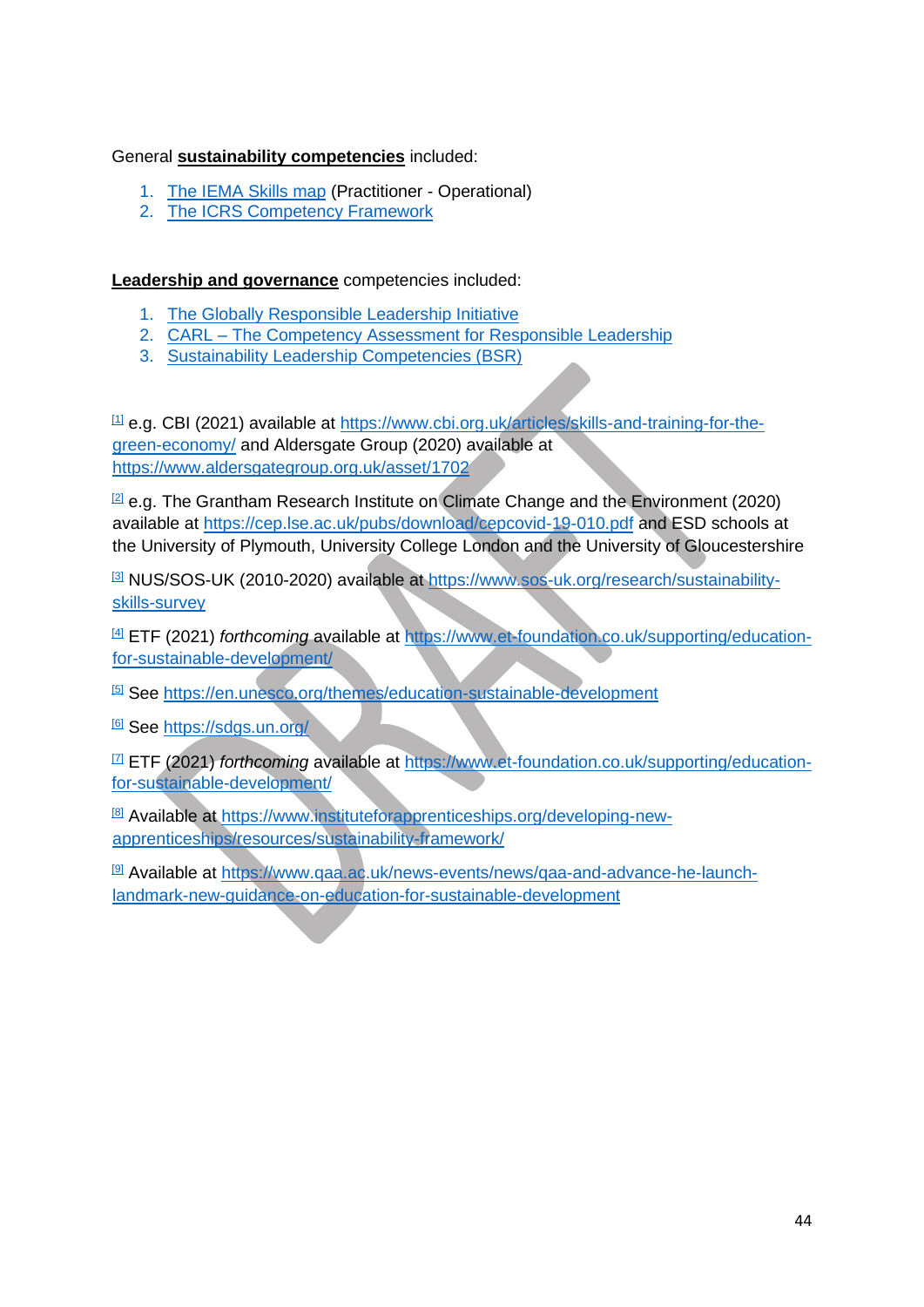### **EDI in the Minimum Core**

The FE and Skills sector operates within society as it is, which implies a context including a range of systemic and structural inequalities. This of course impacts on how learners achieve and progress in learning. As a sector teachers have always sought to mitigate these inequalities through their teaching, the learning they have promoted, and through additional support and opportunities offered.

As a new teacher in the sector it is really important to recognise these inequalities and, through your own professional development, learn how to promote equality, diversity and inclusion through all aspects of your teaching practice. As you develop your teaching practice, it might help to bear in mind the following that you will need to attend to:

- Equality, diversity and inclusion is broad and wide-ranging and can include being aware of learning support needs (for learners with learning difficulties and disabilities), learner support ( for learners who may face disadvantages due to low income, poor housing, homelessness etc), pastoral support ( for learners who low confidence, mental health and well-being) and lack of diversity and representation (for learners who do not see themselves reflected in the curriculum, course materials or in the industry sectors they want to progress to).
- Equality, diversity and inclusion is ever-changing. As society changes in response to community, national and global events, so our thinking and understanding about equality, diversity and inclusion changes. These things heighten our awareness of the challenges that many learners face but also raises learners' expectations about what the future and the world of work should offer them.
- We need to be self-aware to do the work of equality, diversity and inclusion. This means being aware of our unconscious bias and how that impacts on our thoughts and behaviours. We may have assumptions about individuals or groups based on things we have been told in our upbringing or through the way certain groups are portrayed in the media, and this will affect how we relate to, support and teach individual learners and groups of learners. We may have to unlearn some of our biases and prejudices.
- There are legal requirements on teachers and organisations to deliver equality, diversity and inclusion. This is important in tackling overt and direct discrimination but only by challenging bias and prejudice in ourselves and others can we bring about change.

This framework is designed to support you to do all of that. It is designed to help you to make your teaching practice equitable and inclusive. The list of websites is also included to enable you to explore aspects of this work in depth and to build your body of knowledge and understanding.

As a broad and evolving subject you will never reach a point where you know it all. Acquiring knowledge and skills in how to embed and promote equality, diversity and inclusion in your teaching will be exciting and rewarding as you watch **all** your learners thrive, succeed and be all that they can be. This is the start of that journey for you and you take it one step at a time.

*'Do the best you can until you know better. Then when you know better, do better'*

Maya Angelou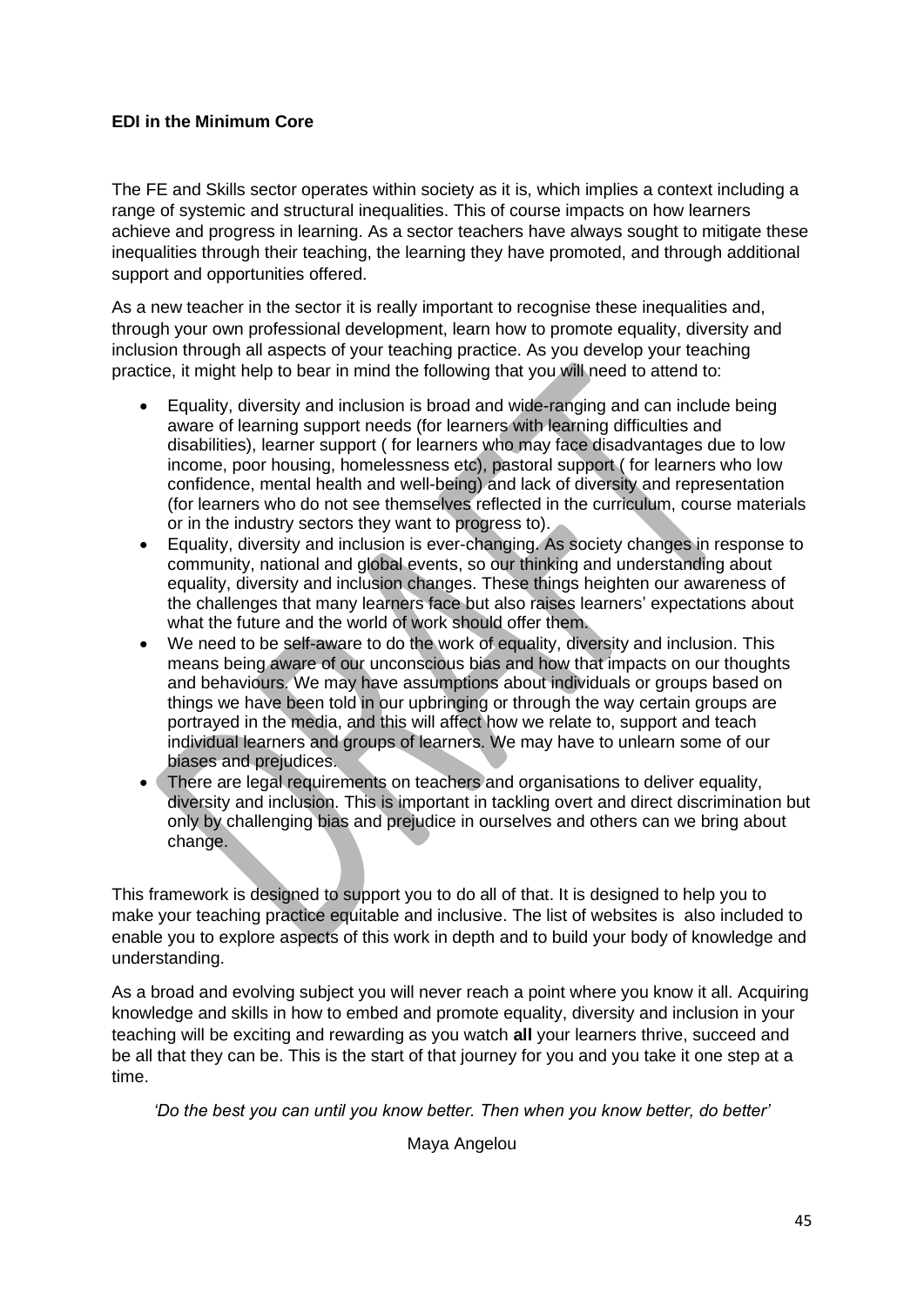#### **Useful websites**

[Home Page | Equality and Human Rights Commission \(equalityhumanrights.com\)](https://www.equalityhumanrights.com/en?msclkid=9e9e4301b03911ec900262994f9ad3a1) Useful for information on all aspect of equality legislation for public sector organisations, including the Public Sector Equality Duty 2010

[Disability rights: Education -](https://www.gov.uk/rights-disabled-person/education-rights) GOV.UK (www.gov.uk) Information on disability legislation including making reasonable adjustments

[Centres for Excellence in Special Educational Needs and Disabilities \(SEND\): | Special](https://send.excellencegateway.org.uk/centres-for-excellence?msclkid=55aae8dbb03a11ec980323d186b8a9b5)  [Educational Needs and Disability \(excellencegateway.org.uk\)](https://send.excellencegateway.org.uk/centres-for-excellence?msclkid=55aae8dbb03a11ec980323d186b8a9b5) A repository of everything you will need to know and do about teaching and learning for learners with SEND (Special Educational Needs and Disabilities). Also useful for linking up with people, training and events.

[How we can help | Disability Rights UK](https://www.disabilityrightsuk.org/how-we-can-help?msclkid=03e212beb03a11ecb8fd04b9d2a88651) Useful website on disability rights in education, employment and housing

[Black FE Leadership Group](http://blackfeleadership.com/?msclkid=e12a28f6b03a11ec9ae74352f6785706) A group of Black Leaders in FE committed to anti-racism in the sector. Has case studies of anti-racist curricula and other effective practice

#### CPD training and resources in FE - [The Education and Training Foundation \(et-](https://www.et-foundation.co.uk/?msclkid=7640bc24b03b11ec92dd3659cbe4cde4)

[foundation.co.uk\)](https://www.et-foundation.co.uk/?msclkid=7640bc24b03b11ec92dd3659cbe4cde4) The ETF (Education and Training Foundation) website provides resources and training on all aspects of teaching and learning. Some pages such as digital technology, SET (Society for Education and Training) and safeguarding and Prevent will not specifically focus on equality, diversity and inclusion but will have an EDI approach embedded in all they offer. Subscribing to the newsletter will keep you up to date with everything that is going on.

Welcome - [Everyone's Invited \(everyonesinvited.uk\)](https://www.everyonesinvited.uk/?msclkid=a8113243b03c11ecb1c4614661c51e76) Website dedicated to highlighting and eradicating the high levels of sexual violence and harassment in the education sector

[Supporting Mental Health in Further Education -](https://www.aoc-services.co.uk/mentalhealthinfe/?msclkid=777d572eb03d11ecaab48d518ceda739) AoC Services (aoc-services.co.uk) Information on how to support the mental health and wellbeing of teachers and learners in FE

[Free practical mental health resources | Charlie Waller Trust](https://charliewaller.org/resources?msclkid=1f341bb4b04011ec85e90e6e2aab460e) Useful research on mental health and wellbeing